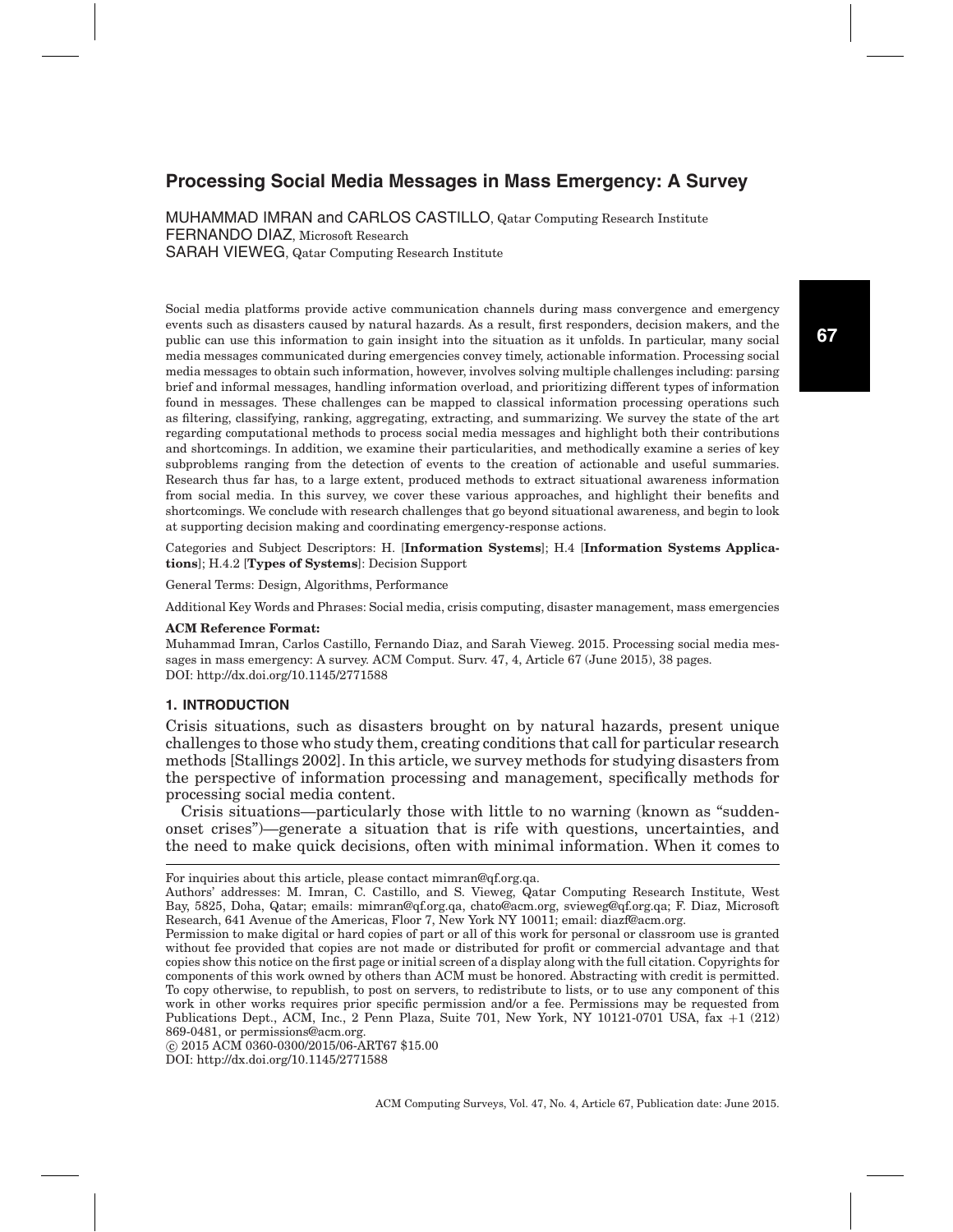information scarcity, research in recent years has uncovered the increasingly important role of social media communications in disaster situations, and shown that information broadcast via social media can enhance situational awareness during a crisis situation [Vieweg [2012\]](#page-36-1). However, social media communications during disasters are now so abundant that it is necessary to sift through hundreds of thousands, even millions, of data points to find information that is most useful during a given event.

The goal of this survey is to provide computer science researchers and software developers with computational methods that they can use to create tools for formal response agencies, humanitarian organizations, and other end users, giving them a way to successfully identify, filter, and organize the overwhelming amount of social media data that are produced during any given crisis. Such tools can help stakeholders make time-critical—and potentially life-saving—decisions.

#### **1.1. Social Media During Crisis Situations**

**Brief History.** The use of Internet technologies to gather and disperse information in disaster situations, as well as to communicate among stakeholders, dates back to the late 1990s. Internet historians point to online newsgroups and email clients that were used to coordinate protests in Indonesia in 1998 [Poole et al. [2005\]](#page-35-0). In addition, there are cases of websites being set up in response to crises in 2003 [Palen and Liu [2007\]](#page-34-0). To the best of our knowledge, 2004 is the first year in which a user-generated content website was used in response to a crisis; after the Indian Ocean Tsunami of December 26 that year, an electronic bulletin board was set up and moderated for 10 days.<sup>1</sup> In addition, in the aftermath of Hurricane Katrina, which struck the city of New Orleans in the United States in 2005, significant emergency response activity took place on MySpace [Shklovski et al. [2010\]](#page-36-2). One of the earliest known cases of people using the microblogging service Twitter in an emergency was during severe wildfires that took place near San Diego, California (in the United States) in 2007[.2](#page-1-1) Since then, it has become common practice for affected populations and concerned others to use Twitter to communicate, ask questions, collect and spread information, and organize response efforts (among other tasks) [Starbird et al. [2010;](#page-36-3) Vieweg et al. [2010;](#page-36-4) Sarcevic et al. [2012;](#page-35-1) Starbird [2013;](#page-36-5) Imran et al. [2014a;](#page-33-0) Cobb et al. [2014\]](#page-31-0).

**Today.** The growing adoption of social media during disasters has created opportunities for information propagation that would not exist otherwise. Emergency response agencies routinely post information such as emergency alerts and advice through these channels[,3](#page-1-2) but social media enables much more than "top-down" communications. People post situation-sensitive information on social media related to what they experience, witness, and/or hear from other sources [Hughes and Palen [2009\]](#page-33-1). This practice allows both affected populations and those outside the impact zone to learn about the situation *first-hand* and in near real time.

We know that information posted to social media platforms in time- and safetycritical circumstances can be of great value to those tasked with making decisions in these fraught situations. Previous research has shown that information that contributes to situational awareness is reported via Twitter (and other social media platforms) during mass emergencies [Vieweg et al. [2010;](#page-36-4) Vieweg [2012;](#page-36-1) Imran et al. [2014a\]](#page-33-0). Now, those tasked with formal response efforts—from local fire departments<sup>4</sup> to international aid agencies—are working to incorporate information broadcast on social

<span id="page-1-0"></span> $^1$ http://www.thefreelibrary.com/www.p-h-u-k-e-t.com+Has+Served+Its+Purpose+After+the+Tsunami\%3B+ [Site...-a0126803919.](http://www.thefreelibrary.com/www.p-h-u-k-e-t.com+Has+Served+Its+Purpose+After+the+Tsunami%3B+Site...-a0126803919.)

<span id="page-1-1"></span><sup>2</sup>Eric Frost, personal communication.

<span id="page-1-2"></span><sup>3</sup>See e.g.<https://blog.twitter.com/2013/twitter-alerts-critical-information-when-you-need-it-most>

<span id="page-1-3"></span>[<sup>4</sup>http://edition.cnn.com/2012/11/01/tech/social-media/twitter-fdny/.](http://edition.cnn.com/2012/11/01/tech/social-media/twitter-fdny/.)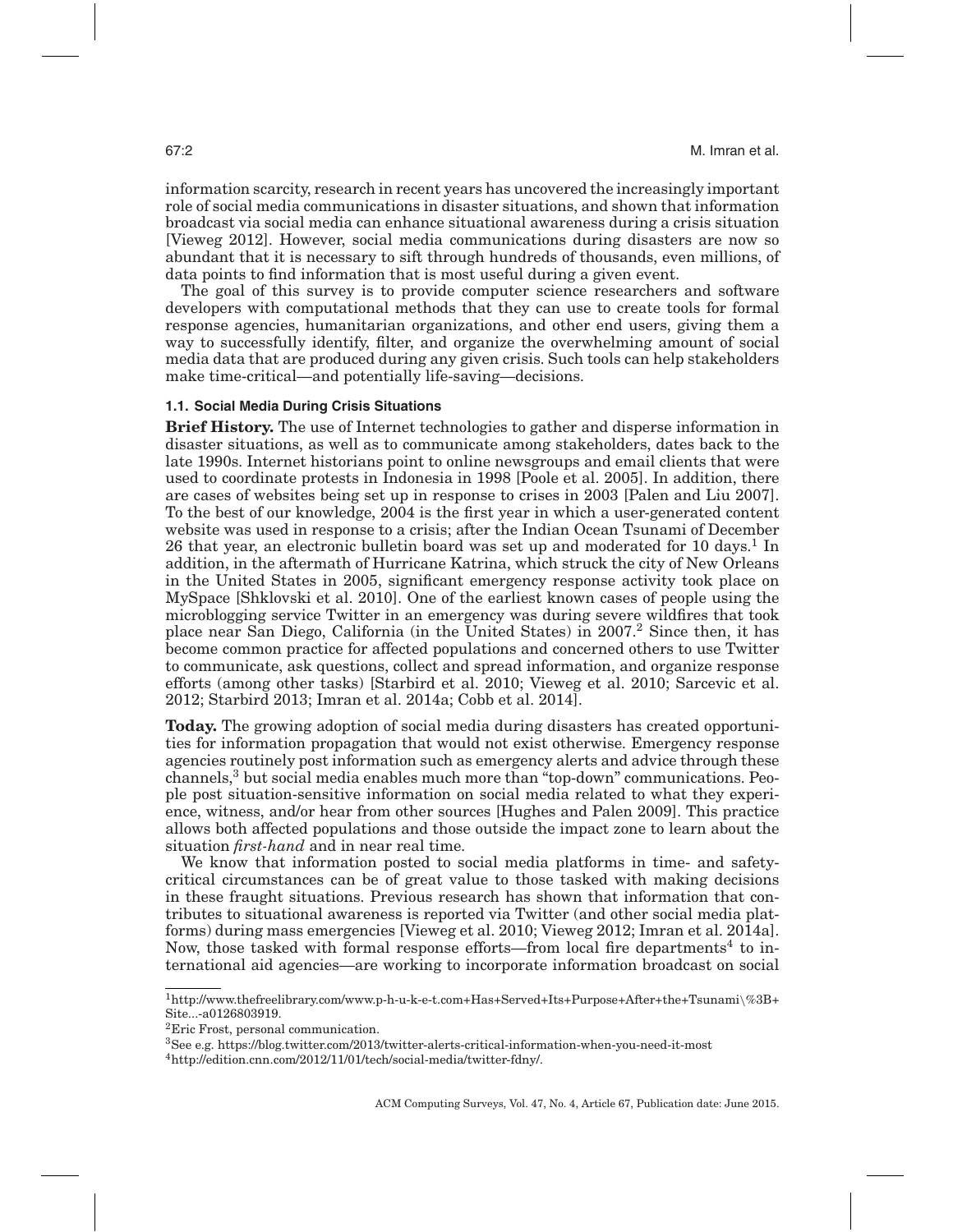media platforms into their processes and procedures. Many emergency responders and humanitarian officials recognize the value of the information posted on social media platforms by members of the public (and others), and are interested in finding ways to quickly and easily locate and organize information that is of most use to them [Hughes  $2012$ <sup>[5](#page-2-0)</sup>. Some agencies have even begun to formally incorporate social media monitoring and communication during mass emergency situations. The American Red Cross  $(ARC)$ , in a survey, reported the effectiveness of social media and mobile apps.<sup>[6](#page-2-1)</sup> In 2014 ARC opened their Social Media Digital Operations Center for Humanitarian Relief. The goals of the center are to "source additional information from affected areas during emergencies to better serve those who need help; spot trends and better anticipate the public's needs; and connect people with the resources they need, like food, water, shelter or even emotional support.["7](#page-2-2) Though the ARC is currently one of the few (possibly the only) formal agencies to support such a center, it is likely that similar operations will begin within other organizations. Among other similar examples, the Australia Crisis Tracker, which is a machine-learning–based tool to filter spam and categorize data into different event types, is also deployed with the Australian Red Cross.<sup>8</sup>

Though formal response agencies express interest in incorporating social media into their processes, obstacles exist. For example, a recent survey by the US Congressional Research Service cites administrative cost as a significant barrier to adopting social media during emergencies: "The number of personnel required to monitor multiple social media sources, verify the accuracy of incoming information, and respond to and redirect incoming messages is also uncertain ... Responding to each message in a timely manner could be time consuming and might require an increase in the number of employees ..." [Lindsay [2011\]](#page-34-1). Others have expressed concerns including issues related to roles, responsibilities, and liabilities; difficulties evaluating the veracity, trustworthiness, and reliability of information; and information overload in general [Vieweg et al. [2014;](#page-36-6) Hughes et al. [2014a\]](#page-33-2). Computational methods can help overcome some of these obstacles, by reducing the amount of information to be examined by humans. Automatic methods are necessary when human computation is limited; in the following sections, we detail what those methods entail.

#### **1.2. Background Reading**

Sociologists began researching human behavior in mass emergency situations long before the Internet, or even modern computing. The purpose of this section is not to provide the reader with an exhaustive list of sociology of disaster literature; we highlight a few foundational readings that are helpful for the computer science, information science, technology, and social media scholars to gain quick insight into the rich and varied field of the sociology of disaster.

E. L. Quarantelli's chapter "The Disaster Research Center (DRC) Field Studies of Organized Behavior in the Crisis Time Period of Disasters" (in Stallings [\[2002\]](#page-36-0)) provides a brief history of one of the foremost disaster research institutes in the United States. Quarantelli gives background on the Disaster Research Center, and explains the strategic as well as academically oriented decisions that were made in order to highlight the importance of studying the social science aspects of disaster.

In Mileti [\[1999\]](#page-34-2), he and the contributing authors aim to reach a general (i.e., nonacademic) audience and provide background on disasters caused by natural hazards.

[Social-Media-Digital-Operations-Center-for-Humanitarian-Relief](http://www.redcross.org/news/press-release/The-American-Red-Cross-and-Dell-Launch-First-Of-Its-Kind-Social-Media-Digital-Operations-Center-for-Humanitarian-Relief)

<span id="page-2-0"></span><sup>5</sup>Andrej Verity, personal communication.

<span id="page-2-1"></span>[<sup>6</sup>http://www.redcross.org/news/press-release/More-Americans-Using-Mobile-Apps-in-Emergencies](http://www.redcross.org/news/press-release/More-Americans-Using-Mobile-Apps-in-Emergencies)

<span id="page-2-2"></span>[<sup>7</sup>http://www.redcross.org/news/press-release/The-American-Red-Cross-and-Dell-Launch-First-Of-Its-Kind-](http://www.redcross.org/news/press-release/The-American-Red-Cross-and-Dell-Launch-First-Of-Its-Kind-Social-Media-Digital-Operations-Center-for-Humanitarian-Relief)

<span id="page-2-3"></span>[<sup>8</sup>http://www.research.ibm.com/articles/crisis-tracker.shtml](http://www.research.ibm.com/articles/crisis-tracker.shtml)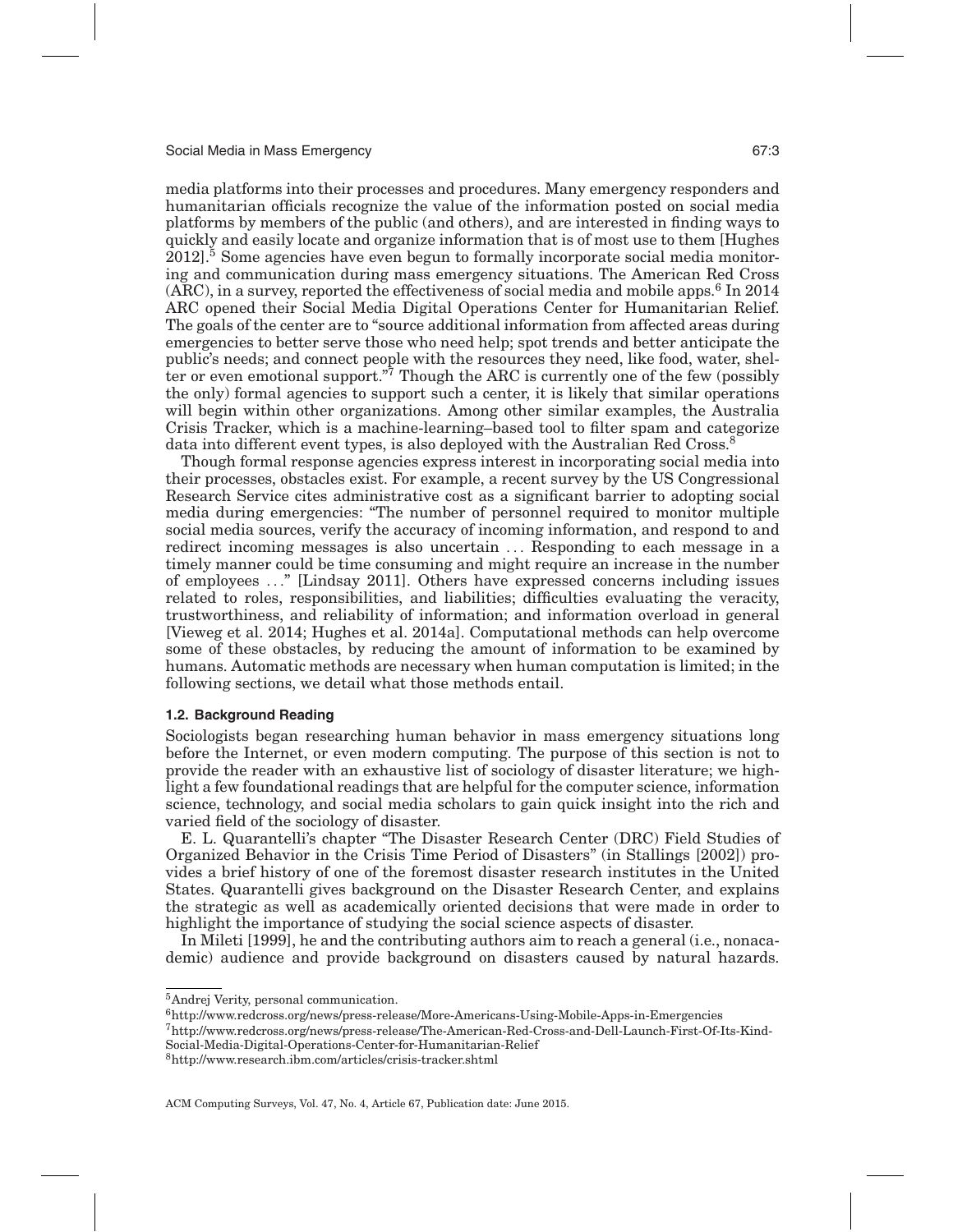The volume is comprised of "synthesized statements of what is known, collectively, about hazards and human coping strategies." Mileti and colleagues point to causes of disaster, which happen when three major systems—the physical, social, and built environments—interact in complex ways. The authors' goal is to give the reader a way to understand how to study disaster situations, with a final goal of helping members of the public create more resilient communities.

When it comes to combining studies of disaster with the use of information technology, including social media, the Harvard Humanitarian Initiative [\[2011\]](#page-32-1) presents an in-depth analysis of the response to the earthquake in Haiti in January 2010. With a stronger focus on social media, a recent survey by Hughes et al. [2014a] considers the motivating factors of emergency responders regarding their use of social media data. The authors describe the challenges they face, best practices regarding the adoption of social media by formal response organizations, and also touch on instances of integrated, end-to-end systems that are currently being built to meet these needs. In addition, an article by Palen and Liu [\[2007\]](#page-34-0) was one of the first to provide an early assessment regarding how information and communication technology can support the participation of the public during crisis situations. Since then, many articles that focus on the role of social media in disaster have been published, but the two we mention here provide a good "first glance" to readers who are new to the field.

Our brief overview of foundational reading would not be complete without mentioning the much-discussed issue of trust and the use of social media. A recent ACM Computing Survey looks at this very topic [Sherchan et al. [2013\]](#page-35-2). The authors review the various definitions of "trust" from a variety of academic disciplines, discuss the factors that contribute to notions of trust, and combine the complex and much-scrutinized idea of trust with computing and social network research.

#### **1.3. Scope and Organization**

The overarching problem we aim to confront in this article is that of extracting timecritical information from social media that is useful for emergency responders, affected communities, and other concerned populations in disaster situations.

We note that social media analysis has been used for a number of applications in the domains of economics, politics (e.g., Hong and Nadler [\[2011\]](#page-32-2)) and public health (e.g., Aramaki et al. [\[2011\]](#page-30-0)); for a survey, see Weber and Mejova [\[2013\]](#page-37-0). Even if we consider only applications to time-critical settings, we note that often the same methods described in this survey can be applied to the analysis of social media during mass converge events, such as large political conventions, concerts, or sports events; or for monitoring the performance of a media campaign or a televised debate, among similar applications. However, while many of the methods and algorithms that we describe can be used for other purposes, we explain them from the perspective of their applications to mass emergencies, a topic that has a specific scientific and technical community, and that targets a particular set of use-cases.

The following two sections briefly describe our target end-user audience, and their information needs (Section [2\)](#page-4-0), and end-to-end integrated systems (Section [3\)](#page-5-0). The subsequent sections form the main technical part of this survey and present a systematic analysis of the computational methods we cover.

- —Section [4](#page-7-0) starts with a general characterization of social media messages broadcast during disasters. Next, it introduces methods for programmatically acquiring data from social media, and for preprocessing the data.
- —Section [5](#page-13-0) covers methods for the detection of new events, which involves detecting the first message on a given topic or subtopic. The section also covers how to track these events, that is, how to collect further messages belonging to the same topic.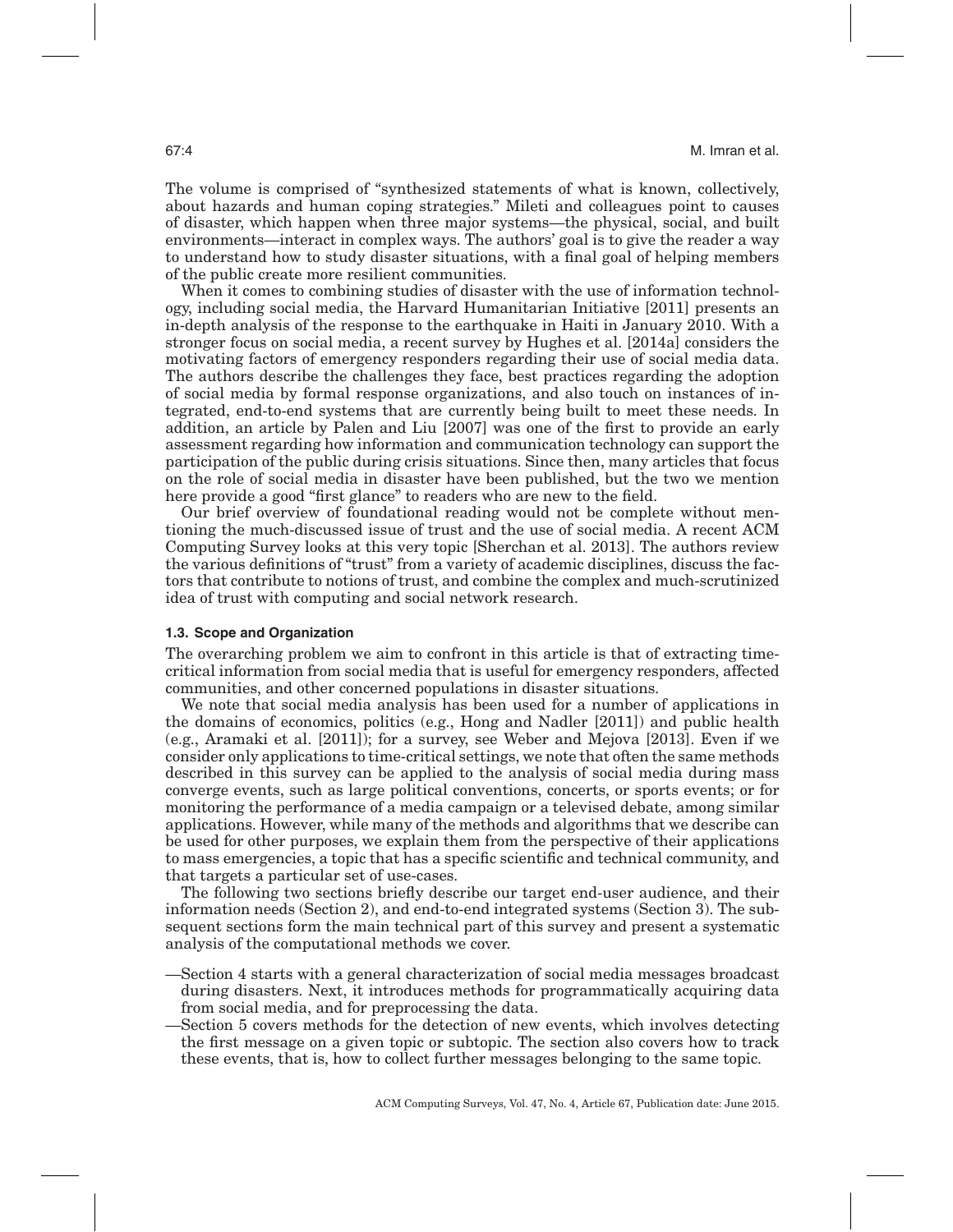- —Section [6](#page-19-0) outlines methods to mine and aggregate information. These methods include unsupervised classification (and clustering), supervised classification, information extraction, and summarization.
- —Section [7](#page-25-0) presents how semantic technologies can be applied in this domain. This corresponds, first, to enrich the content with semantic information, and second, to use an ontology for disaster management to describe the content of the messages.

<span id="page-4-0"></span>The final section concludes the survey, and outlines current research directions.

## **2. USERS AND INFORMATION NEEDS**

Much of the research we present here focuses on the computational aspects of processing social media messages in time- and safety-critical situations. It is also important to consider the end users of these technological solutions: those who benefit from having curated information that describes a disaster or crisis and enhances situational awareness, including formal response agencies, humanitarian organizations, and members of the public.

#### **2.1. Public Participation in Crises**

Ideally, to understand how the public participates in social media during crises, we should start by asking how the public reacts in general to crises.

Contrary to Hollywood renditions of disaster situations, human response to crises is not one of panic and mayhem [Mitchell et al. [2000\]](#page-34-3). Victims of disaster do not lose control, run amok, or flee the area in fear. Instead, they make quick decisions based on the information available to them at the time, which oftens allow them to save their own lives as well as help those around them [Mitchell et al. [2000\]](#page-34-3). Neighbors, friends, and other members of the public are the first to respond when a disaster strikes. They rush to the scene to perform search-and-rescue operations, administer first aid, and perform critical tasks necessary in the first moments of response. Often, these "first responders" are victims of the disaster themselves [Dynes [1970\]](#page-32-3). The role of the public in disaster response efforts is critical; with the growing use of social media to gather and disperse information, organize relief efforts, and communicate, members of the public who can play a valuable role in these situations are no longer limited to those in the area of impact.

As Dynes [\[1994\]](#page-32-4) explains, emergencies do not render victims incapable of helping themselves and others, nor do they create a situation in which they are unable to make intelligent, personally meaningful decisions. What emergencies *do* create is an environment in which new and perhaps unexpected problems are presented, which members of the public are called upon to solve. Research in recent years on the use of social media in disasters shows how members of the public, formal response agencies, and other stakeholders have taken to online outlets to perform tasks such as communicating about hospital availability [Starbird [2013\]](#page-36-5), coordinating medical responses [Sarcevic et al. [2012\]](#page-35-1), and communicating with the public during various crises [Cobb et al. [2014\]](#page-31-0), among many others. These users interact in complex ways including producing, distributing, and organizing content [Starbird et al. [2010\]](#page-36-3).

#### **2.2. Differences in Information Needs**

The recognition that social media communications are a valid and useful source of information throughout the disaster lifecycle (preparation, impact, response, and recovery) is increasing among the many stakeholders who take action in disaster situations. In particular, members of the public; formal response agencies; and local, national, and international aid organizations are all aware of the ability to use social media to gather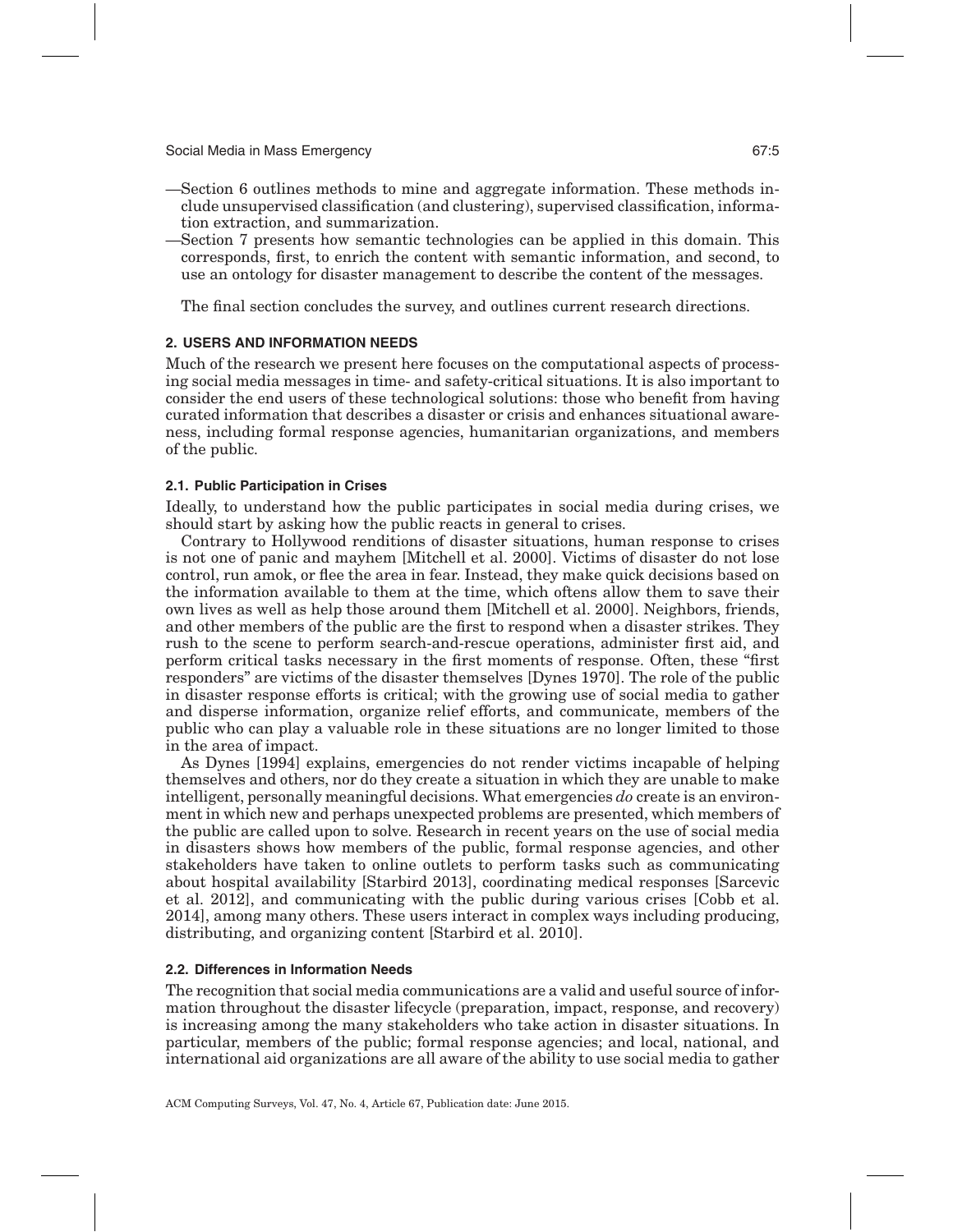and disperse timely information in the aftermath of disaster. The specific information they seek—and their ability to put it to use—may differ, however [Vieweg [2012\]](#page-36-1).

Depending on the circumstances of the disaster, and what roles and duties the various stakeholders are responsible for, their specific information needs will vary. For example, in a wildfire situation that affects a community, members of a formal response organization such as local police or area firefighters can benefit from information such as where people are smelling smoke, what precautions they are taking (e.g., clearing brush, watering yards), and what traffic patterns look like. In a large-scale, suddenonset disaster such as a typhoon or earthquake, humanitarian agencies, such as the various branches of the United Nations, benefit from information that details the current situation "on the ground," such as where electricity has been disabled, or where people are without food and water. In any disaster situation, members of the public play a variety of roles and take on many tasks; the information they find valuable may be very personal-that is, hearing that a friend or loved one is safe, or it may be more broadly applicable, such as the status of a certain neighborhood or town.

Overall, the information any individual, group, or organization finds useful and seeks out in a disaster will depend on their goals. Is it a group interested in providing food to children? Is it an organization that can set up a field hospital? Is it an individual living in a foreign country who is concerned about one's family? The different types of information sought by these different stakeholders may be broadcast on Twitter, but to find it quickly, users rely on technological methods to sift through the millions of tweets broadcast at any given time to find useful information. Further information and a deeper perspective on users of social media in disaster can be found in Hughes et al. [\[2014a\]](#page-33-2) and Hughes and Palen [\[2012\]](#page-33-3).

## **3. SYSTEMS FOR CRISIS-RELATED SOCIAL MEDIA MONITORING**

<span id="page-5-0"></span>Table [I](#page-6-0) provides examples of existing systems described in the literature that extract crisis-relevant information from social media[.9](#page-5-1) The systems we include have varying degrees of maturity; some have been deployed in real-life situations, while others are still under development.

Most existing systems are built around the concept of a *dashboard*, or a set of visual displays that provide a summary of social media during the crisis according to temporal, spatial, and thematic aspects. Common elements in these displays include:

- —Lists/timelines showing recent or important messages, sometimes grouping the messages into clusters or categories
- —Time series graphs representing the volume of a hashtag, word, phrase, or concept over time, and sometimes marking peaks of activity
- —Maps including geotagged messages or interpolated regions, possibly layered according to different topics
- —Pie charts or other visual summaries of the proportion of different messages

These visual elements are powered by computational capabilities that include:

- —Collections of social media messages matching a given criterion, from one or multiple social media and/or Short Message Service (SMS) streams, typically with a focus on Twitter (described in Section [4\)](#page-7-0)
- —Natural Language Processing (NLP), including Named Entity Recognition (NER) and linking of named entities to concepts (described in Section [4.3\)](#page-9-0)

<span id="page-5-1"></span><sup>9</sup>The list is not extensive, and does not include tools such as Radian6 [\(http://www.salesforcemarketingcloud.](http://www.salesforcemarketingcloud.com/products/social-media-listening/) [com/products/social-media-listening/\)](http://www.salesforcemarketingcloud.com/products/social-media-listening/) that have not been described in the literature, but might be relevant for other reasons-for example, in the case of Radian6, because it is used by the American Red Cross.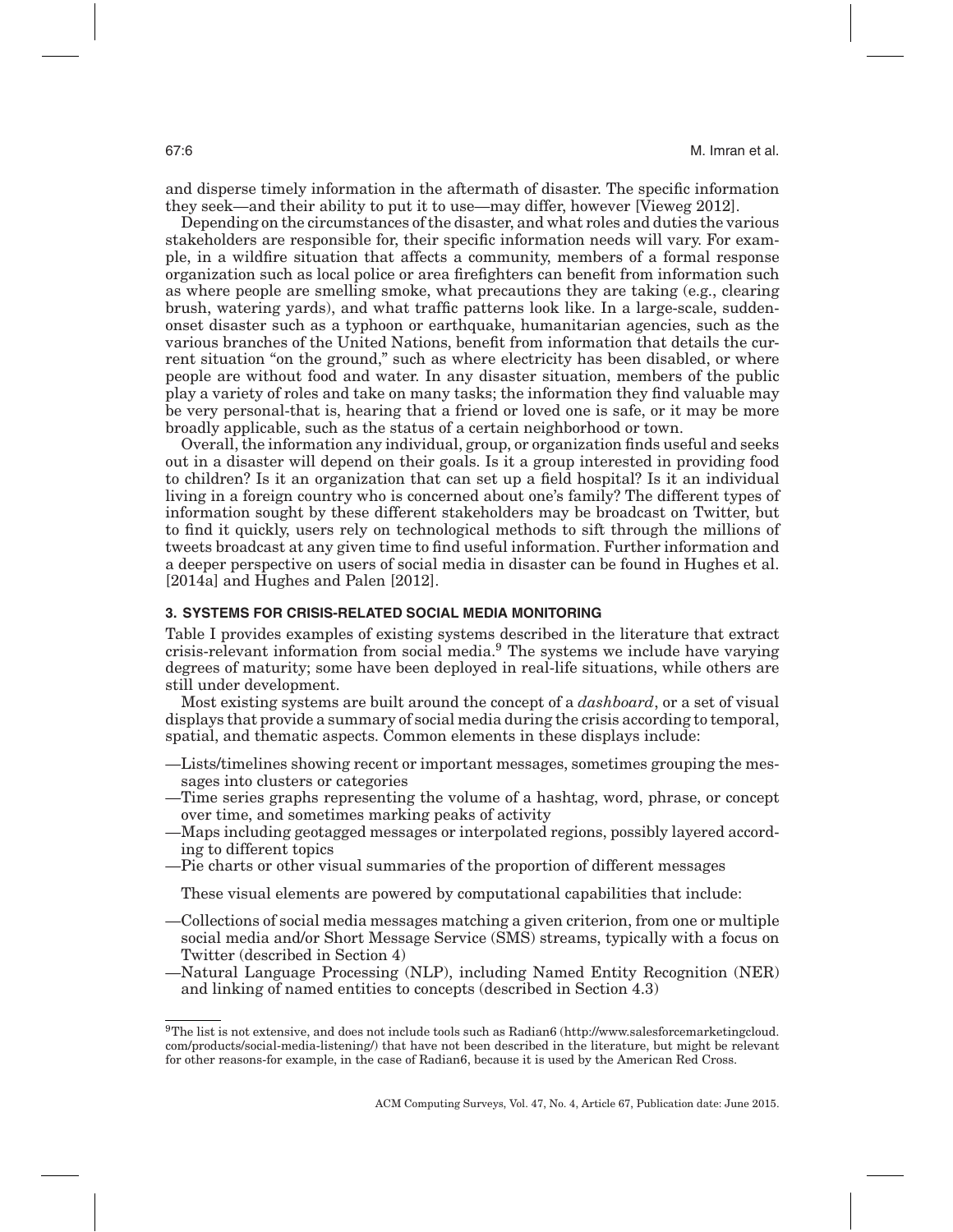|  | Table I. Example Systems Described in the Academic Literature that Extract Crisis-Relevant |  |  |  |
|--|--------------------------------------------------------------------------------------------|--|--|--|
|  | Information from Social Media                                                              |  |  |  |

<span id="page-6-0"></span>

| System name                                                           |                                                  |  |  |
|-----------------------------------------------------------------------|--------------------------------------------------|--|--|
| Data; example capabilities                                            | Reference and URL                                |  |  |
| Twitris                                                               | [Sheth et al. 2010; Purohit and Sheth 2013]      |  |  |
| Twitter; semantic enrichment, classify automatically,<br>geotag       | http://twitris.knoesis.org/                      |  |  |
| SensePlace2                                                           | [MacEachren et al. 2011]                         |  |  |
| Twitter; geotag, visualize heat-maps based on geotags                 | http://www.geovista.psu.edu/SensePlace2/         |  |  |
| <b>EMERSE:</b> Enhanced Messaging for the Emergency                   | [Caragea et al. 2011]                            |  |  |
| Response Sector                                                       | http://emerse.ist.psu.edu/                       |  |  |
| Twitter and SMS; machine-translate, classify<br>automatically, alerts |                                                  |  |  |
| <b>ESA</b> : Emergency Situation Awareness                            | [Yin et al. 2012; Power et al. 2014]             |  |  |
| Twitter; detect bursts, classify, cluster, geotag                     | https://esa.csiro.au/                            |  |  |
| Twitcident                                                            | [Abel et al. 2012]                               |  |  |
| Twitter and TwitPic; semantic enrichment, classify                    | http://wis.ewi.tudelft.nl/twitcident/            |  |  |
| <i>CrisisTracker</i>                                                  | [Rogstadius et al. 2013]                         |  |  |
| Twitter; cluster, annotate manually                                   | https://github.com/jakobrogstadius/crisistracker |  |  |
| Tweedr                                                                | [Ashktorab et al. 2014]                          |  |  |
| Twitter; classify automatically, extract information,<br>geotag       | https://github.com/dssg/tweedr                   |  |  |
| <i>AIDR</i> : Artificial Intelligence for Disaster Response           | [Imran et al. 2014a]                             |  |  |
| Twitter; annotate manually, classify automatically                    | http://aidr.qcri.org/                            |  |  |

—Extraction of information from the messages, including geotagging (described in Section [4.4\)](#page-10-0)

—Monitoring the volume of messages (or sets of messages) to detect or help detect subevents within a crisis, and sometimes the crisis itself (described in Section [5\)](#page-13-0), possibly including the generation of user-defined alerts when certain conditions are met

—Clustering or automatic grouping of similar messages (described in Section 6.1.3)

—Classification of messages or groups of messages manually or automatically (see Section 6.1.2)

—Automatic translation of messages

Though some of these systems are based on input or feedback provided by emergency responders and other officials, we note that to a large extent they are framed as a way to process social media data during crisis situations; their goal is not to address specific needs of emergency responders or other stakeholders. This focus on *processing* social media data possibly impacts the adoption of these systems by the practitioner community. Methodologies such as participatory design have been proposed to improve the matching between the needs of public information officers during a crisis and the tools built by researchers and developers, for example [Hughes [2014\]](#page-32-5).

When the goal of meeting the specific need of users *is* stated explicitly in the design of systems, it often revolves around *enhancing situational awareness*, defined in Endsley [\[1995\]](#page-32-6) as "the perception of elements in the environment within a volume of time and space, the comprehension of their meaning, and the projection of their status in the near future."

For instance, *ESA* [Yin et al. [2012;](#page-37-1) Power et al. [2014\]](#page-35-4) aims at enhancing situational awareness with respect to crises induced by natural hazards, particularly earthquakes. This is done by presenting information in time (frequency series) and space (maps), which is achieved by performing event detection, text classification, online clustering, and geotagging. Similarly, *SensePlace2* [MacEachren et al. [2011\]](#page-34-4) is presented as a *geovisual analytics* system, which filters and extracts geographical, temporal, and thematic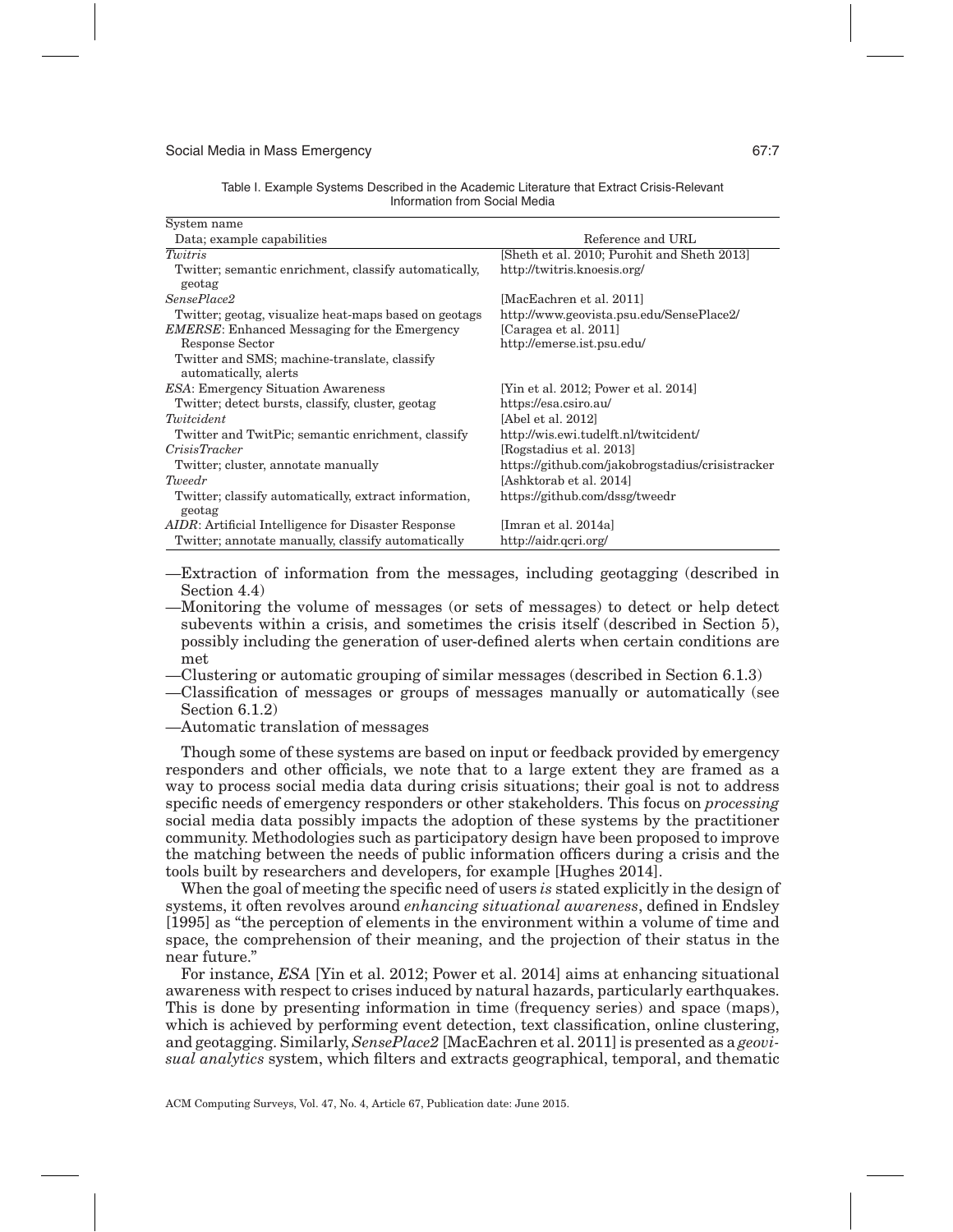information from tweets in order to present them in a layered map. Data from social media can also be presented along with data from physical sensors, for instance, to overlay earthquakes detected by seismic sensors on a map presenting social media data [Avvenuti et al. [2014;](#page-30-3) Musaev et al. [2014\]](#page-34-5).

In parallel to approaches that use NLP techniques to enhance situation awareness, *Crisis Mapping* emerged as an alternative type of system by employing digital volunteers to collect, classify, and geotag messages [Okolloh [2009;](#page-34-6) Meier [2015\]](#page-34-7), and eventually by using the input from those volunteers to train machines to perform these tasks automatically [Imran et al. [2014a\]](#page-33-0).

## **4. DATA CHARACTERIZATION, ACQUISITION, AND PREPARATION**

<span id="page-7-0"></span>Both academics and practitioners gather social media data during crisis events. In this section, we describe the common practices used to collect, represent, and process these data.

### **4.1. Characteristics of Messages Broadcast on Social Media in Disaster**

Social media is a general term that encompasses a variety of platforms on which usergenerated content can be disseminated and consumed, and where users can connect with others. This definition currently includes blogging and microblogging, social networking sites, social media sharing platforms, and *wikis* [van Dijck [2013\]](#page-36-8).

Activities such as staying in touch with friends and family, and connecting with others, have driven the growth of social media platforms.[10](#page-7-1) Currently, different social networking sites are used for different purposes, but commonalities do exist. For instance, the top 3 activities on Twitter are to (1) post about daily activities, (2) upload and share photos, and (3) comment on posts of others; on Facebook they are to (1) upload and share photos, (2) message with friends on a one-on-one basis, and (3) comment on posts of friends [GlobalWebIndex [2013\]](#page-32-7).

In any of these platforms, an increase in social media communications can be triggered by a variety of causes, which can be divided into *endogenous* and *exogenous* [Crane and Sornette [2008\]](#page-31-2). Endogenous causes refer to phenomena in which an idea or "meme" gains popularity by a process of *viral contagion* or *information cascade*, in which content spreads rapidly through a network, potentially reaching a significant fraction of all the users [Chen et al. [2013\]](#page-31-3).

Exogenous causes refer to large-scale events, usually happening in the physical world, of wide interest to social media users. Emergencies and mass convergence events are examples of an exogenous cause; during such events, we know that communications activity increases. For instance, it has been observed that mobile network usage—both in terms of phone calls and SMS—increases in emergency situations [Gao et al. [2014\]](#page-32-8). The same is true for social media usage, which "rises during disasters as people seek immediate and in-depth information" [Fraustino et al. [2012\]](#page-32-9).<sup>[11](#page-7-2)</sup>

To illustrate the types of information that affected populations broadcast specifically on the popular microblogging platform Twitter, we turn to some example messages that have been highlighted in previous literature:

—"OMG! The fire seems out of control: It's running down the hills!" (bush fire near Marseilles, France, in 2009, quoted from Twitter in De Longueville et al. [\[2009\]](#page-32-10))

<span id="page-7-1"></span> $^{10}\mathrm{http://www.pewinternet.org/2011/11/15/why-americans-use-social-media/.}$ 

<span id="page-7-2"></span> $11$ For instance, activity on Facebook was observed to increase significantly in the areas most affected by the August 2014 earthquake in California [\(https://www.facebook.com/notes/facebook-data-science/on-facebook](https://www.facebook.com/notes/facebook-data-science/on-facebook-when-the-earth-shakes/10152488877538859)[when-the-earth-shakes/10152488877538859\)](https://www.facebook.com/notes/facebook-data-science/on-facebook-when-the-earth-shakes/10152488877538859).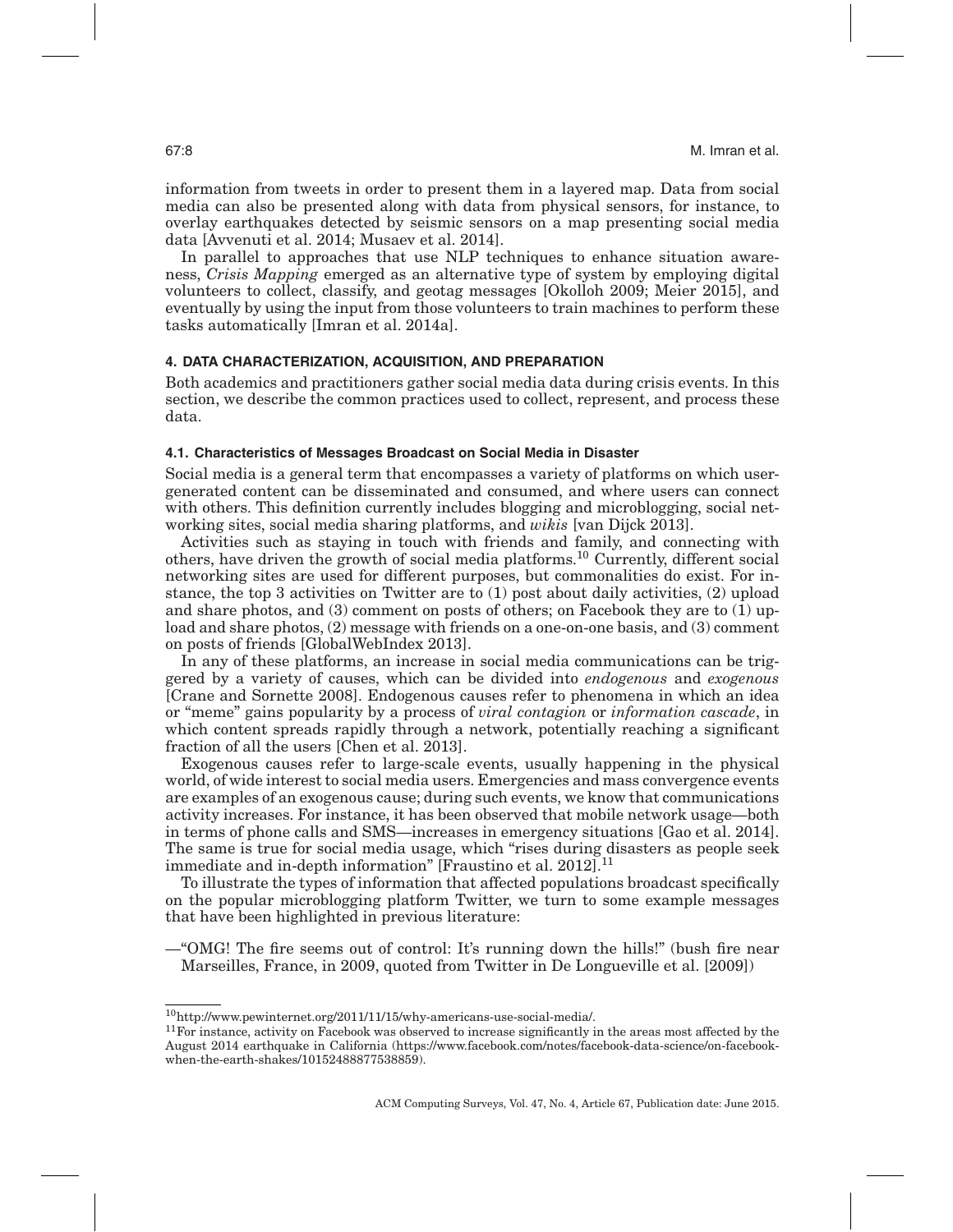- $-$ "Red River at East Grand Forks is 48.70 feet,  $+20.7$  feet of flood stage,  $-5.65$  feet of 1997 crest. #flood09" (automatically-generated tweet during Red River Valley floods in 2009, quoted from Twitter in Starbird et al. [\[2010\]](#page-36-3))
- —"Anyone know of volunteer opportunities for hurricane Sandy? Would like to try and help in any way possible" (Hurricane Sandy 2013, quoted from Twitter in Purohit et al. [\[2013\]](#page-35-6))
- —"My moms backyard in Hatteras. That dock is usually about 3 feet above water [photo]" (Hurricane Sandy 2013, quoted from Reddit in Leavitt and Clark [\[2014\]](#page-33-4))
- —"Sirens going off now!! Take cover ... be safe!" (Moore Tornado 2013, quoted from Twitter in Blanford et al. [\[2014\]](#page-31-4))

Though these are only a few examples, they convey a sense of the types of information posted during an event, and show that it is varied. Vieweg [\[2012\]](#page-36-1) points to this variation in her research that is based on a detailed study of four crisis events, in which she identifies in Twitter 35 types of information in three broad categories defined by Mileti [\[1999\]](#page-34-2): social environment, built environment, and physical environment. She points out that social environment messages describe anything having to do with people and their reactions to the crisis, built environment messages correspond to information and updates about property and infrastructure, and physical environment messages include updates about the hazard agent, weather, and other environmental factors (see Section 6.1.1 for details on different ways of categorizing this information).

Quantifying the amount of information found in social media based on type is even more difficult than locating that information in the first place. Important variations have been observed across crises (even for similar events) and at different stages of a crisis [Blanford et al. [2014;](#page-31-4) Imran et al. [2013a\]](#page-33-5). Olteanu et al. [\[2014\]](#page-34-8) looked at the prevalence of three broad categories of information in tweets related to six crisis events. The results show large variabilities in the number of tweets reporting the negative consequences of an event (20%–60%), those offering or asking for donations  $(15\% - 70\%)$  and those warning about risks or providing advice  $(5\% - 20\%)$ .

Using tweets as an indication of spatial zones during a disaster is also possible. For instance, Acar and Muraki [\[2011\]](#page-30-4) examine the use of Twitter during an earthquake in Japan and observed that tweets from affected areas include more requests for help and more warnings, while tweets from other areas which are far from the disaster epicenter tend to mostly include other types of information, such as concern and condolences.

#### **4.2. Data Acquisition**

Most large social media platforms provide programmatic access to their content through an Application Programming Interface (API). However, the details of these APIs vary substantially from one platform to another, and change over time.

APIs to access social media data typically belong to one of two types: those allowing queries of an archive of past messages (also known as *search* APIs) and those allowing data collectors to subscribe to a real-time data feed (also known as *streaming* or *filtering* APIs). Both types of APIs typically allow data collectors to express an information need, including one or several of the following constraints: (i) a time period; (ii) a geographical region for messages that have GPS coordinates (which are currently the minority); or (iii) a set of keywords that must be present in the messages, which requires the use of a query language whose expressiveness varies across platforms. In the case of archive/search APIs, messages are returned sorted by relevance (a combination of several factors, including recency) or just by recency. In the case of real-time/streaming/filtering APIs, messages are returned in order of their posting time.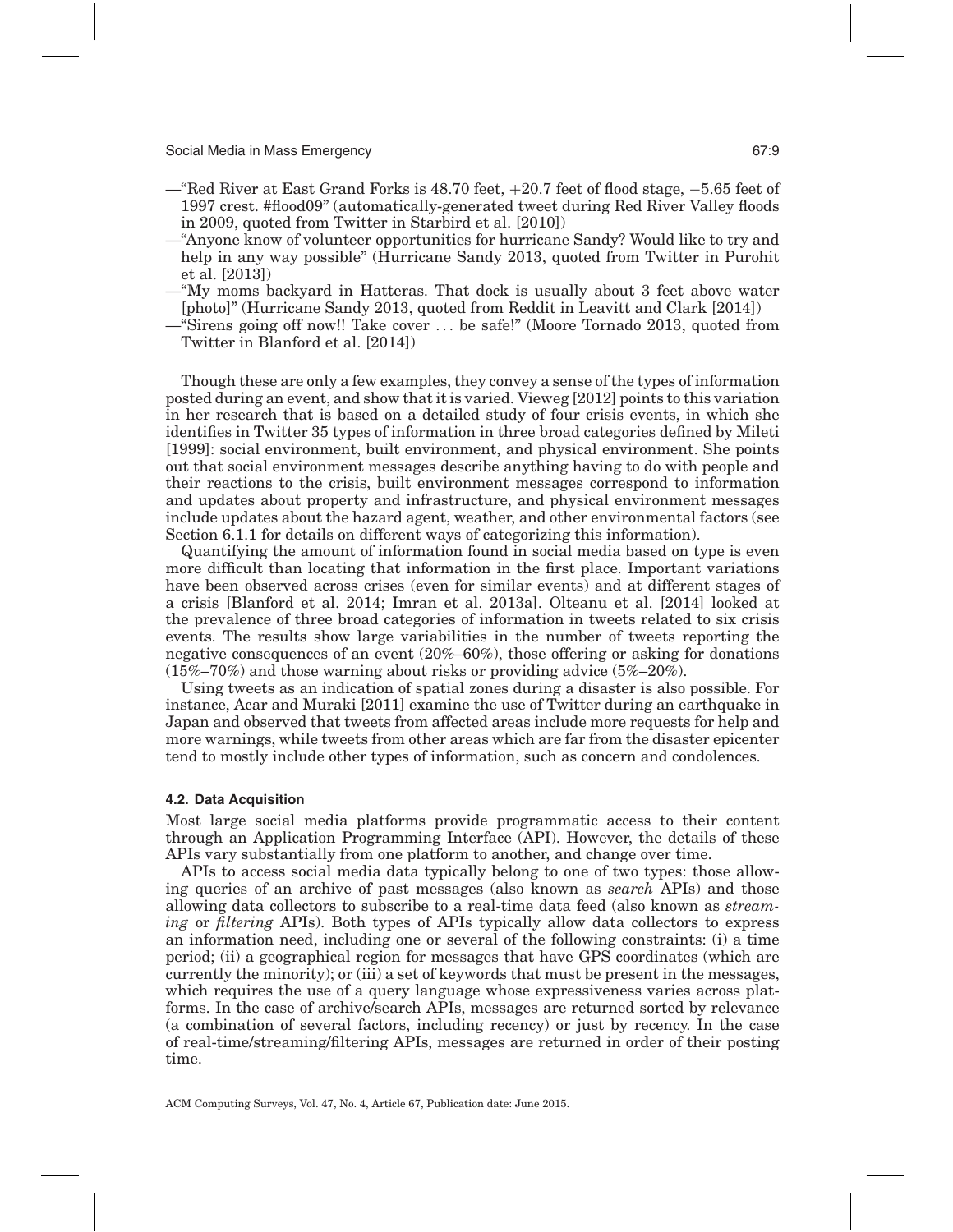Data collection strategies impact the data obtained and analytic results. For instance, selecting messages in the geographical region affected by a disaster versus selecting messages based on a keyword-based query may return datasets having different characteristics [Olteanu et al. [2014\]](#page-34-8).

**Data availability.** In addition to issues regarding network connectivity during disasters [Jennex [2012\]](#page-33-6), access to social media data is in general limited, which is a serious obstacle to research and development in this space [Reuter and Scholl [2014\]](#page-35-7).

First, historical, archived social media can typically be queried only through *search APIs*, which are limited in terms of number of queries or data requested per unit of time. The exceptions are (i) a 1% data sample collected from Twitter by the Internet Archive,<sup>[12](#page-9-1)</sup> and (ii) collections created by researchers using automatic data collection methods (e.g., web crawling), which are against the terms of services of most social media platforms.

Second, access to real-time data is quite limited. Twitter offers a public streaming API providing a random sample of 1% of all postings, plus the possibility of filtering all public postings by keywords[.13](#page-9-2) This is in contrast with most large social media platforms, which do not offer this level of data access publicly[.14](#page-9-3)

The consequence of these limitations is that most work on crisis-related messages is done using Twitter data (with few exceptions, e.g., Facebook [Bird et al. [2012\]](#page-31-5) and Reddit [Leavitt and Clark [2014\]](#page-33-4)), which provides an incomplete view of a crisis situation, as there are many different online social media sites that might be used for different purposes. Limitations in the amount of data that can be collected and in general a dependency on a small set of data providers or APIs, further reduces the efficiency and effectiveness of tools for handling crisis-related social media messages.

## **4.3. Data Preprocessing**

<span id="page-9-0"></span>Most researchers and practitioners prepare social media data by *preprocessing* it, using some of the methods outlined to follow, before performing the actual analysis. Many preprocessing techniques are available, and the choice depends on the type of data at hand and the goals of the analysis.

**Natural Language Processing (NLP).** The text of the messages can be preprocessed by using an NLP toolkit. Typical operations include tokenization, part-of-speech tagging (POS), semantic role labeling, dependency parsing, named entity recognition, and entity linking. A number of off-the-shelf implementations of these operations are available online, for example, the Stanford  $N\tilde{L}P^{15}$  or NLTK for Python.<sup>[16](#page-9-5)</sup> Social media– specific NLP toolkits can also be used. For instance, ArkNLP [Owoputi et al. [2013\]](#page-34-9), which is trained on Twitter data, is able to recognize Internet idioms such as "ikr" (*I know, right?*) and assign them the correct POS tag (interjection, in this case). Additionally, higher-level operations can be applied, including applying sentiment analysis methods to infer aspects of the emotion conveyed by a piece of text [Pang and Lee [2008\]](#page-35-8).

**Feature extraction.** For many automatic information-processing algorithms (e.g., machine learning), each data item must be represented accurately as an information record. The representation of choice for text is typically a numerical vector in which each position corresponds to a word or phrase—this is known as the vector space model

<span id="page-9-1"></span> $^{12}\mathrm{Available}$  at<https://archive.org/details/twitterstream.>

<span id="page-9-2"></span><sup>13</sup>Available at<https://dev.twitter.com/docs/api/streaming.>

<span id="page-9-3"></span><sup>14</sup>As of November 2014, we found no publicly-available equivalent of Twitter's *streaming API* in Sina Weibo, Facebook, YouTube, Google Plus, or Tumblr.

<span id="page-9-4"></span><sup>1</sup>[5http://www-nlp.stanford.edu/software/.](http://www-nlp.stanford.edu/software/.)

<span id="page-9-5"></span><sup>1</sup>[6http://www.nltk.org/.](http://www.nltk.org/.)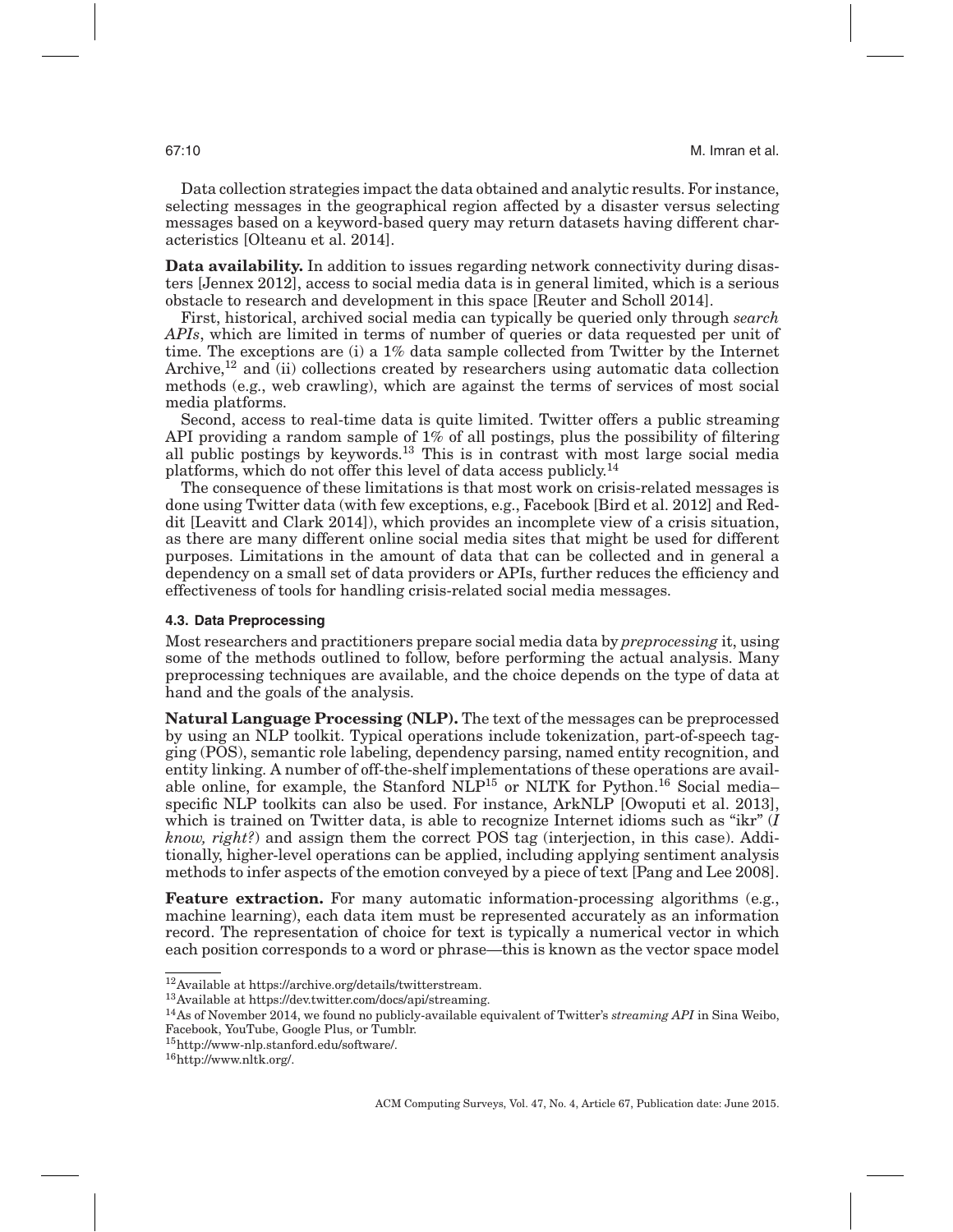#### Social Media in Mass Emergency 67:11 and the state of the state of the state of the state of the state of the state of the state of the state of the state of the state of the state of the state of the state of the state of

in information retrieval. The value in each position can be a binary variable, indicating the presence or absence of that word or phrase in the message, or a number following some weighting scheme, such as TF-IDF, which favors terms that are infrequent in the collection [Baeza-Yates and Ribeiro-Neto [2011\]](#page-30-5). To avoid having too many variables, textual features can be discarded by removing stopwords and functional words, or by normalizing words using stemming or lemmatization (e.g., considering "damaging" and "damage" as equivalent), or other means.

Additionally, other text-based features can be added, such as the length of the text in words or characters, and the number of questions or exclamation marks. If some NLP preprocessing is performed on the text—such as POS tagging—a feature such as *noun:fire* (instead of *verb:fire*) can be used to distinguish that the word "fire" is being used in a message as a noun ("I heard a fire alarm") instead of a verb ("They should fire him").

In the case of tweets, characteristics such as the presence of user mentions ("@user"), URLs, or hashtags can be included as features. In the case of images or video, contentbased features such as colors, textures, and shapes can be included (see, e.g., Liu et al. [\[2007\]](#page-34-10) for a survey). Additionally, features such as the date of a message, tags associated with it, the number of views/comments it has received, or information about its author are often available in a platform-dependent manner.

Obviously, one can spend a great deal of time constructing features by hand. In order to guide this exploration, both researchers and practitioners should prioritize the development and understanding of features likely to be correlated with the target variable (e.g., tweet classification). By the same token, features valuable to one target variable may not be important at all for a different target variable. Although often underappreciated, feature engineering is perhaps the most important part of a modeling exercise.

**Deduplication.** Further reduction of the amount of data to be processed can be achieved by removing near-duplicate messages. Given that in many social media platforms the number of people reposting a message can be interpreted as a measure of its importance, whenever removing near-duplicates it is advisable to save the number of near-duplicates that have been found (e.g., as done in Rogstadius et al. [\[2013\]](#page-35-5) to prioritize highly reposted stories). Deduplication can be done by applying a clustering method (see Section 6.1.3).

**Filtering.** A fraction of the messages collected will not be relevant for a given crisis. This fraction depends on the specific collection method used, as discussed by Olteanu et al. [\[2014\]](#page-34-8), and on other factors, such as the presence of off-topic messages using the same tags or keywords as the on-topic ones [Qu et al. [2011\]](#page-35-9). These messages can be post-filtered using human labeling or crowdsourcing, keyword-based heuristics, or automatic classification.

Additionally, many messages are posted automatically on social media for financial gain, exploiting the attention that a certain hashtag has received. These unsolicited commercial messages are known as *spam* [Gupta and Kumaraguru [2012;](#page-32-11) Uddin et al. [2014\]](#page-36-9); there are well-studied methods that can remove a substantial portion of them [Benevenuto et al. [2010\]](#page-31-6). Finally, in some cases we might want to also remove messages posted by automatic agents or social media *bots*. Their identification is similar to that of spammers.

## **4.4. Geotagging and Geocoding**

<span id="page-10-0"></span>Attaching geographical coordinates to a message (a process known as *geotagging*) is useful for a number of tasks in disaster response [Graham et al. [2014;](#page-32-12) Ikawa et al.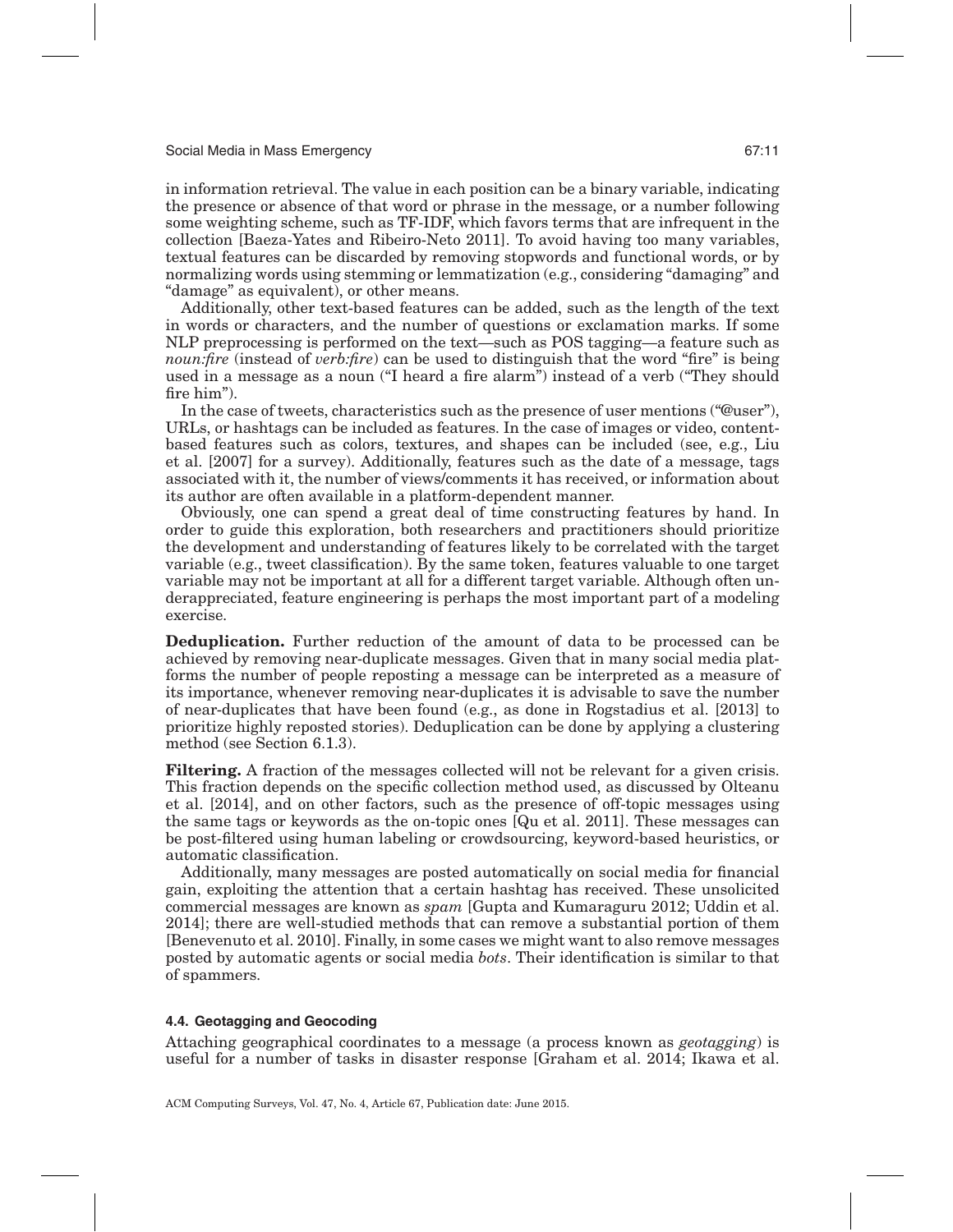[2013;](#page-33-7) Lingad et al. [2013\]](#page-34-11). Geotagging allows the retrieval of information about a *local event*, by filtering the messages corresponding to a particular geographical region. It allows the visualization of information about an event on a map, possibly making it more actionable for emergency responders. Geotagging can also be used for higher-level tasks, such as helping predict epidemic transmission of diseases based on geographical proximity [Brennan et al. [2013\]](#page-31-7).

The availability of machine-readable location information in social media messages, in the form of metadata, depends on the user's device having the capacity to know its location (e.g., via Global Positioning System (GPS)), on the specific client software having the capability to read this from the device, and most important, on the user enabling this feature explicitly (opting in). In practice, only 2% of crisis-related messages include machine-readable location information [Burton et al. [2012\]](#page-31-8).

However, while explicit metadata about locations may be absent, many messages in social media do contain implicit references to names of places (e.g., "The Christchurch hospital is operational"). *Geocoding* refers to finding these geographical references in the text, and linking them to geographical coordinates. This can be done by using a named entity extractor to extract potential candidates, and then comparing those candidates with a list of place names. This is the approach used by MacEachren et al. [\[2011\]](#page-34-4), which uses Gate<sup>17</sup> for the first task and Geonames<sup>18</sup> for the second.

While building a comprehensive database of geospatial information, including place names, is an important component of geotagging (see, e.g., Middleton et al. [\[2014\]](#page-34-12)), geotagging is not merely a dictionary look-up process because of ambiguities. These ambiguities are known as "*geo/non-geo*" and "*geo/geo*." A geo/non-geo ambiguity occurs, for instance, in the message "Let's play Texas Hold 'em," that does not refer to the state of Texas in the United States. A geo/geo ambiguity is found in the message "There is a fire in Paris," which may refer to the capital of France, or to any of more than a dozen places on Earth sharing the same name. For instance, Sultanik and Fink [\[2012\]](#page-36-10) proposed an unsupervised approach to extract and disambiguate location mentions in Twitter messages during crisis situations.

In general, geotagging is done through probabilistic methods (see, e.g., Cheng et al. [\[2010\]](#page-31-9)), often exploiting contextual clues. These clues may include the general location of a crisis, information about nearby places, and location information indicated by users in their profiles [Gelernter and Mushegian [2011\]](#page-32-13).

## **4.5. Archived versus Live Data Processing**

<span id="page-11-2"></span>Depending on the urgency with which the output of an analysis is required, data may be provided to an algorithm either as an archive, for *retrospective* analysis, or as a live data feed, for *real-time* analysis. These correspond to two standard concepts in computer science: offline processing and online processing.

Retrospective data analysis (*offline processing*) starts with a batch of data relevant to an event, usually containing messages over the entire time range of interest. For example, we might consider reconstructing a timeline of events in the aftermath of an earthquake by looking at all of the tweets from the moment of the earthquake up to two weeks after. In deciding how to build the timeline, we have the complete context of events during this two-week window.

Live data analysis (*online processing*) is done over a stream of data relevant to the event, usually provided in real time or with a short delay. For example, we might consider constructing a timeline of the events in the aftermath of an earthquake *as*

<span id="page-11-0"></span> $^{17}{\rm https://gate.ac.uk/}.$ 

<span id="page-11-1"></span><sup>1</sup>[8http://geonames.org/.](http://geonames.org/.)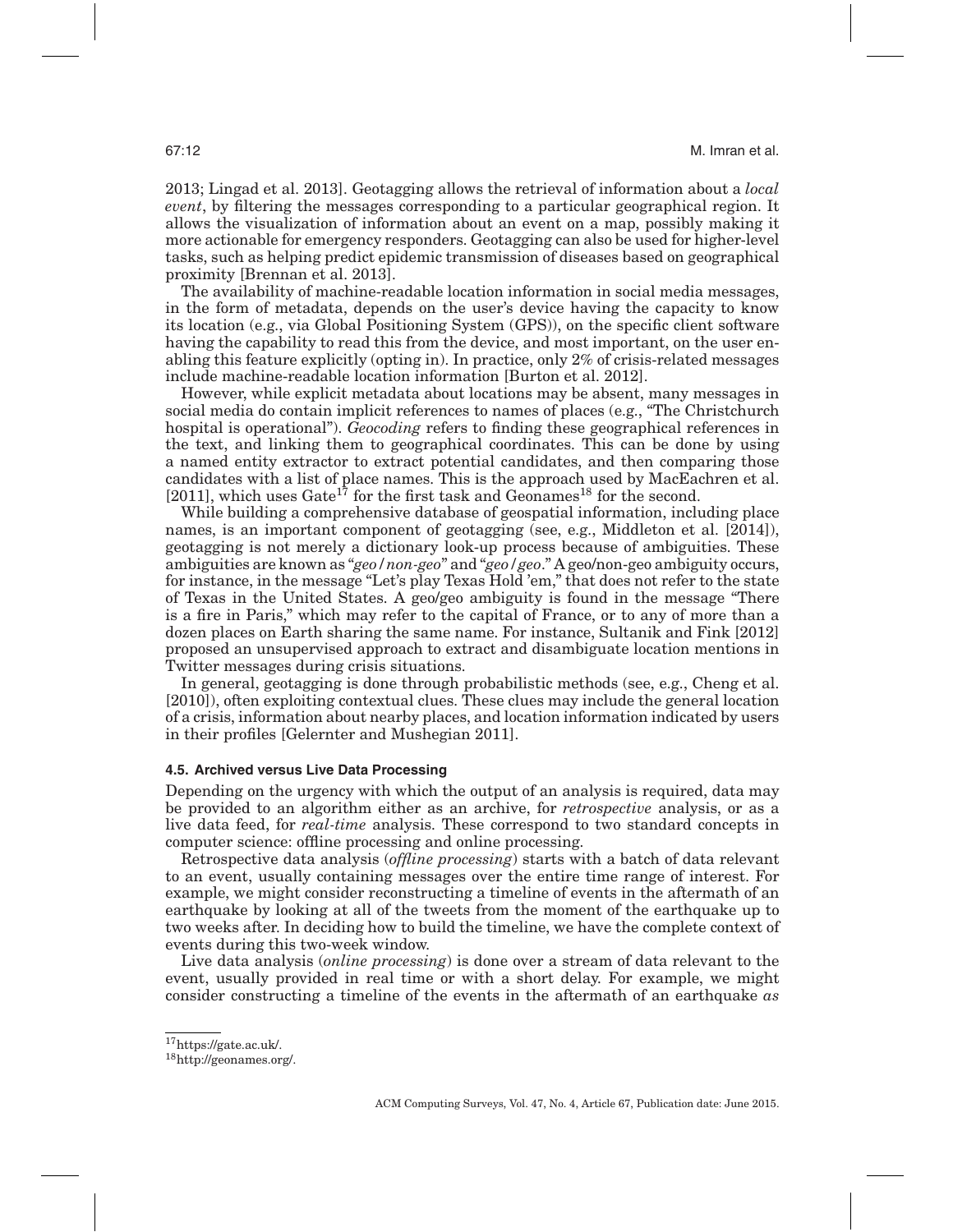*we observe new tweets*; in deciding how to build the timeline, we have an incomplete context of the events and their future repercussions.

It is possible for algorithms to lie in between, operating on small batches of data at regular intervals (e.g., hourly, daily). The trade-off between retrospective and live data is a matter of accuracy versus latency. Retrospective data analysis maximizes our context and, as a result, gives us an accurate picture of the data. However, because we have to wait for the data to accumulate, we incur latency between when an event happens and when it is processed. Live data analysis, on the other hand, minimizes the latency; but, because we have partial information, we may incur lower accuracy. The choice of collection methodology depends on the use case. Crisis responders may want lower latency in order to better respond to a developing situation; forensic analysts may want higher accuracy and have the benefit of waiting for data to be collected.

While developing an algorithm, we can use retrospective data to *simulate* live data. This is a standard experimental methodology that has been used in the past for information-filtering tasks [Voorhees and Harman [2005\]](#page-37-2) and, more recently, for crisis informatics [Guo et al. [2013;](#page-32-14) Aslam et al. [2013\]](#page-30-6).

#### **4.6. Challenges**

<span id="page-12-1"></span>There are a number of challenges associated with the processing of social media messages. In this section, we group them into two high-level categories: scalability and content. We defer specific challenges (e.g., challenges to event detection) to their respective technical sections to follow.

**Scalability issues.** Large crises often generate an explosion of social media activity. Data size may be an issue, as for crises that last several days, millions of messages may be recorded. While the text of each message can be sorted, a data record for a Twitter message (140 characters of text), for example, is around 4KB when we consider the metadata attached to each message. Thus, a Twitter collection for a crisis is on the order of several hundred megabytes to a few gigabytes. In addition, multimedia objects such as images and videos may significantly increase storage space requirements.

Data velocity may be a more challenging issue, especially considering that data does not flow at a constant rate, but experiences drastic variations. The largest documented peak of tweets per minute during a natural hazard that we are aware of is 16,000 tweets per minute.[19](#page-12-0)

Finally, redundancy, which is commonly cited as a scalability challenge, to some extent cannot be avoided in this setting. Repeated (reposted/retweeted) messages are common in time-sensitive social media, even encouraged, as in some platforms messages that gain more notoriety are those that are simply repeated more.

**Content issues.** Microblog messages are brief and informal. In addition, this type of messaging is often seen by users to be more akin to speech, as opposed to a form of writing, which—compounded with technological, cross-lingual and cross-cultural factors—implies that on the Internet "we find language that is fragmentary, laden with typographical errors, often bereft of punctuation, and sometimes downright incoherent" [Baron [2003\]](#page-30-7). This poses significant challenges to computational methods, and can lead to poor and misleading results by what is known as the "garbage in, garbage out" principle.

Messages are also highly heterogeneous, with multiple sources (e.g., traditional media sources, eyewitness accounts), and varying levels of quality. Quality itself is an important and complex question for crisis managers, encompassing a number of attributes

<span id="page-12-0"></span><sup>19</sup>During Hurricane Sandy in 2012: [http://www.cbsnews.com/news/social-media-a-news-source-and-tool](http://www.cbsnews.com/news/social-media-a-news-source-and-tool-during-superstorm-sandy/)[during-superstorm-sandy/.](http://www.cbsnews.com/news/social-media-a-news-source-and-tool-during-superstorm-sandy/)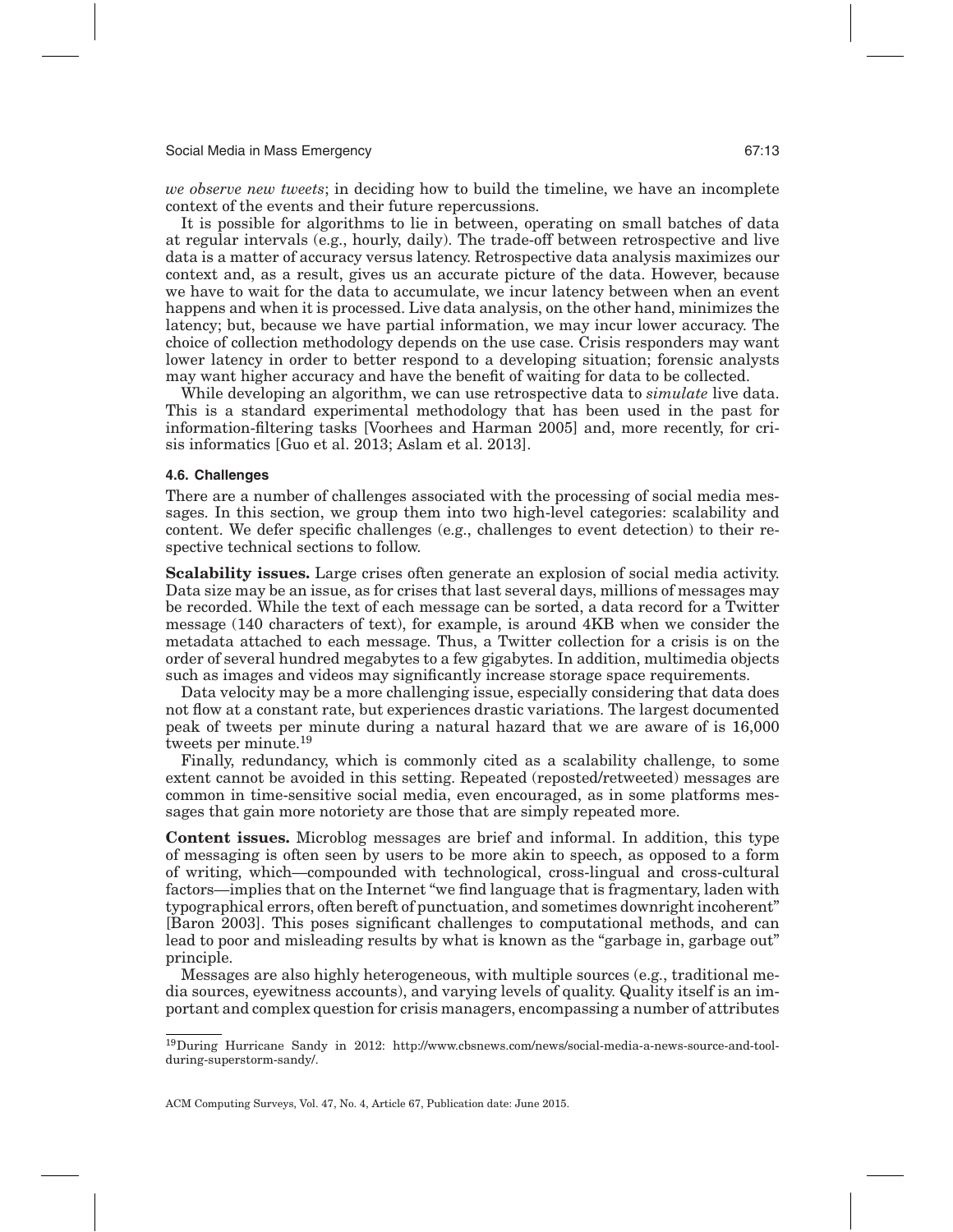including objectivity, clarity, timeliness, and conciseness, among others [Friberg et al. [2011\]](#page-32-15). Additionally, different languages can be present in the same crisis and sometimes in the same message—a phenomena known as "borrowing," and "code switching." This makes it difficult for both machines and humans (e.g., content annotators) to understand or classify messages.

Finally, brief messages sent during a crisis often assume a shared context from which only a minor part is sometimes made explicit. The area of study in linguistics known as *pragmatics* focuses on "communication in context," and explains how people are able to infer the meaning of the communications because humans are very adept at understanding context. Thus, in the case of Twitter communications, a reader can understand the tweet author's intent because that reader knows the context within which that tweet is being broadcast. Current computational methods are not able to make the same inferences humans do, thus cannot achieve the same level of understanding [Vieweg and Hodges [2014\]](#page-36-11).

**Privacy issues.** Social media, since it is, by definition, content directly created by end users, might carry personally identifiable information (PII). Researchers and practitioners should be mindful of any explicit or inferred PII in the data. For example, an individuals may not explicitly reveal PII such as location for privacy reasons; inferring users' location may be in conflict with their expectation of privacy. As a result, academic work may have to be approved by a human subjects review process (ethics approval). Practitioners, on the other hand, may be subject to a response organization's own standards and policies (see, e.g., Gilman and Baker [\[2011\]](#page-32-16) and ICRC [\[2013\]](#page-33-8)).

## **5. EVENT DETECTION AND TRACKING**

<span id="page-13-0"></span>Most systems for social media processing during crises start with *event detection*. An event is the occurrence of something significant that is associated with a specific time and location [Brants et al. [2003\]](#page-31-10). However, due to the online nature of social media communications, events as they play out in social media may or may not be necessarily associated with a physical location. In the context of social media, Dou et al. [\[2012\]](#page-32-17) define an event as: "An occurrence causing changes in the volume of text data that discusses the associated topic at a specific time. This occurrence is characterized by topic and time, and often associated with entities such as people and location."

Crisis and emergency situations typically fall into two broad categories: *predicted* (or *forewarned*) and *unexpected*. Some disaster events can be predicted to a certain level of accuracy based on meteorological or other data (e.g., this is the case with most large storms and tornadoes), and information about them is usually broadcast publicly before the actual event happens. Sometimes an event may not be explicitly anticipated, for example, as with a mass protest, but still may be forecast from social media and other data [Ramakrishnan et al. [2014\]](#page-35-10). Other events cannot be predicted (e.g., earthquakes); in this case, an automatic detection method is useful to find out about them as quickly as possible once they happen. In this section, we study techniques available for the automatic detection of both predicted and unexpected events.

Historically, methods for event detection and tracking in social media in the context of crises and emergencies are adaptations of methods to perform these tasks with a more general scope: that of detecting news. These methods, in turn, are adaptations of methods to find new topics in general document collections.

## **5.1. Background on Event Detection and Discovery**

A well-studied problem in Information Retrieval is detecting events in a stream of documents (see, e.g., Allan [\[2002\]](#page-30-8)). These documents can be news articles from traditional media sources or posts on social media (e.g., tweets, Facebook posts, Flickr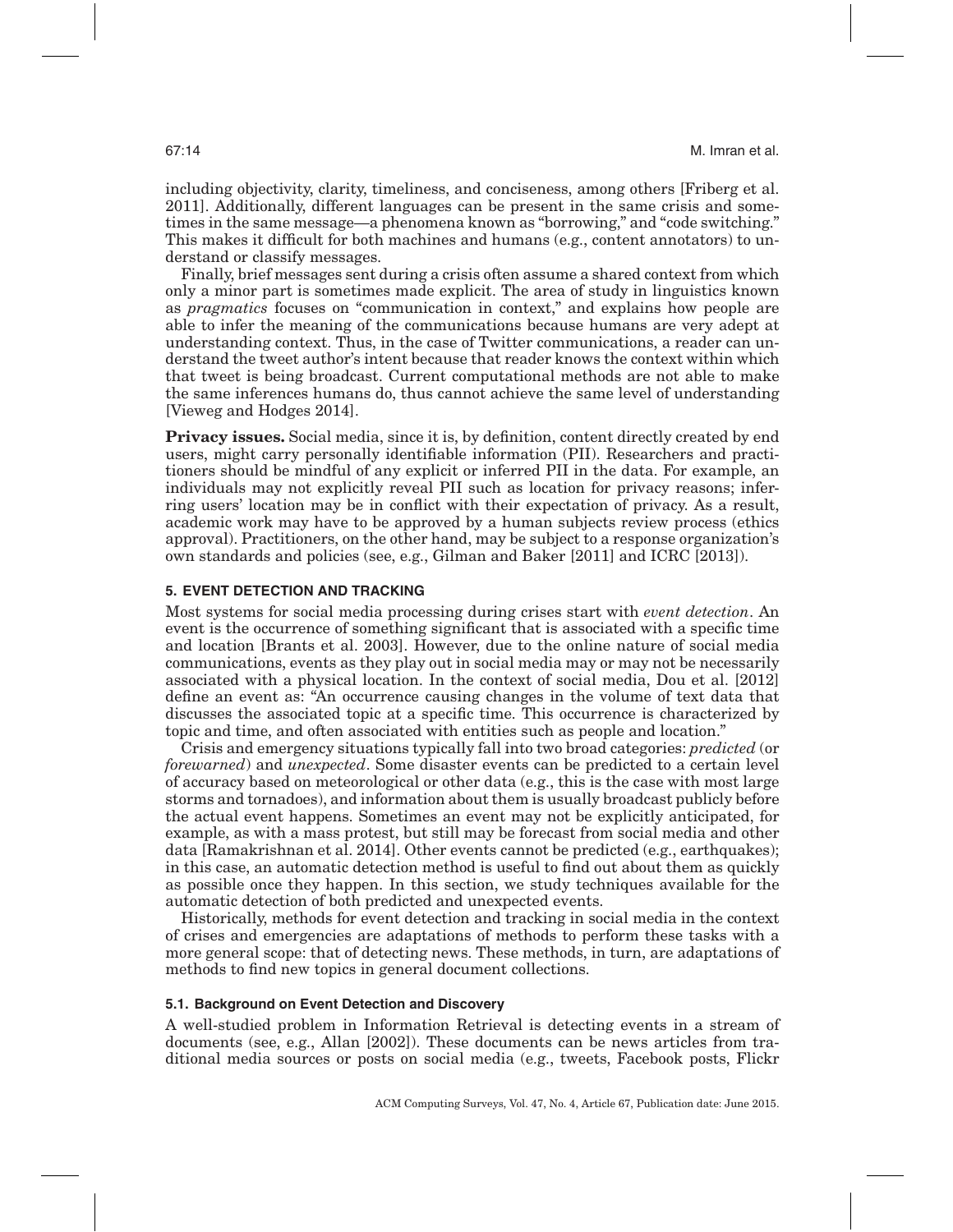images). Traditionally, the *Topic Detection and Tracking* (TDT) research community uses newswires as source data streams for event detection.

Various techniques are employed in TDT including story segmentation, topic detection, new event detection, link detection, and topic tracking. *Story segmentation* focuses on determining story boundaries from streaming speech recognition output, usually from radio or television broadcasts. *Topic detection* groups relate documents together into cohesive topics. *New event detection* processes each new document to decide whether it describes a previously unseen story. *Link detection* detects whether two documents are similar. Finally, *event tracking* follows the evolution of an event/topic to describe how it unfolds.

Event detection on social media is different from the traditional event detection approaches that are suitable for other document streams. Social media data emerge more quickly and in larger volumes than traditional document streams. In addition, social media data are composed of short, noisy, and unstructured content that often require a different approach than what is used with traditional news articles. Considering the unique characteristics of social media streams, we focus the remainder of this section on new event detection and event tracking. Nevertheless, techniques and evaluation metrics from the TDT community provide insight into methods that might work for the Twitter domain.

#### **5.2. New Event Detection (NED)**

In the context of mass emergencies, New Event Detection (NED) refers to the task of discovering the first message related to an event by continuously monitoring a stream of messages. NED decides whether a message is about something new that has not been reported in previous messages [Yang et al. [2009\]](#page-37-3). "New" is normally operationalized as sufficiently different according to a similarity metric. Hellinger similarity, Kullback-Leibler divergence, and cosine similarity are among the metrics commonly used in NED [Kumaran et al. [2004\]](#page-33-9).

As observed in Section [4.5,](#page-11-2) we can do retrospective (offline) or online analysis [Yang et al. [1998\]](#page-37-4). While the most useful NED systems for emergencies are those who perform this analysis online, they are often adaptations or improvements of offline methods, which we discuss next.

5.2.1. Retrospective New Event Detection. Retrospective NED refers to the process of identifying events using messages or documents that have arrived in the past. Methods for retrospective NED involve the creation of clusters of documents or messages based on a suitable definition of similarity between them, which may involve more than one dimension of them, for example, using similar words, involving similar groups of people, occurring close to each other in time and/or space, and so forth.

For instance, Zhao et al. [\[2007\]](#page-37-5) introduce a retrospective NED method that uses textual, social, and temporal characteristics of the documents to detect events on social streams such as weblogs, message boards, and mailing lists. They build multigraphs using social textual streams, where nodes represent social actors, and edges represent the flow of information between actors. Clustering techniques and graph analysis are combined to detect an event.

Sayyadi et al. [\[2009\]](#page-35-11) introduce a retrospective NED approach that overlays a graph over the documents, based on word co-occurrences. They assume that keywords cooccur between documents when there is some topical relationship between them. Next, a community detection method over the graph is used to detect and describe events. Pohl et al. [\[2012\]](#page-35-12) describe a two-phase clustering approach to identify crisis-related subevents in the photo-hosting site Flickr and video-hosting site YouTube. During the first phase, which is to identify subevents, clusters are formed by using only items that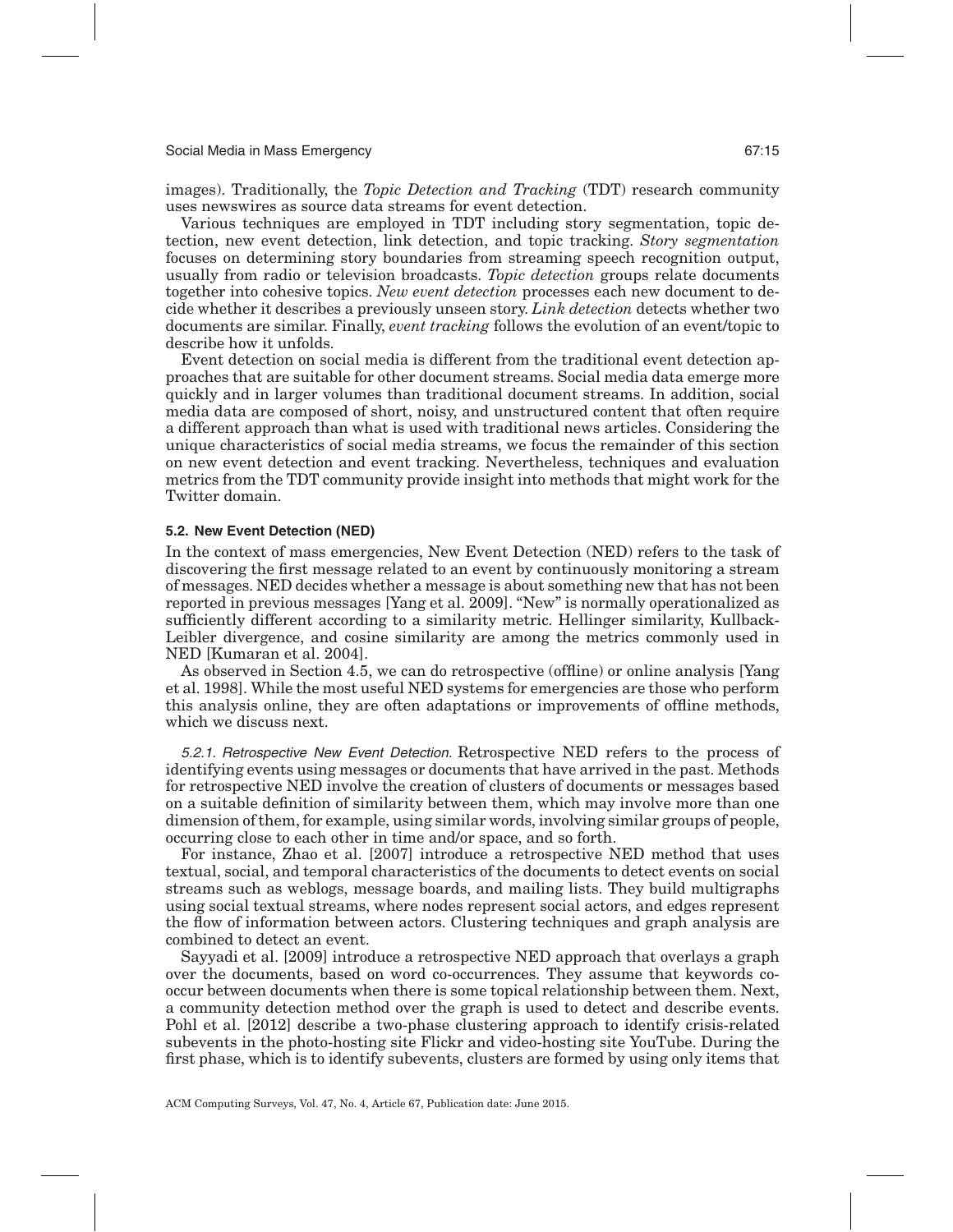contain geographical coordinates. These coordinates are added automatically by the device used to capture the photo or video, or are added later by its author/uploader. Next, they calculate term-based centroids of the identified clusters using cosine distance to describe the identified subevents further.

Another retrospective NED approach is presented in Chen and Roy [\[2009\]](#page-31-11), with experiments run on Flickr. It uses photos, user-defined tags, and other metadata including time and location to detect events. This approach simultaneously analyzes the temporal and geographical distribution of tags, and determines the event type (e.g., whether it is recurring) to form clusters. Finally, for each tag cluster, the corresponding photos are retrieved.

Ritter et al. [\[2012\]](#page-35-13) extract significant events from Twitter by focusing on certain types of words and phrases. In their system, called *TwiCal*, they extract event phrases, named entities, and calendar dates. To extract named entities, they use a named entity tagger trained on 800 randomly selected tweets. To extract event mentions, they use a Twitter-tuned POS tagger [Ritter et al. [2011\]](#page-35-14). The extracted events are classified retrospectively into event types using a latent variable model that first identifies event types using the given data, and then performs classification.

Li et al. [\[2012b\]](#page-33-10) introduce *Twevent*, a system that uses message segments instead of individual words to detect events. The authors claim that a tweet segment, which represents one or more consecutive words in tweets, contains more meaningful information than unigrams. The *Twevent* approach works in phases. First, the individual tweet is segmented, and bursty segments are identified using the segments' frequency in a particular time window. Next, identified segments are retrospectively clustered using K-Nearest Neighbors (KNN) clustering. Finally, a post-filtering step uses Wikipedia concepts to filter the detected events.

5.2.2. Online New-Event Detection. Online new-event detection does not use previously seen messages or any prior knowledge about the events to be identified. Online NED is typically performed with low latency (in real time), in the sense that the time between seeing a document corresponding to a new event and reporting that a new event has been detected is relatively short.

**Methods based on keyword burst.** A straightforward approach is to assume that words that show sharp frequency increases over time are related to a new event. For instance, Robinson et al. [\[2013a\]](#page-35-15) introduce a system to detect earthquakes using Twitter. The earthquake detector, which is based on the Emergency Situation Awareness (*ESA*) platform [Power et al. [2014\]](#page-35-4), checks for the keywords "earthquake" and "#eqnz" in the real-time Twitter stream, and applies a burst detection method to analyze word frequencies in fixed-width time windows and compare them to historical word frequencies. Unusual events are identified if the observed frequencies are much higher than those recorded in the past. Earle et al. [\[2012\]](#page-32-18) have compared simple keyword-based approaches with data from seismological sensors, finding that while many earthquakes are not detected by Twitter users, detections are fast, "considerably faster than seismographic detections in poorly instrumented regions of the world."

Marcus et al. [\[2011\]](#page-34-13) introduced *TwitInfo*, a system for detecting, summarizing, and visualizing events on Twitter. *TwitInfo* collects tweets based on a user-defined query (e.g., keywords used to filter the Twitter stream). It then detects events by identifying sharp increases in the frequency of tweets that contain the particular user-defined query as compared to the historical weighted running average of tweets that contain that same query. Further, tweets are obtained from the identified events to identify and represent an aggregated sentiment (i.e., classifying tweets into positive and negative classes). The authors evaluated the system on various events such as earthquakes and popular football games.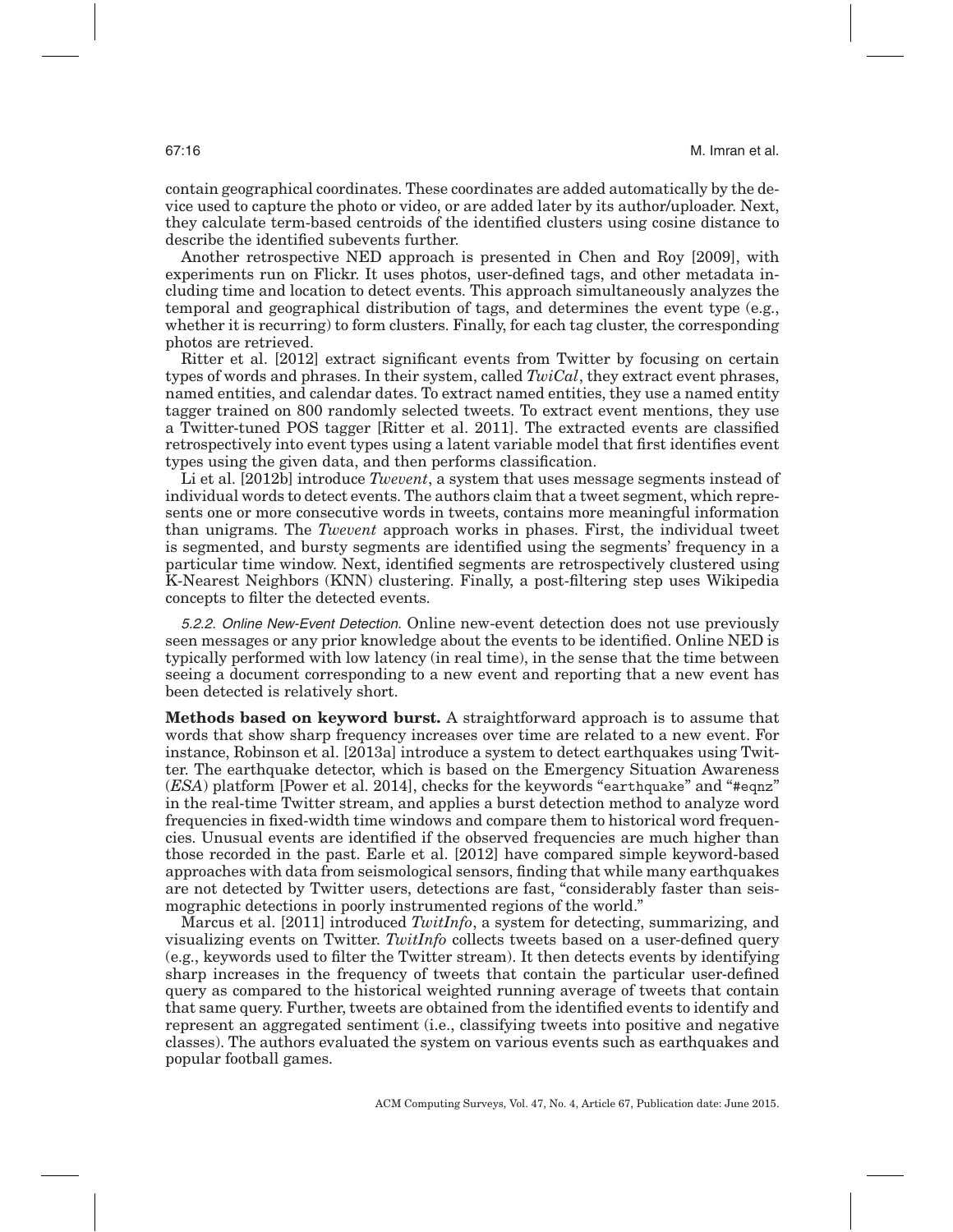#### Social Media in Mass Emergency 67:17

A similar system, *TwitterMonitor* [Mathioudakis and Koudas [2010\]](#page-34-14), also collects tweets from the Twitter stream and detects trends (e.g., emerging topics such as breaking news or crises) in real time. The trend detection approach proposed in their article works in two phases. During the first phase, *TwitterMonitor* identifies bursty keywords, which are then grouped based on their co-occurrences. Once a trend is identified, additional information from the tweets is extracted to analyze and describe the trend. For example, the system uses Grapevine's entity extractor [Angel et al. [2009\]](#page-30-9), which

identifies entities mentioned in the trends. Another Twitter-specific event detection approach introduced by Petrovic et al. [\[2010\]](#page-35-16) ´ uses Locality Sensitive Hashing (LSH) for hashing a fixed number of recent documents in a bounded space, and processed in a bounded time, to increase the performance of nearest neighbors search.

With so many event-detection systems, a comparison of how they function is of interest. McMinn et al. [\[2013\]](#page-34-15) describe a corpus to evaluate event-detection methods, composed of 500 news events sampled over a four-week period, and including tweetlevel relevance judgments for thousands of tweets referring to these events. While existing NED systems have not been evaluated against this corpus, we anticipate this calibration of systems to occur in the future.

**Beyond keyword bursts.** There are well-known problems of relying on increases in the frequency of a keyword (or a segment) to detect events. For instance, consider popular hashtags such as "#musicmonday," which is used to suggest music on Mondays, or "#followfriday/#ff," which are used to suggest people to follow on Fridays. In these cases, there should be big pseudo-events detected every Monday and every Friday.

To address this problem, Becker et al. [\[2011\]](#page-30-10) present an approach to classify realworld events from nonevents using Twitter. They use four types of features, which are temporal, social, topical, and Twitter-specific, to identify real events using the Twitter stream in real time. First, based on temporal features (i.e., volume of messages posted during an hour), they form initial clusters using the most frequent terms in the messages. Clusters are then refined using social features (i.e., users' interactions like retweets, replies, mentions). Next, they apply heuristics, for example, a high percentage of retweets and replies often indicates a nonevent, whereas a high percentage of mentions indicates that there is an event. Further, cluster coherence is estimated using a cosine similarity metric between messages and cluster centroid. Finally, as the authors report that multiword hashtags (e.g., "#musicmonday" and "#followfriday") are highly indicative of some sort of Twitter-specific discussion and do not represent any real event, they check the frequency of such hashtags used in each cluster to further refine the results.

Weng et al. [\[2011\]](#page-37-6) present an algorithm for event detection from tweets using clustering of wavelet-based signals. Their approach involves three steps. First, they use wavelet transformation and auto-correlation to find bursts in individual words, and keep only the words with high-signal auto-correlations as event features. Then, the similarity for each pair of event-features is measured using cross-correlation. Finally, they use a modularity-based graph partitioning algorithm to detect real-life events. One of the strong points of this approach over the traditional event detection approaches is the capability of differentiating real-life big events from trivial ones. This is achieved mainly by two factors: the number of words, and the cross-correlation among the words related to an event.

Unlike the approaches presented earlier, Corley et al. [\[2013\]](#page-31-12) present a method to detect and investigate events through metadata analytics and topic clustering on Twitter. Various features such as retweets, usage of different terms, and hashtags are analyzed for a certain time period to determine a baseline and noise ratio. An event is detected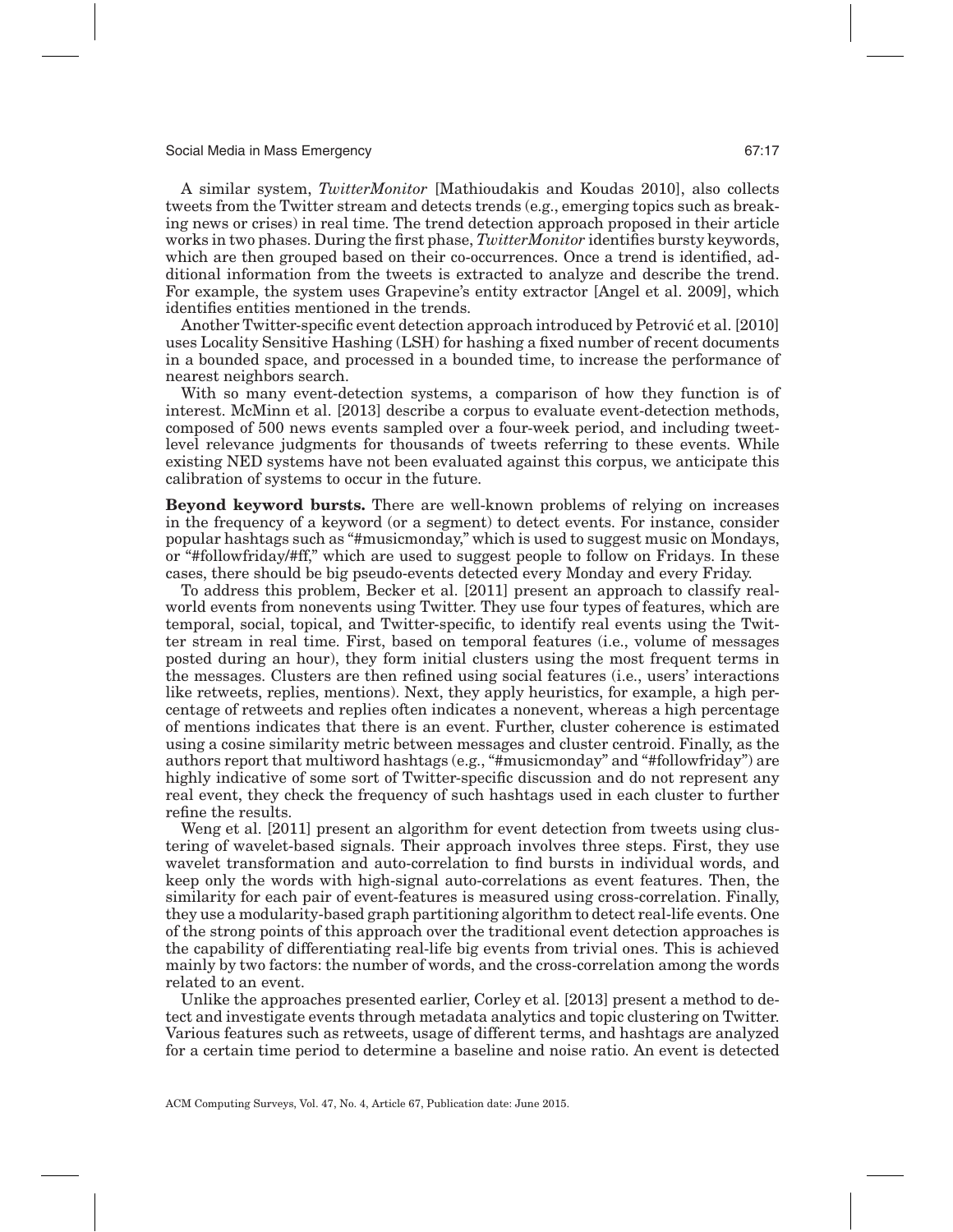once a particular feature value exceeds its noise boundaries and expected threshold. Once an event has been detected, its related topics are identified using the topic clustering approach.

**Domain-specific approaches.** As in many natural-language processing applications, approaches that are specific to a certain domain generally perform better than the approaches that are open-domain or generic.

For instance, Phuvipadawat and Murata [\[2010\]](#page-35-17) describe a method for detecting breaking news from Twitter. First, tweets containing the hashtag "#breakingnews" or the phrase "breaking news" are fetched from the Twitter streaming API. Grouping of the extracted tweets is then performed, based on content similarity, and using a variant of the TF-IDF technique. Specifically, the similarity variant assigns a high similarity score to hashtags and proper nouns, which they identify using the Stanford NER implementation.

Data from traditional media sources can also be used for detecting newsworthy events. Not surprisingly, traditional media and social media have different editorial styles, perceived levels of credibility, and response delays to events. Tanev et al. [\[2012\]](#page-36-12) find news articles describing security-related events (such as gun fights), and use keywords in their title and first paragraph to create a query. This query is issued against Twitter to obtain tweets related to the event. Dou et al. [\[2012\]](#page-32-17) describe *LeadLine*, an interactive visual analysis system for event identification and exploration. *LeadLine* automatically identifies meaningful events in social media and news data using burst detection. Further, named entities and geo-locations are extracted from the filtered data to visualize them on a map through their interface.

Another domain-specific event-detection method is based on prespecified rules and introduced in Li et al. [\[2012a\]](#page-33-11). Their system, *TEDAS*, detects, analyzes, and identifies relevant crime- and disaster-related events on Twitter. First, tweets are collected based on iteratively refined rules (e.g., keywords, hashtags) from Twitter's streaming API. Next, tweets are classified via supervised learning based on content as well as Twitterspecific features (i.e., URLs, hashtags, mentions). Additionally, location information is extracted using both explicit geographical coordinates and implicit geographical references in the content. Finally, tweets are ranked according to their estimated level of importance.

Sakaki et al. [\[2010\]](#page-35-18) detect hazards and crises such as earthquakes, typhoons, and large traffic jams using temporal and spatial information. The authors consider three types of features associated with tweets: statistical features (i.e., number of words in a tweet, position of the query word within a tweet), keyword-based features (i.e., the actual words in a tweet), and contextual features (e.g., words appearing near the query term, for instance if "earthquake" is a query, terms such as "magnitude" and "rocks" would be features in the tweet "5.3 magnitude earthquake rocks parts of Papua New Guinea"). In order to determine if a tweet corresponds to one of these hazards or crises, they use Support Vector Machines (SVM)—a known supervised classification algorithm (more about supervised classification in Section 6.1.2). *LITMUS* [Musaev et al. [2014\]](#page-34-5) detects landslides using data collected from multiple sources. The system, which depends on the USGS seismic activity feed provider, the TRMM (NASA) rainfall feed, and social sensors (e.g., Twitter, YouTube, Instagram), detects landslides in real time by integrating multisourced data using relevance-ranking strategy (Bayesian model). Social media data is processed in a series of filtering steps (keyword-based filtering, removing stop-words, geotagging, supervised classification) and mapped based on geo-information either obtained from metadata or from content. Events with high relevancy are identified as "real events."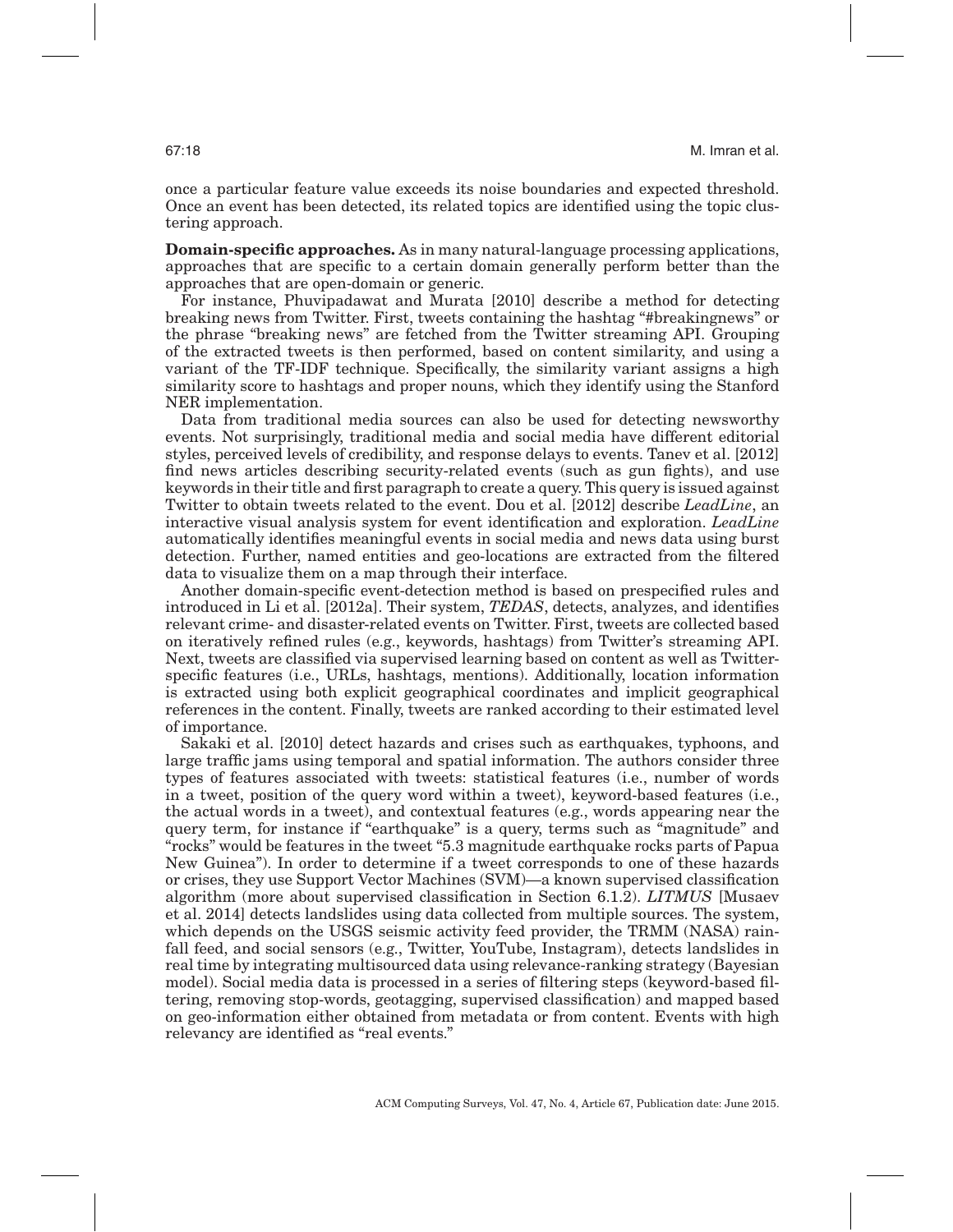#### **5.3. Event Tracking and Subevent Detection**

**Event tracking.** Event tracking refers to the task of studying how events evolve and unfold. For a general discussion on the subject, see Allan [\[2002\]](#page-30-8) and Lee et al. [\[2013\]](#page-33-12).

The way in which emergency response agencies deal with crisis events varies as a crisis unfolds. Emergency situations typically consist of four phases: warning, impact, emergency, and recovery [Killian [2002,](#page-33-13) page 51]. During the warning phase, the focus is on monitoring the situation. Impact is when the disaster agent is actually at work, while the emergency phase is the immediate post-impact period during which rescue and other emergency activities take place. Recovery is the period during which longer-term activities occur, such as reconstruction and returning to a "normal" state.

Various techniques have been proposed to identify event phases. For instance, Iyengar et al. [\[2011\]](#page-33-14) introduce an approach to automatically determine different phases of an event on Twitter. The approach, which is mainly based on content-based features of tweets, uses an SVM classifier and a hidden Markov model. Various content-specific features such as bag of words and POS tags are used to automatically classify tweets into three phases of an event: *before*, *during*, and *after.* A disaster-specific lexicon of discriminative words for each phase of the event can also be employed [Chowdhury et al. [2013\]](#page-31-13).

**Subevent detection.** The detection of large-scale events has been studied with more attention than the detection of small-scale "subevents" that happen as a crisis unfolds.

Pohl et al. [\[2012\]](#page-35-12) show the importance of subevent detection during crisis situations. They use multimedia metadata (tags and title) associated with content found on social media platforms such as YouTube and Flickr. Their framework uses a clustering approach based on self-organizing maps to detect subevents. First, a preselection of the data is performed based on user-identified keywords. The selected data is then passed to a subevent detection module that performs clustering to further split the data into subevents.

Khurdiya et al. [\[2012\]](#page-33-15) present a system for event and subevent detection using Conditional Random Fields (CRF) [Lafferty et al. [2001\]](#page-33-16). Their system consists of four main modules: (1) a CRF-based event extractor to first extract actor, action, date, and location; event titles are also extracted using CRFs; (2) an event resolution to find similar events; (3) an event compiler that characterizes events; and (4) an event-reporting module, which is the end-user interface used to browse events details.

Hua et al. [\[2013\]](#page-32-19) introduce *STED*, a semi-supervised targeted-interest event and subevent detection system for Twitter. To minimize the human effort required for labeling, they introduce an automatic label creation and expansion technique, which takes labels obtained from newspaper data and transfers them to tweets. They also propagate labels using mentions, hashtags, and retweets. Next, they build mini-clusters using a graph partitioning method to group words related to the event, and use supervised learning to classify other tweets using the examples provided by each mini-cluster. A final step on the classified output is to perform a location estimation using information from geo-coded tweets.

Table [II](#page-19-1) lists event-detection systems. The majority of them have been surveyed earlier; additional tools are covered in the following sections.

## **5.4. Challenges**

In addition to the discussion of general data challenges in Section [4.6,](#page-12-1) the following are particularly relevant to event detection.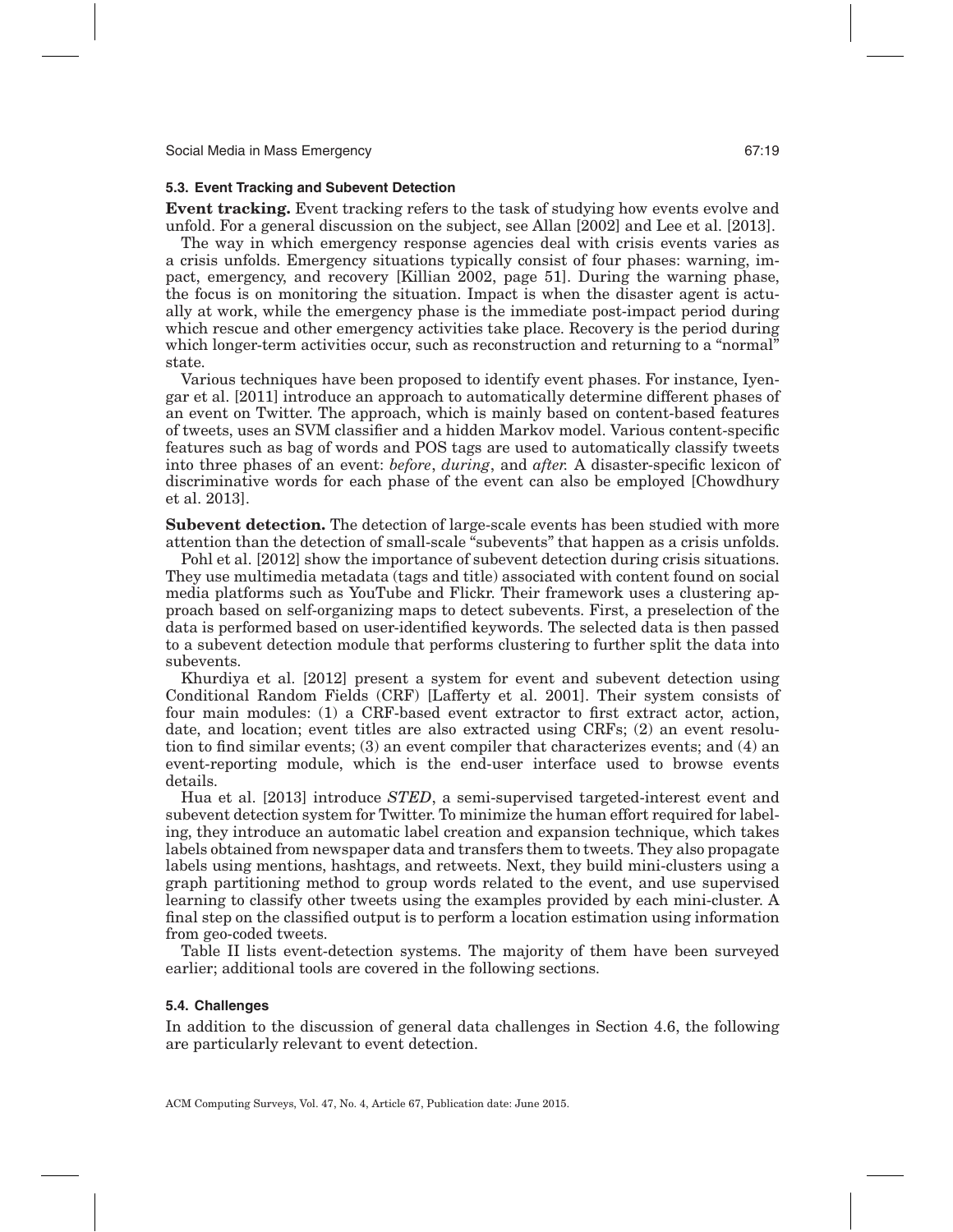<span id="page-19-1"></span>

|                    |                                           |                    | Real- | Query | Spatio-  | Sub-   |                                           |
|--------------------|-------------------------------------------|--------------------|-------|-------|----------|--------|-------------------------------------------|
| System/tool        | Approach                                  | Event types        | time  | type  | temporal | events | Reference                                 |
| Twitter<br>Monitor | $_{\text{burst}}$<br>detection            | open domain        | yes   | open  | no       | no     | <b>Mathioudakis</b><br>and Koudas<br>2010 |
| TwitInfo           | burst<br>detection                        | earthquakes+       | yes   | kw    | spatial  | yes    | [Marcus et al.<br>2011                    |
| Twevent            | $_{\text{burst}}$<br>segment<br>detection | open domain        | yes   | open  | no       | no     | Li et al.<br>2012 <sub>b</sub>            |
| <b>TEDAS</b>       | supervised<br>classification              | crime/disasters    | no    | kw    | yes      | no     | [Li et al.<br>2012a                       |
| LeadLine           | burst<br>detection                        | open domain        | no    | kw    | yes      | no     | [Dou et al.<br>2012]                      |
| TwiCal             | supervised<br>classification              | conflicts/politics | no    | open  | temporal | no     | [Ritter et al.<br>2012]                   |
| Tweet4act          | dictionaries                              | disasters          | yes   | kw    | no       | no     | [Chowdhury<br>et al. 2013]                |
| ESA                | burst<br>detection                        | open domain        | yes   | kw    | spatial  | no     | Robinson<br>et al. 2013al                 |

Table II. Some of the Event Detection Tools Surveyed

The table includes the types of events for which the tool is built (open domain or specific), Whether detection is performed in real time, the type of query (open or "kw" = keyword-based), and whether it has spatio-temporal or subevent detection capabilities. Sorted by publication year.

**Inadequate spatial information.** Spatial and temporal information are two integral components of an event. Most systems that rely on Twitter data for event detection face challenges to determine geographical information of tweets that lack GPS information. In this case, automatic text-based geotagging can be used, as described on Section [4.4.](#page-10-0)

**Mundane events.** People post mundane events on social media sites. These data points introduce noise, which creates further challenges for an event detection algorithm to overcome. For such cases, separation of real-life big events from trivial ones is required.

**Describing the events.** Creating a description or label for a detected event is in general a difficult task. Often the keywords that are more frequent during the event are presented as a description for the event in the form of a list of words (e.g., {*sandy*, *hurricane*, *new york*}), but that list does not constitute a grammatically well-formed description (e.g., "*Hurricane Sandy hits New York*"). We present one approach to address this in Section 6.2.2.

# **6. CLUSTERING, CLASSIFICATION, EXTRACTION, AND SUMMARIZATION**

<span id="page-19-0"></span>Once we have found social messages related to a crisis event or topic, there are several ways in which we might process them. In this section, we describe some approaches. Broadly, we separate techniques into those classifying the data item as a whole and those extracting useful information from the content of one or more data items.

# **6.1. Classifying Social Media Items**

In many situations, we are interested in classifying social media items into one or more categories. In this section, we will describe three methods of classification with decreasing levels of manual human supervision. Text classification is a large field of research, thus we will cover literature relevant to disasters. Interested readers should refer to other sources for a broader discussion [Srivastava and Sahami [2009\]](#page-36-13).

6.1.1. Content Categories. There is not a single standard or widely accepted way of categorizing crisis-related social media messages. While some crisis-related ontologies have been proposed (see Section [7.2\)](#page-27-0), in general, different works use different approaches.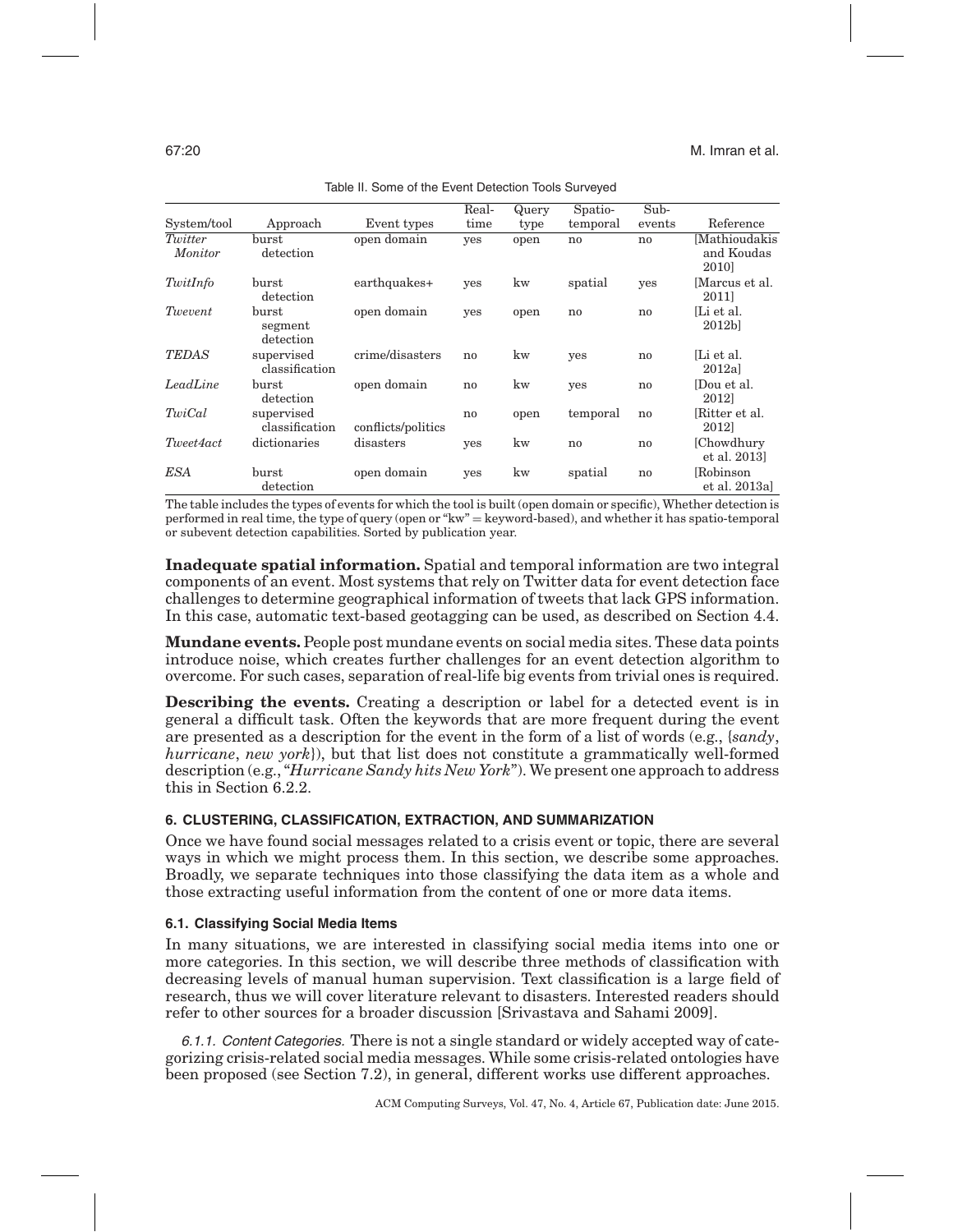Social Media in Mass Emergency 67:21 and 50 and 50 and 67:21 67:21

Table [III](#page-21-0) summarizes various dimensions of social media content that different research articles have used to classify information:

- (1) By factual, subjective, or emotional content: to separate between facts (or combinations of facts and opinions), from opinions, or expressions of sympathy
- (2) By information provided: to extract particular categories of information that are useful for various purposes
- (3) By information source: to select messages coming from particular groups of users, for example, eyewitness accounts or official government sources
- (4) By credibility: to filter out messages that are unlikely to be considered credible
- (5) By time: to filter messages that refer to different stages of an event when temporal boundaries for the event are unclear
- (6) By location: to select messages according to whether they originate from or near the place that was affected by an event, or from areas that were not affected

Other classification dimensions can be envisioned. In general, we observe that the selection of the set of categories used by researchers and practitioners is usually driven by two main factors: the data that is present in social media during crises and the information needs of response agencies. None of these factors is static, as both can change substantially from one crisis situation to another. We also remark that different types of disaster elicit different distributions of messages [Olteanu et al. [2015\]](#page-34-16).

6.1.2. Supervised Classification. When a set of example items in each category is provided, a *supervised classification* algorithm can be used for automatic classification. This type of algorithm "learns" a predictive function or model from features of these examples (see Section [4.3\)](#page-9-0) in order to label new, unseen data items. This set of examples is referred to as the *training set*. After a model has been learned from the training data, it is evaluated using a different, hold-out set of labeled items, not used during the training. This second set of examples is referred to as the *testing set*.

Depending on the nature of data in hand, different preprocessing techniques can be used. In any case, the input items are transformed into feature vectors, following the methods described in Section [4.3.](#page-9-0)

**Training examples.** The number of training examples required to achieve good accuracy depends on many factors, including the number of categories into which messages have to be classified and the variability of messages inside each category. Typical sizes of training sets range from a few hundred [Yin et al. [2012\]](#page-37-1) to a few thousand [Imran et al. [2014a\]](#page-33-0). More examples yield better results in general, with diminishing results after a certain point. In general, the accuracy of models created using training data from one crisis decreases when applied to a different crisis, or when applied to the same crisis but at a different point in time [Imran et al. [2014b\]](#page-33-17).

**Feature selection.** Even if messages are brief, the feature space in which they are represented is typically high dimensional (e.g., one dimension for every possible term). This introduces a number of problems including the amount of computational resources required for the data analysis, and it also increases the chances of overfitting the training data. In this case, a *feature selection method* (e.g., mutual information) should be employed as a first step to discard input features that have little or no correlation with the given training labels. Feature selection is an active area of machine-learning research; state-of-the-art techniques can be found in modern textbooks or journals (e.g., Guyon and Elisseeff [\[2003\]](#page-32-20)).

**Learning algorithms.** After features have been extracted and selected, a machinelearning algorithm can be applied. Supervised classification algorithms include, among others, na¨ıve Bayes, SVMs, logistic regression, decision trees, and random forests. The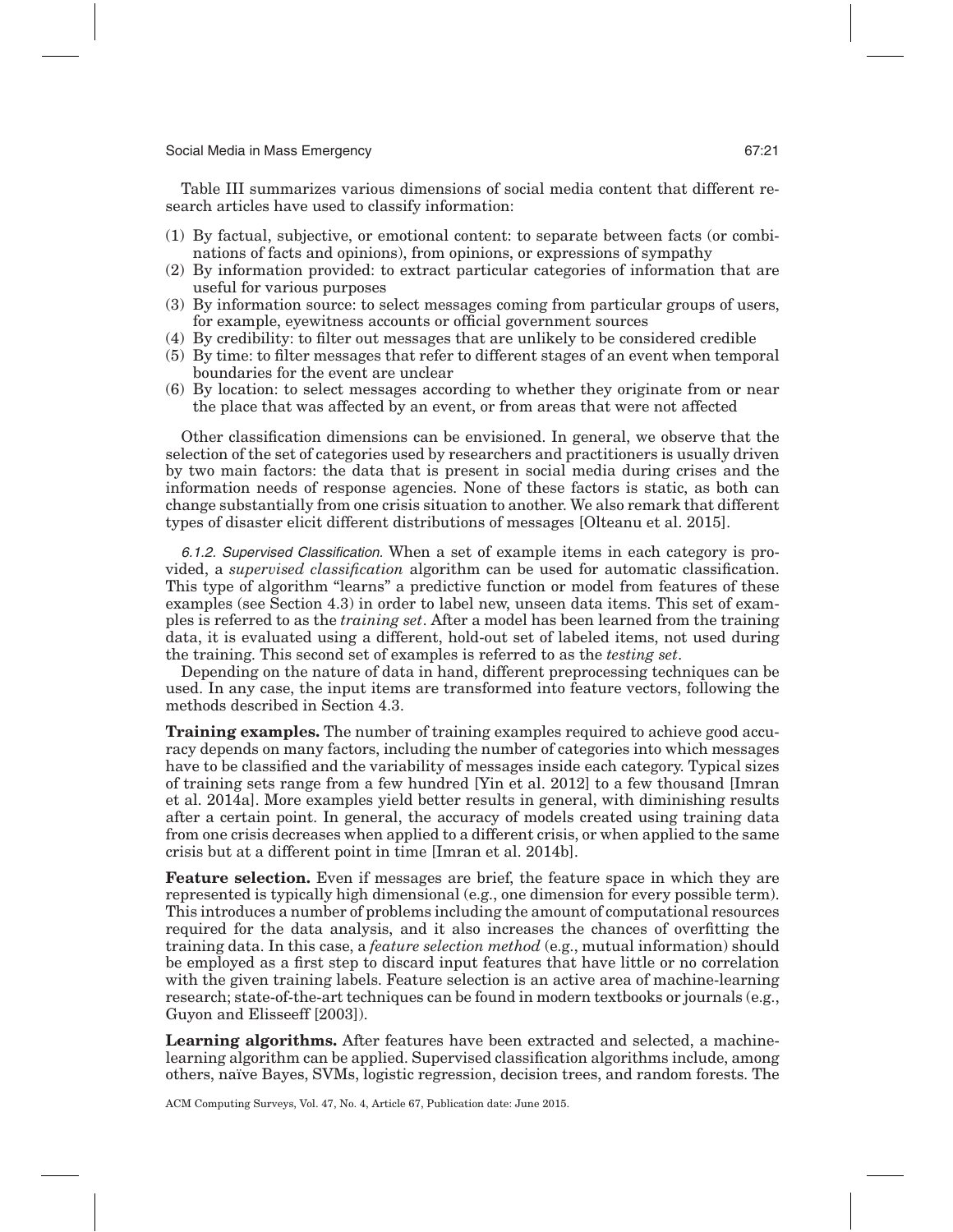Table III. Classification of Various Dimensions of Content Posted on Social Media During High-Impact Events with Description and Related Work References

<span id="page-21-0"></span>

| Classification dimension     | Description/examples                                                                                                                                                         |  |  |  |
|------------------------------|------------------------------------------------------------------------------------------------------------------------------------------------------------------------------|--|--|--|
|                              | By factual, subjective, or emotional content                                                                                                                                 |  |  |  |
|                              | Factual information (Examples under "By information provided")                                                                                                               |  |  |  |
| Opinions                     | opinions, criticism (e.g., of government response)                                                                                                                           |  |  |  |
| Sympathy                     | condolences, sympathy [Kumar et al. 2013]; condolences [Acar and Muraki 2011];                                                                                               |  |  |  |
|                              | support [Hughes et al. 2014b]; thanks, encouragement [Bruns 2014]; prayers [Olteanu<br>et al. 2014]                                                                          |  |  |  |
| Antipathy                    | schaden freude, animosity against victims (e.g., because of long-standing conflict)                                                                                          |  |  |  |
| Jokes                        | jokes, trolling [Metaxas and Mustafaraj 2013]                                                                                                                                |  |  |  |
| By information provided      |                                                                                                                                                                              |  |  |  |
| Caution and                  | caution and advice [Imran et al. 2013b]; warnings [Acar and Muraki 2011]; hazard,                                                                                            |  |  |  |
| advice                       | preparation [Olteanu et al. 2014]; tips [Leavitt and Clark 2014]; advice [Bruns 2014];<br>status, protocol [Hughes et al. 2014b]                                             |  |  |  |
| Affected people              | people trapped, news [Caragea et al. 2011]; casualties, people missing, found, or seen                                                                                       |  |  |  |
|                              | [Imran et al. 2013b]; self-reports [Acar and Muraki 2011]; injured, missing, killed<br>[Vieweg et al. 2010]; looking for missing people [Qu et al. 2011]                     |  |  |  |
| Infrastructure/<br>utilities | infrastructure damage [Imran et al. 2013b]; collapsed structure [Caragea et al. 2011];<br>built environment [Vieweg et al. 2010]; closure and services [Hughes et al. 2014b] |  |  |  |
| Needs and                    | donation of money, goods, services [Imran et al. 2013b]; food/water shortage [Caragea                                                                                        |  |  |  |
| donations                    | et al. 2011; donations or volunteering [Olteanu et al. 2014]; help requests, relief                                                                                          |  |  |  |
|                              | coordination [Qu et al. 2011]; relief, donations, resources [Hughes et al. 2014b]; help<br>and fundraising [Bruns 2014]                                                      |  |  |  |
| Other useful                 | hospital/clinic service, water sanitation [Caragea et al. 2011]; help requests, reports                                                                                      |  |  |  |
| information                  | about environment [Acar and Muraki 2011]; consequences [Olteanu et al. 2014]                                                                                                 |  |  |  |
| By information source        |                                                                                                                                                                              |  |  |  |
| Eyewitnesses/<br>bystanders  | members of public [Metaxas and Mustafaraj 2013], victims, citizen reporters,<br>eyewitnesses [Diakopoulos et al. 2012; Olteanu et al. 2014; Bruns 2014]                      |  |  |  |
| Government                   | administration/government [Olteanu et al. 2014]; police and fire services [Hughes                                                                                            |  |  |  |
|                              | et al. 2014b]; government [Bruns 2014]; news organization and authorities [Metaxas<br>and Mustafaraj 2013]                                                                   |  |  |  |
| NGO <sub>s</sub>             | nongovernmental organizations [De Choudhury et al. 2012]                                                                                                                     |  |  |  |
| News media                   | news organizations and authorities, blogs [Metaxas and Mustafaraj 2013], journalists,                                                                                        |  |  |  |
|                              | media, bloggers [De Choudhury et al. 2012]; news organizations [Olteanu et al. 2014];<br>professional news reports [Leavitt and Clark 2014]; media [Bruns 2014]              |  |  |  |
| By credibility               |                                                                                                                                                                              |  |  |  |
| Credible                     | newsworthy topics, credibility [Castillo et al. 2013]; credible topics [Canini et al.                                                                                        |  |  |  |
| information                  | 2011); content credibility [Gupta and Kumaraguru 2012]; users and content                                                                                                    |  |  |  |
|                              | credibility [Gupta et al. 2014]; source credibility [Thomson et al. 2012]; fake photos                                                                                       |  |  |  |
| Rumors                       | [Gupta et al. 2013]<br>rumor [Hughes et al. 2014b; Castillo et al. 2013]                                                                                                     |  |  |  |
|                              |                                                                                                                                                                              |  |  |  |
| By time                      |                                                                                                                                                                              |  |  |  |
| Prephase/<br>preparedness    | posted before an actual event occurs, helpful for the preparedness phase of emergency<br>management [Petak 1985]; predisaster, early information [Iyengar et al. 2011;       |  |  |  |
|                              | Chowdhury et al. 2013]                                                                                                                                                       |  |  |  |
| Impact-phase/                | posted during the impact phase of an event, helpful for the response phase of                                                                                                |  |  |  |
| response                     | emergency management [Petak 1985]; during disaster [Iyengar et al. 2011;                                                                                                     |  |  |  |
|                              | Chowdhury et al. 2013]                                                                                                                                                       |  |  |  |
| Post-phase/                  | posted after the impact of an event, helpful during the recovery phase [Petak 1985];                                                                                         |  |  |  |
| recovery                     | post-disaster information [Chowdhury et al. 2013; Iyengar et al. 2011]                                                                                                       |  |  |  |
| By location                  |                                                                                                                                                                              |  |  |  |
| Ground-zero                  | information from ground zero (victims' reports, bystanders) [De Longueville et al.<br>2009; Ao et al. 2014]                                                                  |  |  |  |
| Near-by areas                | information originating close to the affected areas [De Longueville et al. 2009]                                                                                             |  |  |  |
| Outsiders                    | information coming from other parts of the world, sympathizers [Kumar et al. 2013];                                                                                          |  |  |  |
|                              | distant witness (in the sense of [Carvin 2013]); not on the ground [Starbird et al.<br>2012]; location inference [Ikawa et al. 2012]                                         |  |  |  |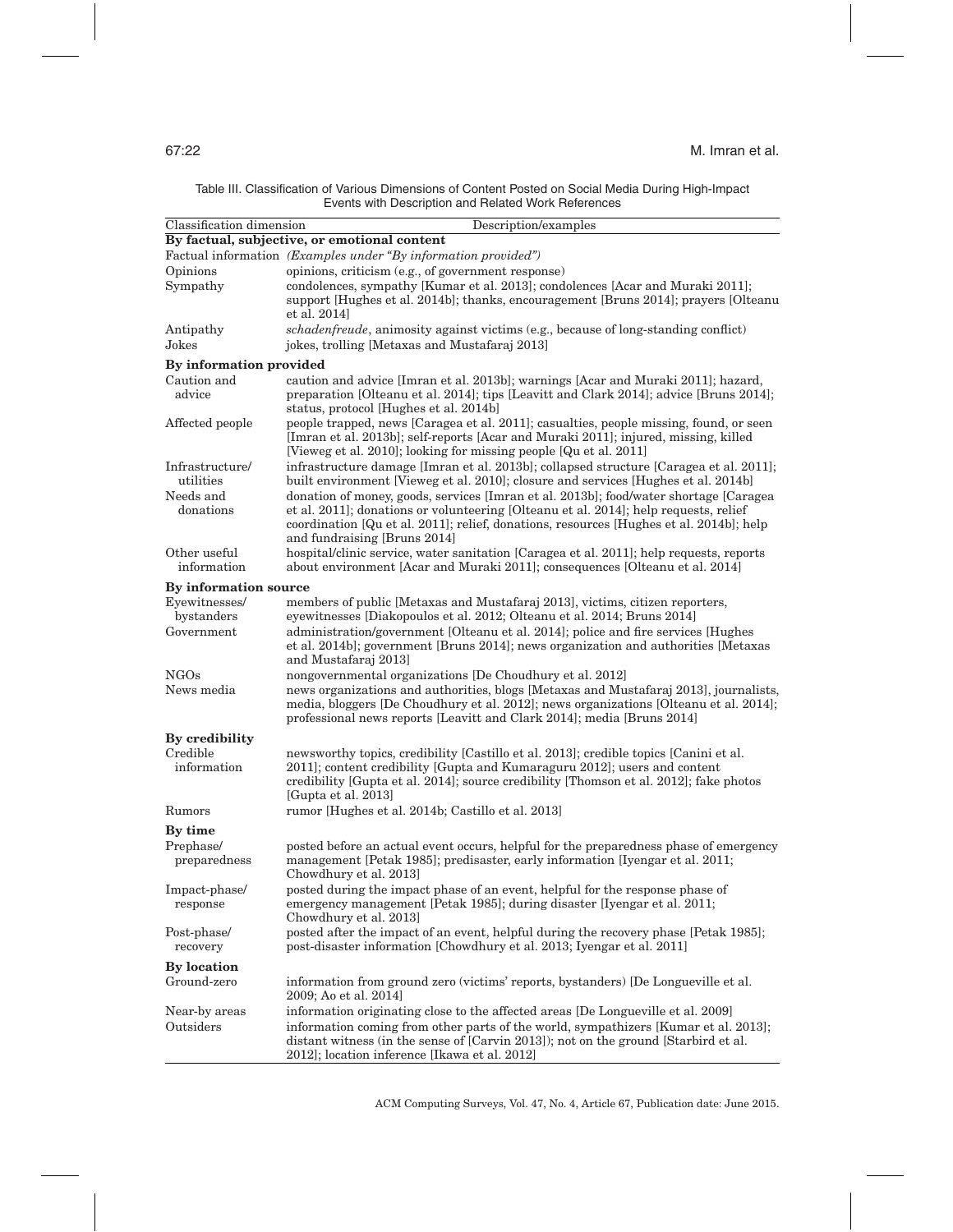choice of a method is largely dependent on the specific problem setting. For instance, *ESA* [Yin et al. [2012;](#page-37-1) Power et al. [2014\]](#page-35-4) uses na¨ıve Bayes and SVM, *EMERSE* [Caragea et al. [2011\]](#page-31-1) uses SVM, *AIDR* [Imran et al. [2014a\]](#page-33-0) uses random forests, and *Tweedr* [Ashktorab et al. [2014\]](#page-30-2) uses logistic regression. While in most cases algorithms are used to predict a single label for each element, adaptations of these algorithms that generate multiple labels for each element are sometimes employed (e.g., Caragea et al. [\[2011\]](#page-31-1)).

**Ensemble/stacked classification.** In some cases, an explicit model of a certain factor is desired, as exemplified by the work of Verma et al. [\[2011\]](#page-36-16). They observe that messages that contribute the most to situational awareness are also those that are expressed using objective (as opposed to subjective) language. In this case, one can create a *stacked classifier* in which at one level certain characteristics of the message are modeled (e.g., by having a classifier that classifies messages as objective or subjective) and at the next level these characteristics are combined with other characteristics also modeled by specific classifiers (e.g., writing styles such as formal or informal), and with features from the message itself. Verma et al. [\[2011\]](#page-36-16) find that this approach performs better than directly using the input features.

Comparison in terms of classification effectiveness/accuracy is a nontrivial task. This is due to the use of different datasets, different baselines, and different performance measures (e.g., AUC, F1, precision). However, classification accuracies reported by most of the systems we have reviewed for this survey range from 0.60 to 0.90. Recent collec-tions available for research may contribute to making systems easier to compare.<sup>[20](#page-22-0)</sup>

6.1.3. Unsupervised Classification. Clustering is an *unsupervised machine-learning method*, a family of methods that seek to identify and explain important hidden patterns in unlabeled data. Unsupervised machine-learning methods include clustering, dimensionality reduction (e.g., principal component analysis), and hidden Markov models, among others.

The process of performing clustering begins by ingesting a set of items (e.g., documents, tweets, images), which are then processed with the objective of grouping similar items together. In general, the goal is to form clusters in such a way that elements within a cluster are more similar to each other than to the elements that belong to other clusters. Many clustering algorithms have been developed based on different approaches; examples include *K-means* (centroid-based), *hierarchical clustering* (connectivity-based), and *DBSCAN* (density-based). For an overview of clustering methods, see Zaki and Meira [2014, Part III].

In the context of dealing with social media data during crises, clustering can help reduce the number of social media messages that need to be processed/examined by humans, for instance by displaying multiple equivalent messages as a single item instead of multiple ones. This is the approach used by *CrisisTracker* [Rogstadius et al. [2013\]](#page-35-5), which is a crowdsourced social media curation system for disaster awareness. The system, which collects data from Twitter based on predefined filters (i.e., keywords, bounding box), groups these tweets into *stories*, which are clusters of tweets. These stories are then curated/classified by humans, whose effort can be greatly reduced if they are asked to classify entire clusters instead of single tweets. The specific clustering method employed in this case is locality-sensitive hashing, an efficient probabilistic technique that uses hash functions to detect near-duplicates in data. Another example is *SaferCity* [Berlingerio et al. [2013\]](#page-31-19), which identifies and analyzes incidents related to public safety in Twitter, adopting a spatio-temporal clustering approach based on the modularity maximization method presented in Blondel et al. [\[2008\]](#page-31-20) for event identification.

<span id="page-22-0"></span><sup>2</sup>[0http://crisislex.org/.](http://crisislex.org/.)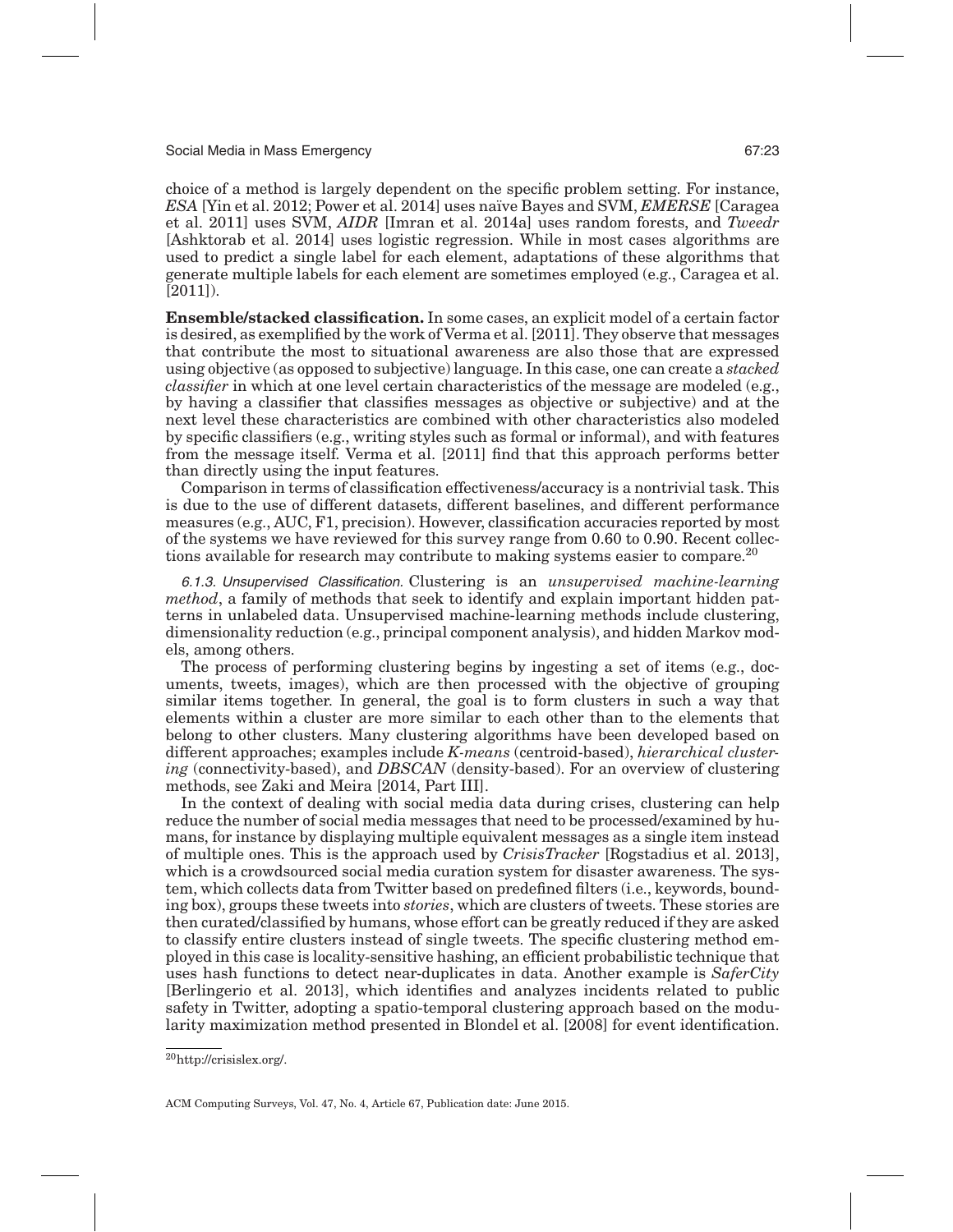Clusters are then classified using a semantic labeling approach using a controlled vocabulary and based on a rank score provided by the Lucene library.<sup>21</sup>

In addition to clustering methods that partition the items into groups, there are *soft-clustering* methods that allow an item to simultaneously belong to several clusters with varying degrees. This is the case of topic-modeling methods, out of which Latent Dirichlet Allocation (LDA) is one of the most popular. In the crisis domain, Kireyev et al. [\[2009\]](#page-33-22) use topics extracted using LDA, including a weighting scheme that accounts for the document frequency (number of tweets containing a word) of the words in the tweet, as well as for the length of the tweet. When applied to data from an earthquake in Indonesia in 2009, it detects topics that cover different aspects of the crisis such as {*tsunami*, *disaster*, *relief*, *earthquake*}, {*dead*, *bodies*, *missing*, *victims*} and {*aid*, *help*, *money*, *relief*}. There is free software available for creating these topic models, such as MALLET [McCallum [2002\]](#page-34-18), which has been applied to crisis data by Karandikar [\[2010\]](#page-33-23).

6.1.4. Discussion. In the context of social media data analysis, many factors influence the choice of a learning approach (i.e., supervised vs. unsupervised). For instance, approaches based on unsupervised learning certainly have advantages over supervised ones in cases in which obtaining training examples would be prohibitively costly, would introduce an unacceptable delay, or would simply not be possible. Unsupervised approaches are more useful for cases in which information classes are completely unknown from an information-seeker point of view.

However, in terms of usefulness, the output of an unsupervised approach might be considered less useful than an approach based on supervised learning. Emergency responders may be used to specific categorizations and methodologies (e.g., the MIRA framework used by the United Nations<sup>22</sup>) and may expect that software tools output the same categories.

#### **6.2. Subdocument Analysis**

In contrast to text classification schemes, which make predictions about data items, subdocument analysis techniques extract granular information from the *content* of the data items. In this section, we present two important subdocument analysis methods in the context of crisis situations: information extraction and text summarization.

6.2.1. Information Extraction. The task of automatically extracting structured information from unstructured (e.g., plain text documents) or semi-structured (e.g., web pages) data is known as Information Extraction (IE). The most common IE task is named entity extraction, which consists of detecting regions of a text referring to people, organizations, or locations [Liu et al. [2011;](#page-34-19) Ritter et al. [2011\]](#page-35-14). This is the first step toward semantic enrichment (see Section [7.1\)](#page-26-0).

In the context of crisis-related social media, IE can be used, for instance, to transform tweets reporting injured people in natural language (e.g., "*5 injured and 10 dead in Antofagasta*") to normalized records such as  $\{\text{$ type=injury, location=Antofagasta, Chile>, <people-affected=10, report-type=fatalcasualty, location=Antofagasta, Chile>}. These records are machine-readable, which means that they can be easily filtered, sorted, or aggregated.

Information extraction from social media is a challenging task because of the informal writing style and presence of many ungrammatical sentences, as was noted in Section [4.6.](#page-12-1) State-of-the-art approaches to IE involve the use of probabilistic sequential models such as hidden Markov models, conditional Markov models, maximum-entropy

<span id="page-23-0"></span> $^{21}{\rm http://lucene.apache.org/}.$ 

<span id="page-23-1"></span> $^{22}\rm{https://docs.unocha.org/sites/dms/Documents/mira\_final\_version2012.pdf}$  (accessed Nov. 2014).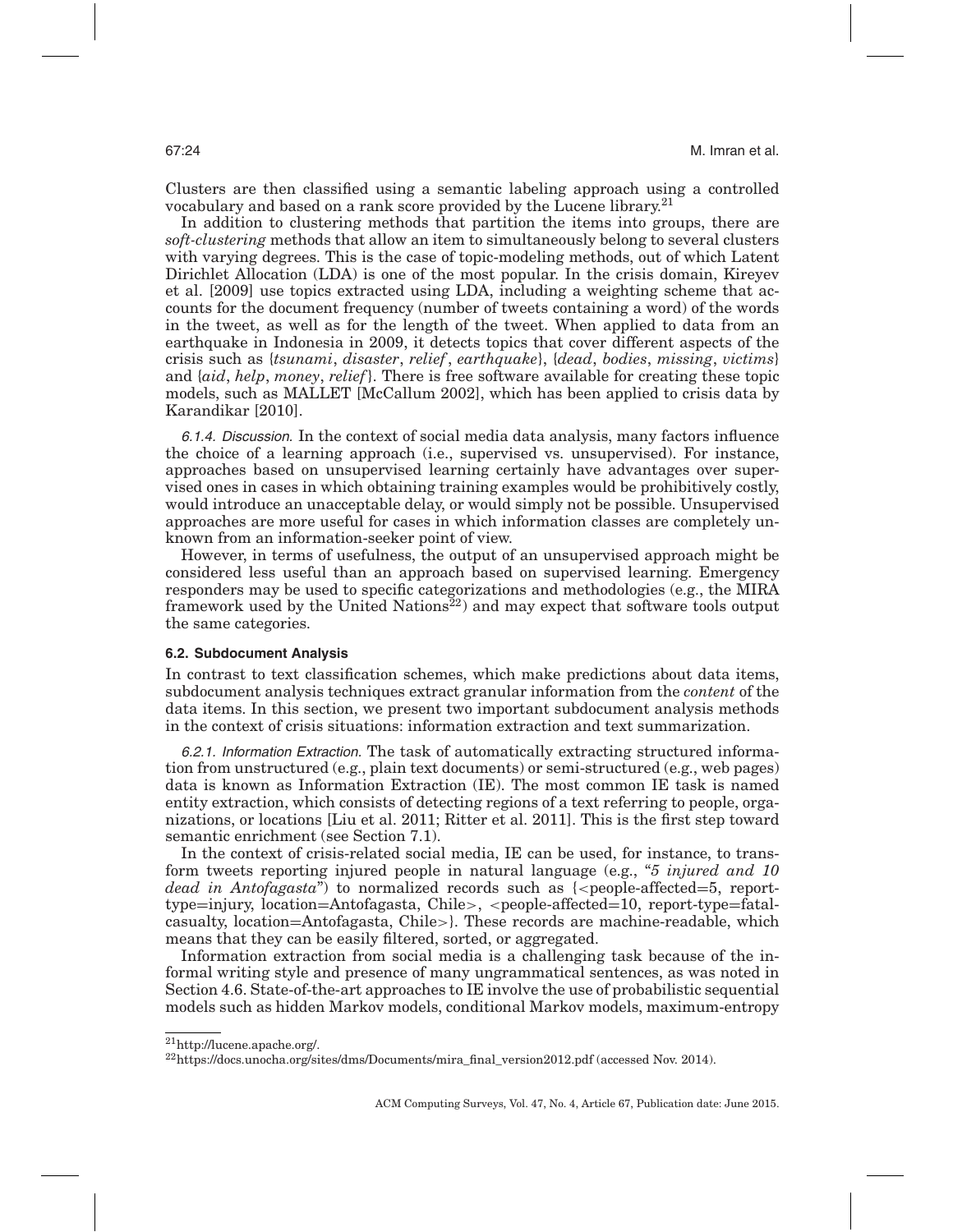#### Social Media in Mass Emergency 67:25

Markov models, or conditional random fields. Heuristics based on regular expressions can also be applied to this problem, although these are in general less effective than probabilistic methods.

Varga et al. [\[2013\]](#page-36-17) use linguistic patterns and supervised learning to find "trouble expressions" in social media messages. For instance, in a tweet such as "*My friend said infant formula is sold out. If somebody knows shops in Sendai-city where they still have it in stock, please let us know*," the nucleus of the problem is the sentence "*infant formula is sold out*." This extraction is then used to match tweets describing problems to tweets describing solutions to those problems.

Imran et al. [\[2013a,](#page-33-5) [2013b\]](#page-33-20) apply conditional random fields to the extraction of information from tweets. Their method proceeds in two steps. First, tweets are classified to consider categories such as "infrastructure damage," "donations," and "caution and advice." Then, a category-dependent extraction is done, for which, for "infrastructure damage" tweets, the specific infrastructure reported damaged is extracted, while for "donations" tweets, the item being offered in donation is extracted.

6.2.2. Summarization. Another approach to dealing with information overload involves presenting users with a text-based representation of the evolving event. Text summarization refers to the generation of a text summary of a document or set of documents [Nenkova and McKeown [2011\]](#page-34-20). Text summarization systems are optimized to generate a text summary that contains only the core topics discussed in the set of documents. Most systems produce this summary by *extracting* key sentences from the input document. This is in contrast to systems that produce a summary by *abstracting* or generating new sentences.

During crisis events, text summarization must be done in an *incremental* and *temporal* manner. Incremental text summarization, also known as *update summarization*, refers to generating a summary given: (1) the set of documents to be summarized, and (2) a reference set of documents that the user has read. The objective for the system is to produce a summary only of data that the user has not already read [Dang and Owczarzak [2008\]](#page-31-21). Temporal text summarization refers to creating an extractive summary from a set of time-stamped documents, usually in retrospect [Allan et al. [2001;](#page-30-12) Nallapati et al. [2004;](#page-34-21) Feng and Allan [2009\]](#page-32-24).

Drawing on the work from summarization research, the TREC Temporal Summarization track focuses on generating updates relating to unfolding crisis events immediately after their occurrence [Aslam et al. [2013\]](#page-30-6). Table [IV](#page-25-1) presents an example of this type of summary. The focus of this initiative is to first define standardized metrics for the task and then to encourage the development of systems optimizing them. These metrics include time-sensitive versions of precision and recall, ensuring that systems are penalized for *latency*: delivering information about an event long after it occurred. In addition, the metrics include a redundancy penalty to prevent systems from delivering repetitive information. In order to optimize these metrics, systems can use staged text analysis with standard information retrieval measures [McCreadie et al. [2013\]](#page-34-22). Alternatively, systems can use regression-based combinations of features from classic text summarization literature [Guo et al. [2013;](#page-32-14) Xu et al. [2013\]](#page-37-7). Other methods are purely content-based, hierarchically clustering sentence text [Wang and Li [2010\]](#page-37-8). In the context of social media, Shou et al. [\[2013\]](#page-36-18) propose a system for online update summarization based on incremental clustering. The performance is evaluated under experimental conditions different from the TREC track, making it difficult to compare with other results.

Although algorithms for summarization exist for crisis events, their development is still preliminary and several challenges remain. Foremost, the relative importance of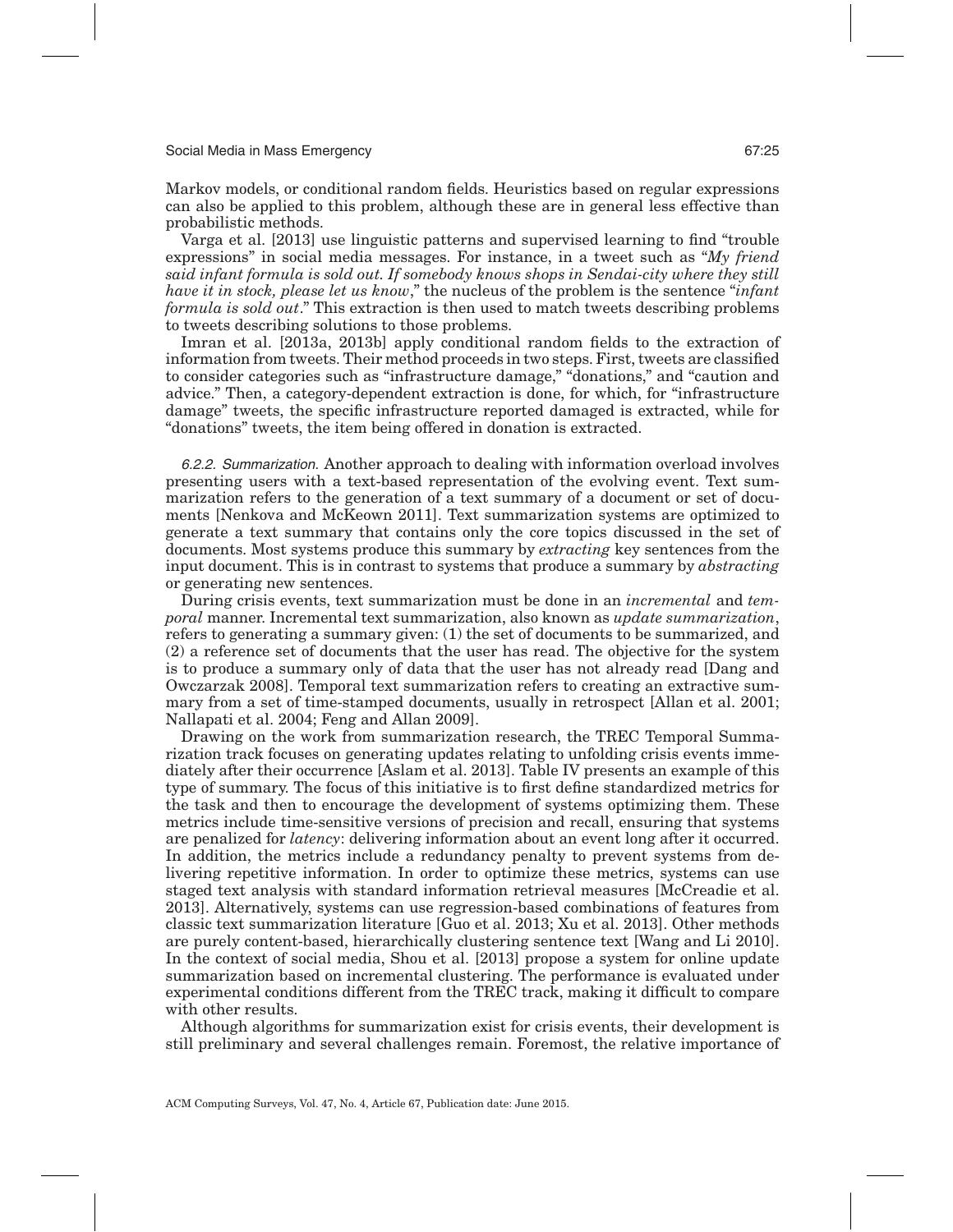<span id="page-25-1"></span>

| time               | update                                                                                                                                                                                          |
|--------------------|-------------------------------------------------------------------------------------------------------------------------------------------------------------------------------------------------|
| Nov 21, 2012 10:52 | Tel Aviv bus bombing; 13 injuries; reported on bus line 142; occurred on Shaul<br>Hamelech street; No claims of responsibility; 3 badly hurt; occurred in the heart of                          |
|                    | Tel Aviv near military hdqtrs                                                                                                                                                                   |
| Nov 22, 2012 20:49 | occurred in an area with many office buildings; occurred in area with heavy                                                                                                                     |
|                    | pedestrian traffic; first notable bombing in Tel Aviv since 2006; At least 28 people<br>were wounded; Hamas' television featured people praising the attack; Khaled                             |
|                    | Mashal, leader of Hamas, categorically rejected any connection of the bombing to his<br>$group; \ldots$                                                                                         |
| Nov 26, 2012 04:33 | an Israeli Arab man was arrested on charges of planting the explosive device on the<br>bus; Suspect was reportedly connected to Hamas; Suspect was reportedly connected<br>to the Islamic Jihad |
| Nov 26, 2012 14:49 | The Romanian Foreign Minister condemned the bombing,                                                                                                                                            |
| Nov 29, 2012 04:55 | govt rep refers to attack as terrorist attack                                                                                                                                                   |
| Nov 30, 2012 05:22 | Fears about Bus Bomb Before the Cease-Fire: Could derail peace talks                                                                                                                            |
| Nov 30, 2012 06:47 | The suspect remotely detonated the explosive device: suspect hid device in advance                                                                                                              |

Table IV. Example Summary from the TREC 2013 Temporal Summarization Track.

the attack; ... Updates reflect new or updated information as it is reported.

different features is not well understood. To date, research has primarily used features from batch text summarization. A second challenge is scale. Many algorithms require aggressive intersentence similarity computation, a procedure that scales poorly.

on the bus; The explosive device contained a large quantity of metal shrapnel designed to cause maximum casualties; The suspect later on confessed to carrying out the bus attack; suspect prepared the explosive device; suspect chose the target of

# **6.3. Challenges**

In addition to the discussion on generic data-related challenges in Section [4.6,](#page-12-1) the following are particularly relevant to mining:

**Combining manual and automatic labeling.** In a supervised learning setting, human labels are necessary, but they may be costly to obtain. This is particularly problematic in crises that attract a multilingual population, or for tasks that require domain knowledge (e.g., people who know informal, local place names in Haiti, and who speak Haitian Creole). Labeled data are not always reliable and may not be available at the time of the disaster; in this case, a hybrid approach that mixes human labeling and automatic labeling can be employed [Imran et al. [2013c\]](#page-33-24). The selection of items to be labeled by humans can be done using *active learning*, a series of methods to maximize the improvement in classification accuracy as new labels are received.

**Domain adaptation.** Best practice is to avoid having to retrain an automatic classifier every time a new crisis occurs. However, simply reusing an existing classifier trained on data from a previous crisis does not perform well in practice, as it yields a substantial loss in accuracy even when the two crises have several elements in common [Imran et al. [2013a\]](#page-33-5).

In machine learning, *domain adaptation* (or *domain transfer*) is a series of methods designed to maximize the accuracy of a classifier trained on one dataset, adapting it to continue to perform well on a dataset with different characteristics. To the best of our knowledge, these methods have not been applied to crisis-related social media data.

# **7. SEMANTIC TECHNOLOGIES IN DISASTER RESPONSE**

<span id="page-25-0"></span>One of the main goals of semantic technologies is to allow users to easily search through complex information spaces, and to find, navigate, and combine information. In the context of social media use during crises and mass convergence events, this is achieved by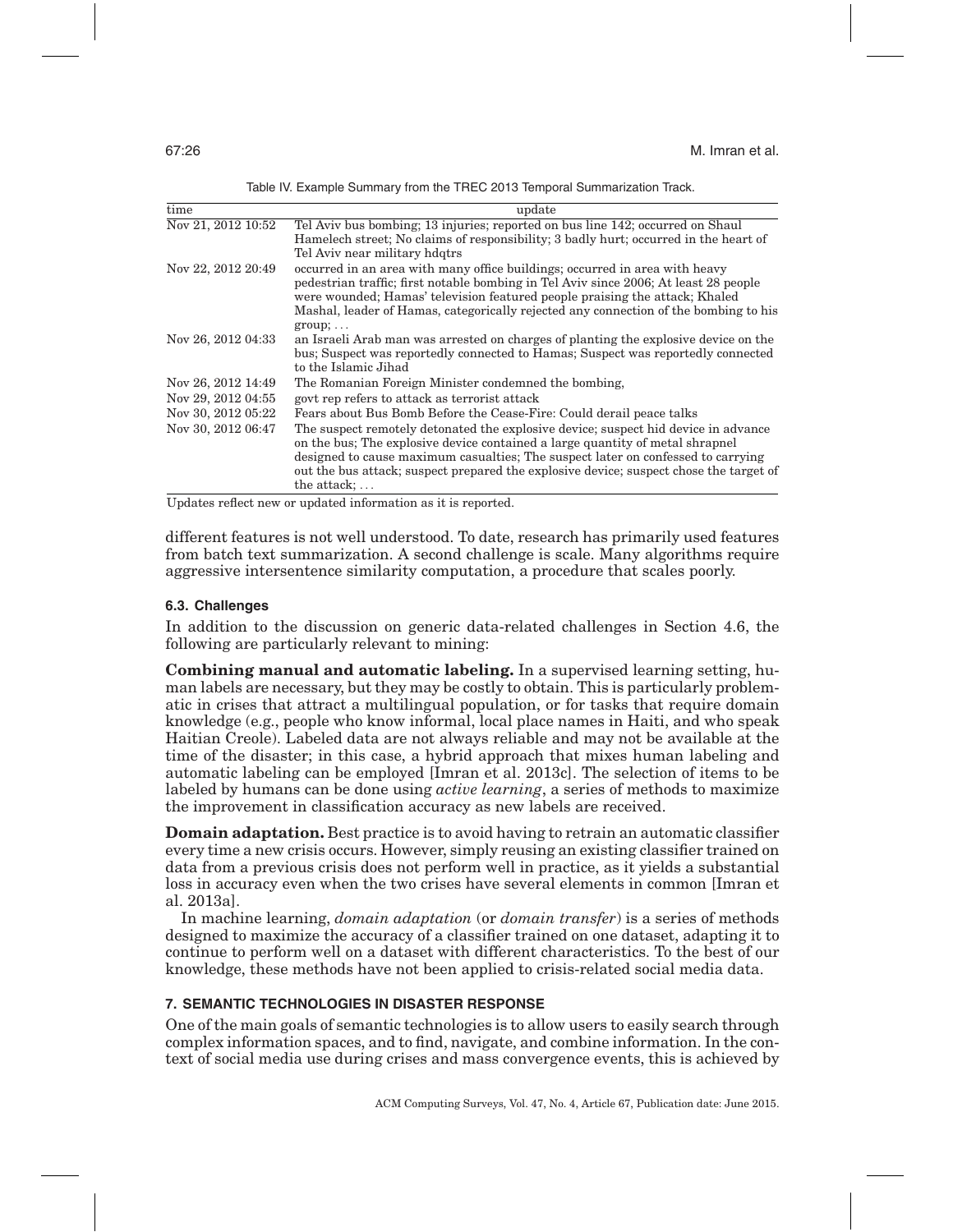*linking* data elements to concepts in a machine-readable way, enabling the representation of a situation as a complex and interrelated set of elements.

#### **7.1. Semantic Enrichment of Social Media Content**

<span id="page-26-0"></span>Semantic technologies are particularly useful in social media, because they provide a powerful method for dealing with the variety of expressions that can be used to refer to the same concept, and with the many relationships that can exist between concepts. For instance, suppose we are looking for messages related to infrastructure damage using a keyword-query search. We would think that searching for something such as "damage AND (airport OR port OR bridge OR building ...)" would be sufficient, until we notice that it is not only difficult to cover every particular type of infrastructure (airport, port, bridge, building, etc.) but also to cover every particular instance of that type (e.g., there are tens of thousands of airports in the world).

*Named entity linking* is a widely used semantic technology that deals with this problem. It operates in two phases. First, a *named entity recognizer* module detects entities—such as names of persons, places, and organizations. Second, for each named entity that is found, a *concept* is located that more closely matches the meaning of that named entity in that context. Concepts are generally operationalized as Uniform Resource Locators (URLs). For instance, Zhou et al. [\[2010\]](#page-37-9) link named entities to the URLs of articles on Wikipedia. In a phrase such as "*Terminal 2 of JFK was damaged*," the named entity corresponding to the segment "JFK" would be linked to the URL https://en.wikipedia.org/wiki/John F. Kennedy International Airport. There are several free and commercial services that can be used to perform named entity linking, including Alchemy,  $23$  Open Calais,  $24$  and Zemanta.  $25$ 

Once an element is linked to a concept, further automatic annotation can be done by following links from the concept. Returning to our example of "*Terminal 2 of JFK was* damaged," if we go to its Wikipedia page, <sup>26</sup> we can learn that "JFK" is an instance of the class "airport." The airport concept is represented in this case by the URL of a Wikipedia category page to which the JFK Airport page belongs (https://en.wikipedia.org/ wiki/Category:Airports), which in turn belongs to the category of transport building and structures (https://en.wikipedia.org/wiki/Category:Transport\_buildings\_and\_ structures).

After named-entity linking, messages that have been semantically enriched can be used to provide *faceted search*, a popular approach to interactively search through complex information spaces. In faceted search, the information of interest can be found not only by specifying a related keyword, but also by specifying a concept or concepts associated with the items of interest. In the example, we could select "airport" from a list of buildings and structures and then find a series of social media messages that are relevant but do not necessarily include the specific word "airport" in them.

Abel et al. [\[2011\]](#page-30-13) present an adaptive faceted search framework to find relevant messages on Twitter. The framework enriches tweets with semantics by extracting entities (i.e., persons, locations, organization), then finding and linking those entities with external resources to create facets. Each facet enables search and navigation of relevant semantically related content. In follow-up work [Abel et al. [2012\]](#page-30-1), they introduce *Twitcident*, a system that supports semantic filtering, faceted search, and summarization of tweets. The semantic-based approach is also implemented in *Twitris 2.0* [Jadhav

<span id="page-26-1"></span><sup>2</sup>[3http://www.alchemyapi.com/.](http://www.alchemyapi.com/.)

<span id="page-26-2"></span><sup>2</sup>[4http://www.opencalais.com/.](http://www.opencalais.com/.)

<span id="page-26-3"></span><sup>2</sup>[5http://developer.zemanta.com/.](http://developer.zemanta.com/.)

<span id="page-26-4"></span><sup>26</sup>Or to its related semantic resource, DBPedia<http://dbpedia.org/.>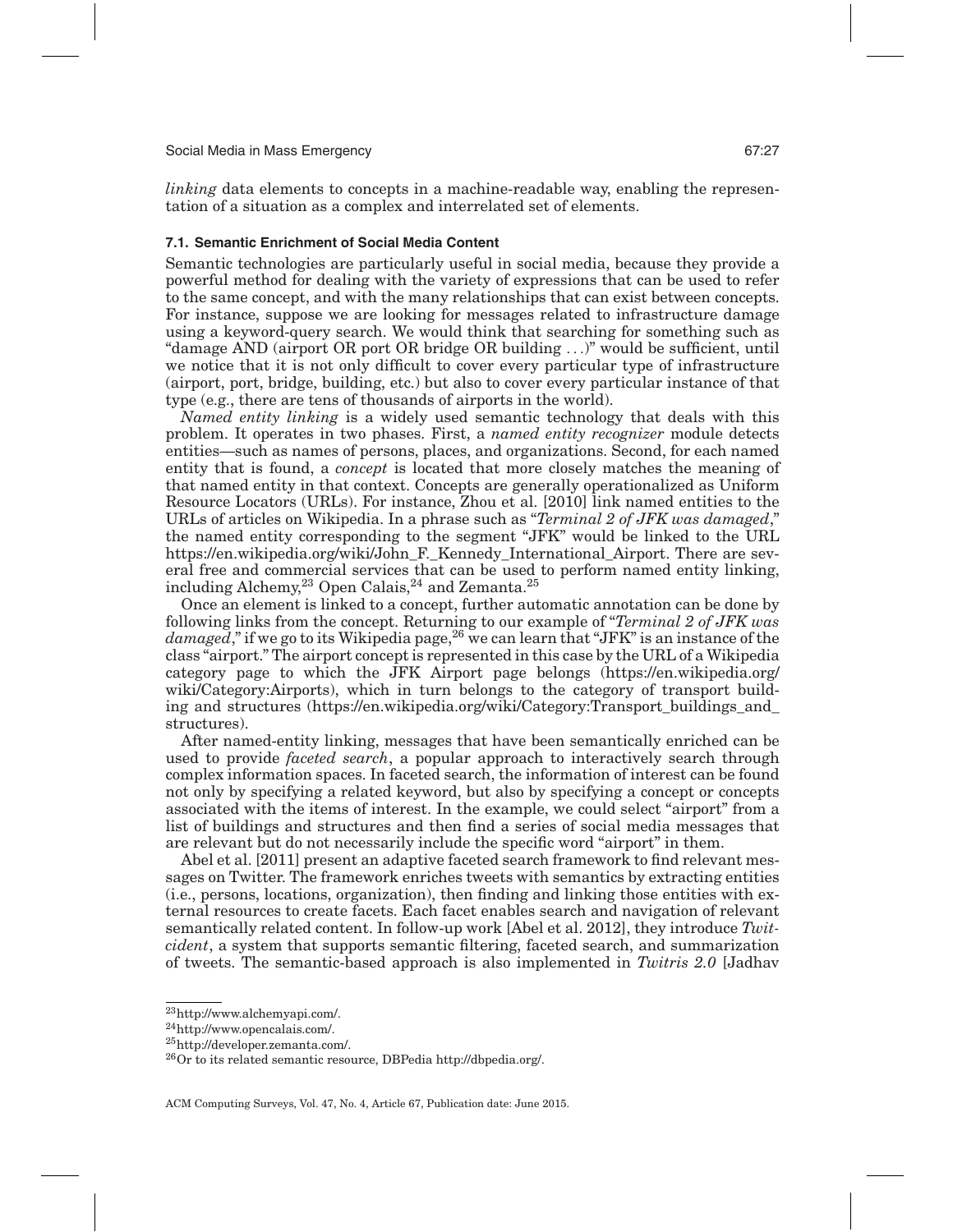<span id="page-27-1"></span>

| <b>Ontology Name</b> | Coverage                                                                       | Format     | Reference                             |
|----------------------|--------------------------------------------------------------------------------|------------|---------------------------------------|
| <b>SOKNOS</b>        | resources, damage, disasters                                                   | OWL        | [Babitski et al. 2011]                |
| HXL                  | damage, geography, organization,<br>disasters                                  | <b>RDF</b> | http://hxl.humanitarianresponse.info/ |
| <b>SIADEX</b>        | processes, resources, geography                                                | RDF        | Ide la Asunción et al. 2005]          |
| <b>OTN</b>           | specific to infrastructure                                                     | OWL        | [Lorenz et al. 2005]                  |
| <b>MOAC</b>          | damage, disasters, processes,<br>resources                                     | RDF        | http://observedchange.com/moac/ns/    |
| <b>FOAF</b>          | emergency management people                                                    | RDF        | http://www.foaf-project.org/          |
| AktiveSA             | transportation, meteorology,<br>processes, resources, people                   | OWL        | [Smart et al. 2007]                   |
| <b>IntelLEO</b>      | response organizations                                                         | RDF        | http://www.intelleo.eu/               |
| ISyCri               | damages, processes, disasters                                                  | OWL        | Bénaben et al. 2008]                  |
| WB-OS                | features, components and<br>information to build crisis<br>management websites | XML        | [Chou et al. 2011]                    |
| EDXL-RM              | data exchange language for<br>resource management                              | XML        | https://www.oasis-open.org/           |

Table V. Crisis Ontologies, Including Some of the Classes and Attributes they Cover, and the Format in which They are Specified

(OWL: Ontology Web Language, RDF: Resource Description Framework).

et al. [2010\]](#page-33-25) and *EDIT* [Traverso et al. [2014\]](#page-36-20), which present event-related social media capturing semantics in terms of spatial, temporal, and thematic dimensions.

## **7.2. Ontologies for Disaster Management**

<span id="page-27-0"></span>Information technologies to support disaster response often involve interactions between software operated by different agencies and/or provided by different developers or vendors. Allowing computer systems to communicate information in a unified way is a key challenge in general, but especially during crisis events in which different agencies must address different dimensions of a problem in coordination with each other [Hiltz et al. [2011\]](#page-32-26). Interoperability at the semantic level requires centralized specifications describing machine-understandable common vocabularies of concepts and linkages between them. An effective way of achieving this is to use machineunderstandable ontologies that define, categorize, and maintain relationships between different concepts to facilitate common understanding and unified communication.

Table [V](#page-27-1) lists some of the ontologies that have been introduced in recent years. Some examples from this table:

- —The *Humanitarian eXchange Language* (HXL)[27](#page-27-2) is an ontology created in 2011 and 2012 and is currently under review; it describes 49 classes and 37 properties. The focus of HXL is mainly on four areas: organization (i.e., formal response agencies like military, charities, NGOs), disaster (i.e., classification of disasters such as natural, man-made), geography (i.e., event location, geo-location of displaced people), and damage (i.e., damages related to humans, infrastructure).
- $-Management$  of A Crisis (MOAC)<sup>28</sup> is an ontology with 92 classes and 21 properties covering four areas: disaster, damage, processes (i.e., rescue, search, evacuation processes), and resources (i.e., services, vehicles, tents). HXL and MOAC have elements in common: in both cases, the objective is to describe different aspects of a crisis, including its effects, the needs of those affected, and the response to the crisis.

<span id="page-27-2"></span><sup>2</sup>[7http://hxl.humanitarianresponse.info/.](http://hxl.humanitarianresponse.info/.)

<span id="page-27-3"></span><sup>2</sup>[8http://observedchange.com/moac/ns/.](http://observedchange.com/moac/ns/.)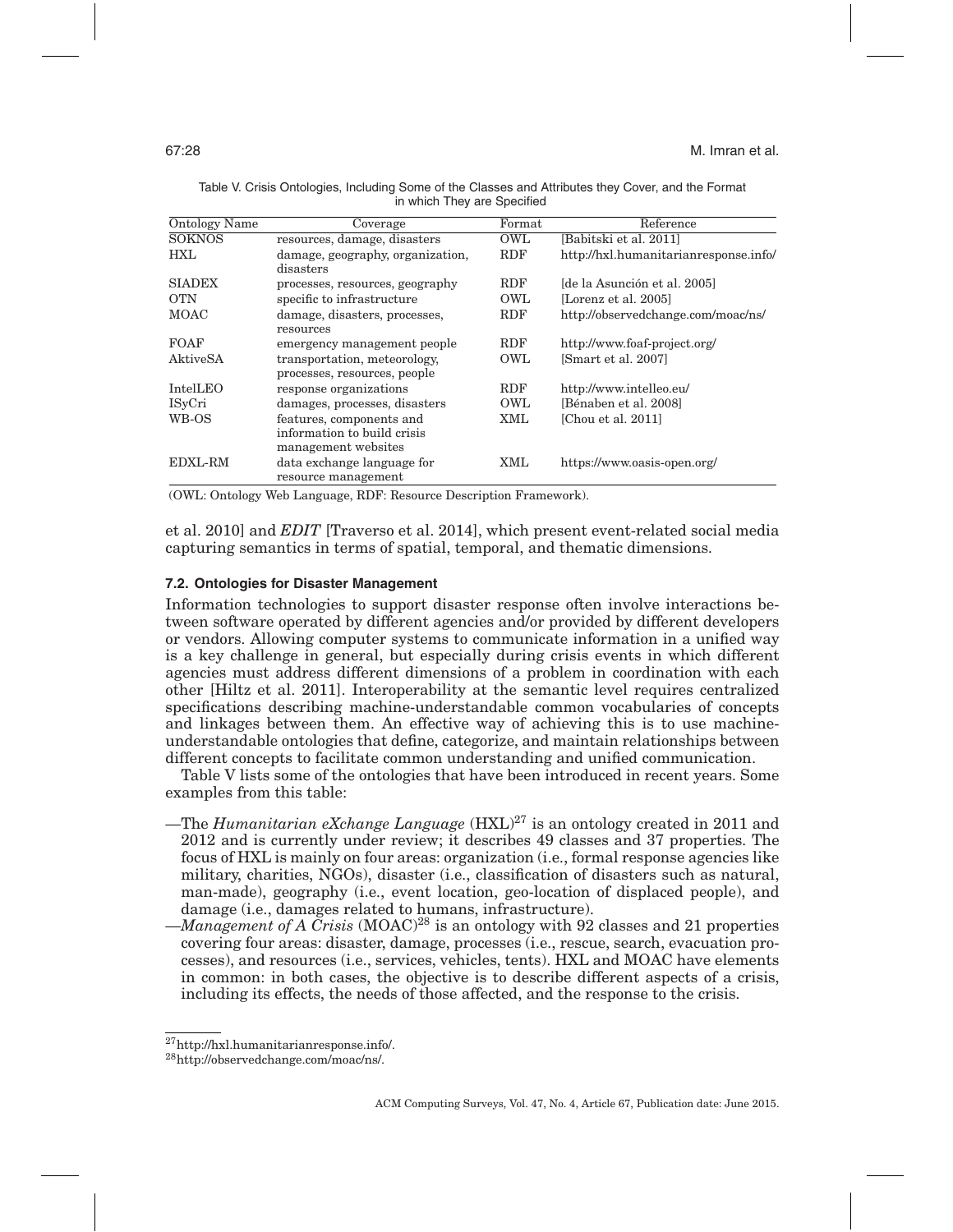Social Media in Mass Emergency 67:29 (1999) 1996 1997:29

- —*Integrated Data for Events Analysis* (IDEA)[29](#page-27-3) is a framework for coding social, economic and political events. It is used in the *Global Database of Events, Language* and Tone (GDELT),<sup>30</sup> which is a machine-generated list of event data extracted from news reports.
- —*Service-orientierte ArchiteKturen zur Unterst ¨utzung von Netzwerken im Rahmen Oeffentlicher Sicherheit* ("Service-oriented architectures supporting networks of public security,"  $SOKNOS$ <sup>31</sup> is an ontology for information integration for resource planning, including damage and resource categorization during disasters.

To support communication among different ontology-based systems, the problem of ontology heterogeneity needs to be solved by performing an *ontology mapping*, which is the process of mapping the concepts of two ontologies from the same or overlapping domains. Many approaches have been proposed to perform ontology mapping. For instance, Tang et al. [\[2006\]](#page-36-21) treated this as a decision-making problem and proposed an approach based on Bayesian decision theory. For a survey on ontology mapping techniques, see Noy [\[2004\]](#page-34-24).

The ontologies in Table [V](#page-27-1) are crisis-specific, but not social media–specific. However, they can be combined with ontologies describing social media concepts such as users, tagging, sharing, and linking. For instance, the "Semantically Interlinked Online Communities" (SIOC) $32$  ontology, originally developed to model sites such as blogs and online forums, has recently been extended to support the modeling of microblogs by adding concepts such as *follower* or *follows*. An ontology specific to Twitter appears in Celino et al. [\[2011\]](#page-31-24) and includes user sentiments and locations, while Passant and Laublet [\[2008\]](#page-35-20) enables semantic tagging of social media data through an ontology called Meaning-Of-A-Tag (MOAT). For a survey on ontologies developed for social media, see Bontcheva and Rout [\[2012\]](#page-31-25).

## **8. SUMMARY AND FUTURE RESEARCH DIRECTIONS**

In a relatively short time period—roughly 4 to 6 years—the research community working on the topics we have covered here has achieved a fairly high degree of maturity with respect to filtering, classifying, processing, and aggregating social media data during crises.

However, the underlying (although sometimes explicitly stated) claim behind this line of work, that is, that this research is *useful* for the public and/or formal response agencies, that it has the potential to save lives and/or property during an emergency, remains to be seen. While there are notable exceptions including the American Red Cross, the US Federal Emergency Management Agency (FEMA), the UN Office for the Coordination of Humanitarian Affairs, and the Filipino Government, the use of social media is still experimental for many organizations and not yet part of their normal, day-to-day operations.

There are two main directions in which we advocate future research going. First, continue deepening the data processing capabilities that have been the main focus of computing research on this topic thus far. Second, engage more deeply with humancentered approaches toward making the computing research the foundation of viable systems that emergency responders can implement.

ACM Computing Surveys, Vol. 47, No. 4, Article 67, Publication date: June 2015.

<sup>2</sup>[9http://vranet.com/IDEA.aspx.](http://vranet.com/IDEA.aspx.)

<span id="page-28-0"></span><sup>3</sup>[0http://gdeltproject.org/.](http://gdeltproject.org/.)

<span id="page-28-1"></span><sup>31</sup>http://soknos.de/.

<span id="page-28-2"></span><sup>32</sup>http://sioc-project.org/.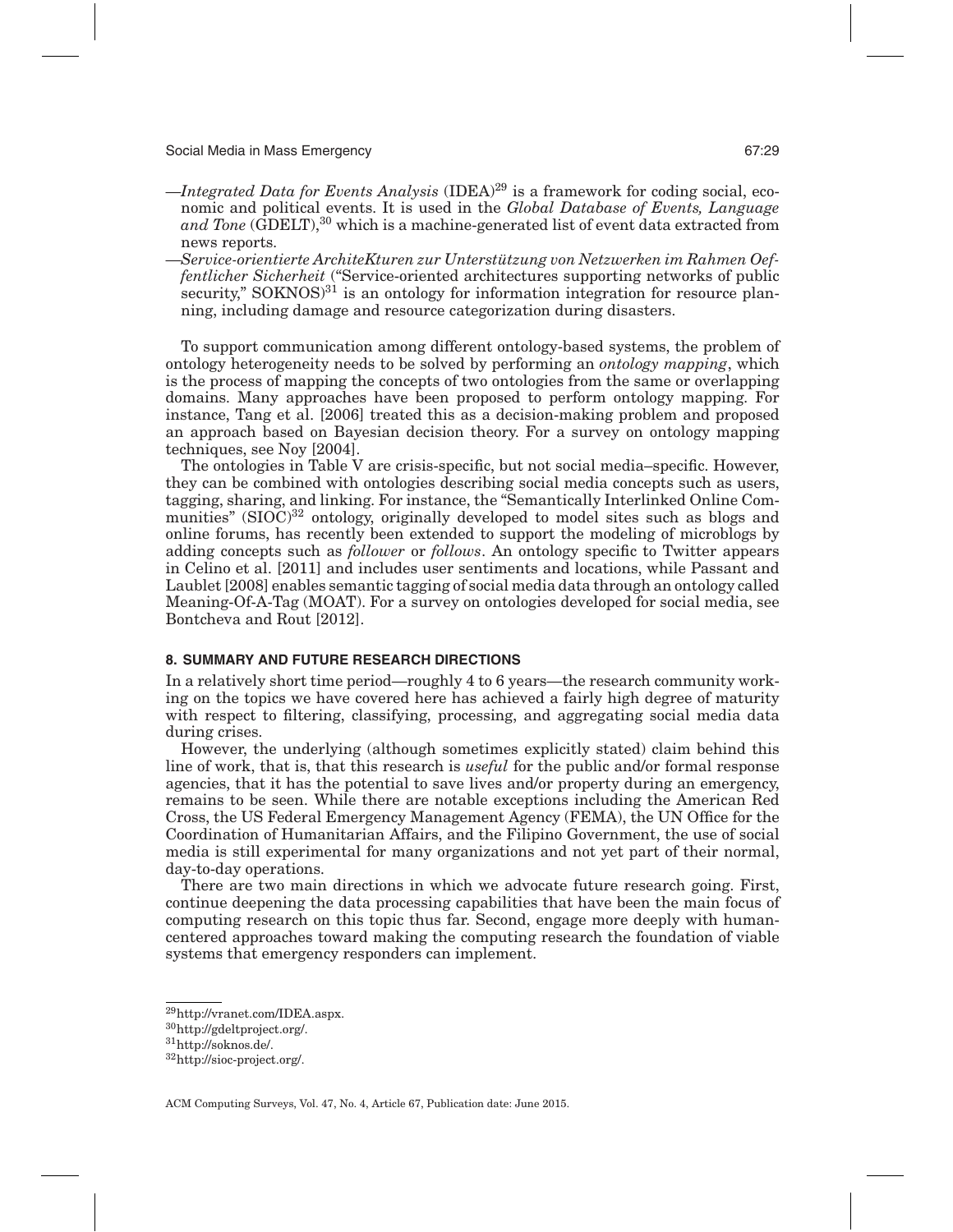# **8.1. Deepening Data Processing Capabilities**

**From situational awareness to decision support.** The systems we described in Section [3](#page-5-0) for processing social media during disasters have a strong focus on situational awareness, which is an important first step but might not be enough for emergency management. During an emergency, social media are used as an information source in order to make decisions. Therefore, next-generation systems should be designed and evaluated in terms of their decision-support capabilities. This might even include forecasting using signals from social media.

**Extending to other types of media.** Data from various sources should be processed and integrated: "The strategies of emergency services organizations must also recognize the significant interweaving of social and other online media with conventional broadcast and print media" [Bruns [2014\]](#page-31-14). There are some examples of the processing of other types of information items during crises, including short messages (SMS) [Melville et al. [2013\]](#page-34-25), news articles in traditional news media and blogs [Leetaru and Schrodt [2013\]](#page-33-26), and images [Abel et al. [2012\]](#page-30-1).

**Verifying information.** Systems that receive user-generated content are always exposed to abuse, which can be countered by a mixture of automatic and manual methods. For instance, algorithms to detect false product reviews are deployed by most major online retailers [Liu [2012,](#page-34-26) Chapter 10]. In the crisis domain, determining the credibility of information posted on social media is a major concern for those who process information (e.g., computer scientists and software engineers) and for the information consumers (e.g., the public and formal response organizations) [Hiltz et al. [2011;](#page-32-26) Hughes et al. [2014a\]](#page-33-2).

Automatic classification can be used to filter out content that is unlikely to be considered credible [Gupta and Kumaraguru [2012;](#page-32-11) Castillo et al. [2013\]](#page-31-16) or to annotate messages seen by users with credibility scores automatically [Gupta et al. [2014\]](#page-32-22). Additionally, the public itself can be mobilized to confirm or discredit a claim through crowdsourcing [Popoola et al. [2013\]](#page-35-21).

# **8.2. Beyond Data Processing**

**Designing with the users.** Considering the number of systems that have been designed and built so far, there is little research on how usable and useful those systems are (with some exceptions, e.g., Robinson et al. [\[2013b\]](#page-35-22); Tucker et al. [\[2012\]](#page-36-22)).

How should information be presented to users? How should users interact with it? The key to answering these question lies with the users themselves, who should be brought into the process of designing the systems, dashboards, and/or visualizations that they require to serve their needs. A highly regarded methodology for achieving this is *participatory design* [Hughes [2014\]](#page-32-5).

**Helping governments and NGOs communicate with the public.** Three days *before* Typhoon Pablo made its landfall in the Philippines in 2012, government officials were already calling users to use the hashtag "#pabloph" for updates about the typhoon. An effective use of hashtags has also been encouraged by the United Nations Office for the Coordination of Humanitarian Affairs [UN OCHA [2014\]](#page-36-23). Computational methods can be used not only to help formal response agencies choose which hashtags to use but, more generally, to help them design and evaluate effective communication strategies in social media (see Veil et al. [\[2011\]](#page-36-24) regarding best practices for crisis communications using social media).

The conversation between the public and formal organizations can also be conducted through platforms that, instead of passively waiting for people to post information, ask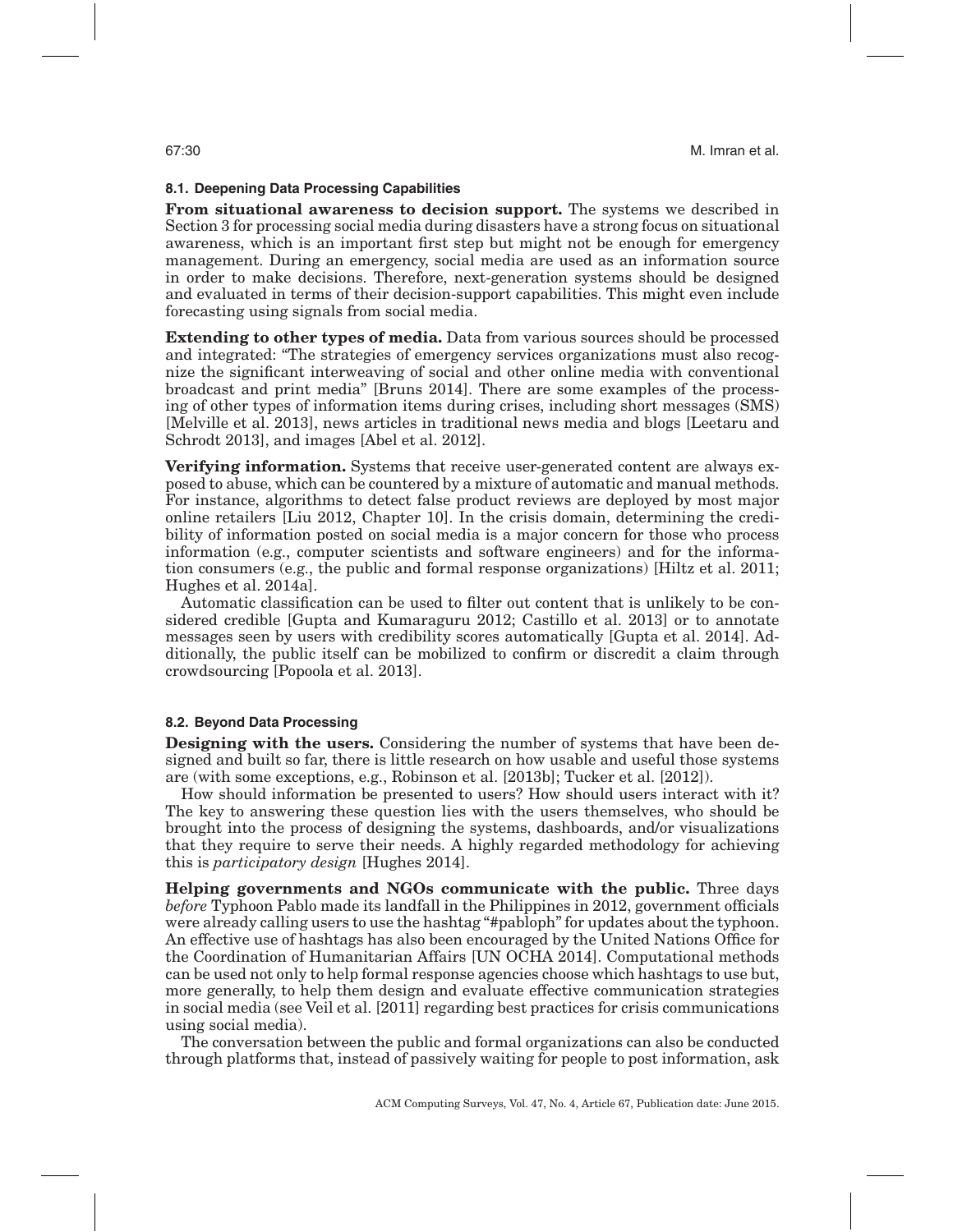Social Media in Mass Emergency 67:31 (1999) 67:31

them directly to answer certain questions that are relevant for the emergency response or relief operations [Ludwig et al. [2015\]](#page-34-27).

**Social media for coordinating actions.** The final output of the processing of social media messages is not limited to the presentation of information in a given format. Computational methods can be applied to augment the information in a number of ways. For instance, Varga et al. [\[2013\]](#page-36-17) match problem-tweets ("infant formula is sold out in Sendai") to solution-tweets ("Jusco supermarket is selling infant formula"), and Purohit et al. [\[2013\]](#page-35-6) match tweets describing urgent need of resources ("we are coordinating a clothing drive for families affected") with tweets describing the intention to donate them ("I've a bunch of clothes I want to donate"). We regard these efforts as preliminary results toward the ability to use social media as a mechanism for coordination of action in future emergency situations. A recent special issue of the *Journal on Computer Supported Collaborative Work* explores various ways that computing can support collaboration and coordination during an emergency [Pipek et al. [2014\]](#page-35-23).

#### **ACKNOWLEDGMENTS**

We are thankful to Jakob Rogstadius and Per Aarvik, who pointed us to historical information. We would like to thank our collaborators and co-authors Patrick Meier, Alexandra Olteanu, Aditi Gupta, and Hemant Purohit.

## **REFERENCES**

- <span id="page-30-13"></span>Fabian Abel, Ilknur Celik, Geert-Jan Houben, and Patrick Siehndel. 2011. Leveraging the semantics of tweets for adaptive faceted search on twitter. In *The Semantic Web*. Springer, 1–17.
- <span id="page-30-1"></span>Fabian Abel, Claudia Hauff, Geert-Jan Houben, Richard Stronkman, and Ke Tao. 2012. Semantics + filtering + search = Twitcident. Exploring information in social web streams. In *Proc. of Hypertext*. 285–294.
- <span id="page-30-4"></span>Adam Acar and Yuya Muraki. 2011. Twitter for crisis communication: Lessons learned from Japan's tsunami disaster. *International Journal of Web Based Communities* 7, 3, 392–402.
- <span id="page-30-8"></span>James Allan. 2002. *Topic detection and tracking: event-based information organization*. Springer.
- <span id="page-30-12"></span>James Allan, Rahul Gupta, and Vikas Khandelwal. 2001. Temporal summaries of new topics. In *Proc. of SIGIR*. ACM, 10–18.
- <span id="page-30-9"></span>Albert Angel, Nick Koudas, Nikos Sarkas, and Divesh Srivastava. 2009. What's on the grapevine?. In *Proc. of SIGMOD*. ACM, 1047–1050.
- <span id="page-30-11"></span>Ji Ao, Peng Zhang, and Yanan Cao. 2014. Estimating the locations of emergency events from Twitter streams. *Procedia Computer Science* 31, 731–739.
- <span id="page-30-0"></span>Eiji Aramaki, Sachiko Maskawa, and Mizuki Morita. 2011. Twitter catches the flu: Detecting influenza epidemics using Twitter. In *Proc. of EMNLP*. Association for Computational Linguistics, 1568–1576.
- <span id="page-30-2"></span>Zahra Ashktorab, Christopher Brown, Manojit Nandi, and Aron Culotta. 2014. Tweedr: Mining Twitter to inform disaster response. In *Proc. of ISCRAM*.
- <span id="page-30-6"></span>Javed A. Aslam, Fernando Diaz, Matthew Ekstrand-Abueg, Virgil Pavlu, and Tetsuya Sakai. 2013. TREC 2013 temporal summarization. In *Proc. of TREC*.
- <span id="page-30-3"></span>Marco Avvenuti, Stefano Cresci, Andrea Marchetti, Carlo Meletti, and Maurizio Tesconi. 2014. EARS (Earthquake Alert and Report System): a real time decision support system for earthquake crisis management. In *Proc. of KDD*. ACM, 1749–1758.
- <span id="page-30-14"></span>Grigori Babitski, Simon Bergweiler, Olaf Grebner, Daniel Oberle, Heiko Paulheim, and Florian Probst. 2011. SoKNOS–using semantic technologies in disaster management software. In *The Semantic Web: Research and Applications*. Springer, 183–197.
- <span id="page-30-5"></span>Ricardo Baeza-Yates and Berthier Ribeiro-Neto. 2011. *Modern Information Retrieval: The Concepts and Technology behind Search* (2nd ed.). Addison-Wesley Professional.
- <span id="page-30-7"></span>N. S. Baron. 2003. Language of the internet. In *The Stanford handbook for language engineers*, A. Farghali (Ed.). CSLI publications, Stanford, CA, 59–127.
- <span id="page-30-10"></span>Hila Becker, Mor Naaman, and Luis Gravano. 2011. Beyond trending topics: Real-world event identification on Twitter. *Proc. of ICWSM.* 438–441.

ACM Computing Surveys, Vol. 47, No. 4, Article 67, Publication date: June 2015.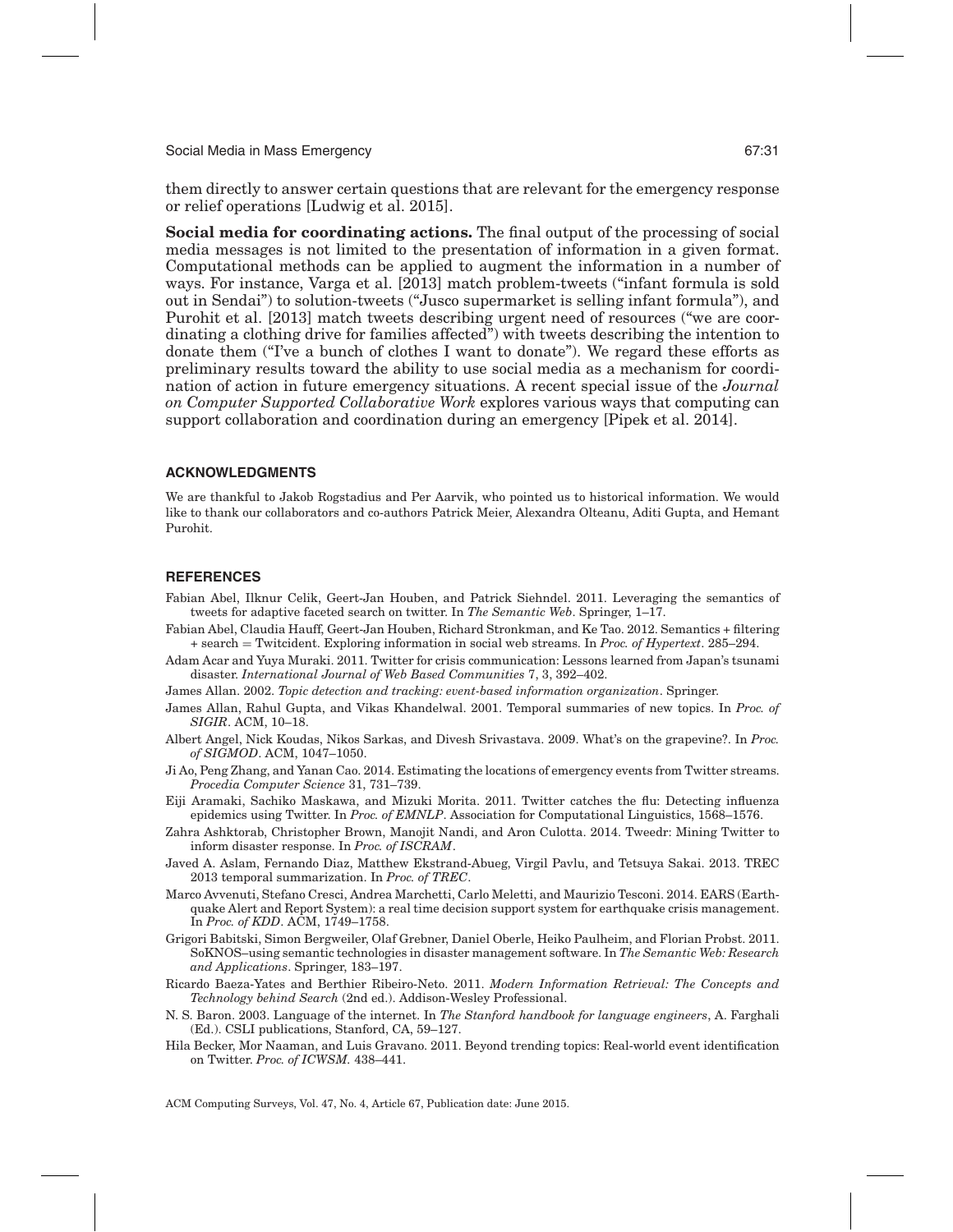- <span id="page-31-22"></span>Frédérick Bénaben, Chihab Hanachi, Matthieu Lauras, Pierre Couget, and Vincent Chapurlat. 2008. A metamodel and its ontology to guide crisis characterization and its collaborative management. In *Proc. of ISCRAM*.
- <span id="page-31-6"></span>Fabrcio Benevenuto, Gabriel Magno, Tiago Rodrigues, and Virglio Almeida. 2010. Detecting spammers on Twitter. In *Proc. of CEAS*, Vol. 6, 12.
- <span id="page-31-19"></span>Michele Berlingerio, Calabrese Francesco, Lorenzo Giusy, Di, Dong Xiaowen, Gkoufas Yiannis, and Dimitrios Mavroeidis. 2013. SaferCity: A system for detecting and analyzing incidents from social media. In *Proc. of ICDMW*. 1077–1080.
- <span id="page-31-5"></span>Deanne Bird, Megan Ling, and Katharine Haynes. 2012. Flooding Facebook—the use of social media during the Queensland and Victorian floods. *The Australian Journal of Emergency Management* 27, 1.
- <span id="page-31-4"></span>Justine I. Blanford, Jase Bernhardt, Alexander Savelyev, Gabrielle Wong-Parodi, Andrew M. Carleton, David W. Titley, and Alan M. MacEachren. 2014. Tweeting and tornadoes. In *Proc. of ISCRAM*.
- <span id="page-31-20"></span>Vincent D. Blondel, Jean-Loup Guillaume, Renaud Lambiotte, and Etienne Lefebvre. 2008. Fast unfolding of communities in large networks. *Journal of Statistical Mechanics: Theory and Experiment* 10.
- <span id="page-31-25"></span>Kalina Bontcheva and Dominic Rout. 2012. Making sense of social media streams through semantics: a survey. *Semantic Web.*
- <span id="page-31-10"></span>Thorsten Brants, Francine Chen, and Ayman Farahat. 2003. A system for new event detection. In *Proc. of SIGIR*. ACM, 330–337.
- <span id="page-31-7"></span>Sean Brennan, Adam Sadilek, and Henry Kautz. 2013. Towards understanding global spread of disease from everyday interpersonal interactions. In *Proc. of IJCAI*. AAAI Press, 2783–2789.
- <span id="page-31-14"></span>Axel Bruns. 2014. Crisis communication. *The Media and Communications in Australia,* 351–355.
- <span id="page-31-8"></span>Scott H. Burton, Kesler W. Tanner, Christophe G. Giraud-Carrier, Joshua H. West, and Michael D. Barnes. 2012. "Right Time, Right Place" health communication on Twitter: Value and accuracy of location information. *Journal of Medical Internet Research* 14, 6, e156.
- <span id="page-31-17"></span>Kevin Robert Canini, Bongwon Suh, and Peter L. Pirolli. 2011. Finding credible information sources in social networks based on content and social structure. In *Proc. of PASSAT*. IEEE, 1–8.
- <span id="page-31-1"></span>Cornelia Caragea, Nathan McNeese, Anuj Jaiswal, Greg Traylor, H. Kim, Prasenjit Mitra, Dinghao Wu, A. Tapia, Lee Giles, Bernard J. Jansen, and others. 2011. Classifying text messages for the Haiti earthquake. In *Proc. of ISCRAM*.
- <span id="page-31-18"></span>Andy Carvin. 2013. *Distant Witness*. CUNY Journalism Press.
- <span id="page-31-16"></span>Carlos Castillo, Marcelo Mendoza, and Barbara Poblete. 2013. Predicting information credibility in timesensitive social media. *Internet Research* 23, 5, 560–588.
- <span id="page-31-24"></span>Irene Celino, Daniele Dell'Aglio, Emanuele Della Valle, Yi Huang, Tony Kyung-il Lee, Stanley Park, and Volker Tresp. 2011. Making sense of location-based micro-posts using stream reasoning. In *Proc. of MSM*. 13–18.
- <span id="page-31-11"></span>Ling Chen and Abhishek Roy. 2009. Event detection from Flickr data through wavelet-based spatial analysis. In *Proc. of CIKM*. ACM, 523–532.
- <span id="page-31-3"></span>Wei Chen, Laks V. S. Lakshmanan, and Carlos Castillo. 2013. Information and influence propagation in social networks. *Synthesis Lectures on Data Management* 5, 4, 1–177.
- <span id="page-31-9"></span>Zhiyuan Cheng, James Caverlee, and Kyumin Lee. 2010. You are where you tweet: A content-based approach to geo-locating Twitter users. In *Proc. of CIKM*. ACM, 759–768. DOI:[http://dx.doi.org/10.1145/](http://dx.doi.org/10.1145/1871437.1871535) [1871437.1871535](http://dx.doi.org/10.1145/1871437.1871535)
- <span id="page-31-23"></span>Chen-Huei Chou, Fatemeh Zahedi, and Huimin Zhao. 2011. Ontology for developing Web sites for natural disaster management: Methodology and implementation. *IEEE Transactions on Systems, Man and Cybernetics, Part A: Systems and Humans* 41, 1, 50–62.
- <span id="page-31-13"></span>Soudip Roy Chowdhury, Muhammad Imran, Muhammad Rizwan Asghar, Sihem Amer-Yahia, and Carlos Castillo. 2013. Tweet4act: Using incident-specific profiles for classifying crisis-related messages. In *Proc. of ISCRAM*.
- <span id="page-31-0"></span>Camille Cobb, Ted McCarthy, Annuska Perkins, Ankitha Bharadwaj, Jared Comis, Brian Do, and Kate Starbird. 2014. Designing for the deluge: Understanding and supporting the distributed, collaborative work of crisis volunteers. In *Proc. of CSCW*.
- <span id="page-31-12"></span>Courtney D. Corley, Chase Dowling, Stuart J. Rose, and Taylor McKenzie. 2013. SociAL sensor analytics: Measuring phenomenology at scale. In *Proc. of ISI*. IEEE, 61–66.
- <span id="page-31-2"></span>Riley Crane and Didier Sornette. 2008. Robust dynamic classes revealed by measuring the response function of a social system. *PNAS* 105, 41, 15649–15653.
- <span id="page-31-21"></span>H. T. Dang and K. Owczarzak. 2008. Overview of the TAC 2008 update summarization task. In *Proc. of TAC*.
- <span id="page-31-15"></span>Munmun De Choudhury, Nicholas Diakopoulos, and Mor Naaman. 2012. Unfolding the event landscape on Twitter: Classification and exploration of user categories. In *Proc. of CSCW*.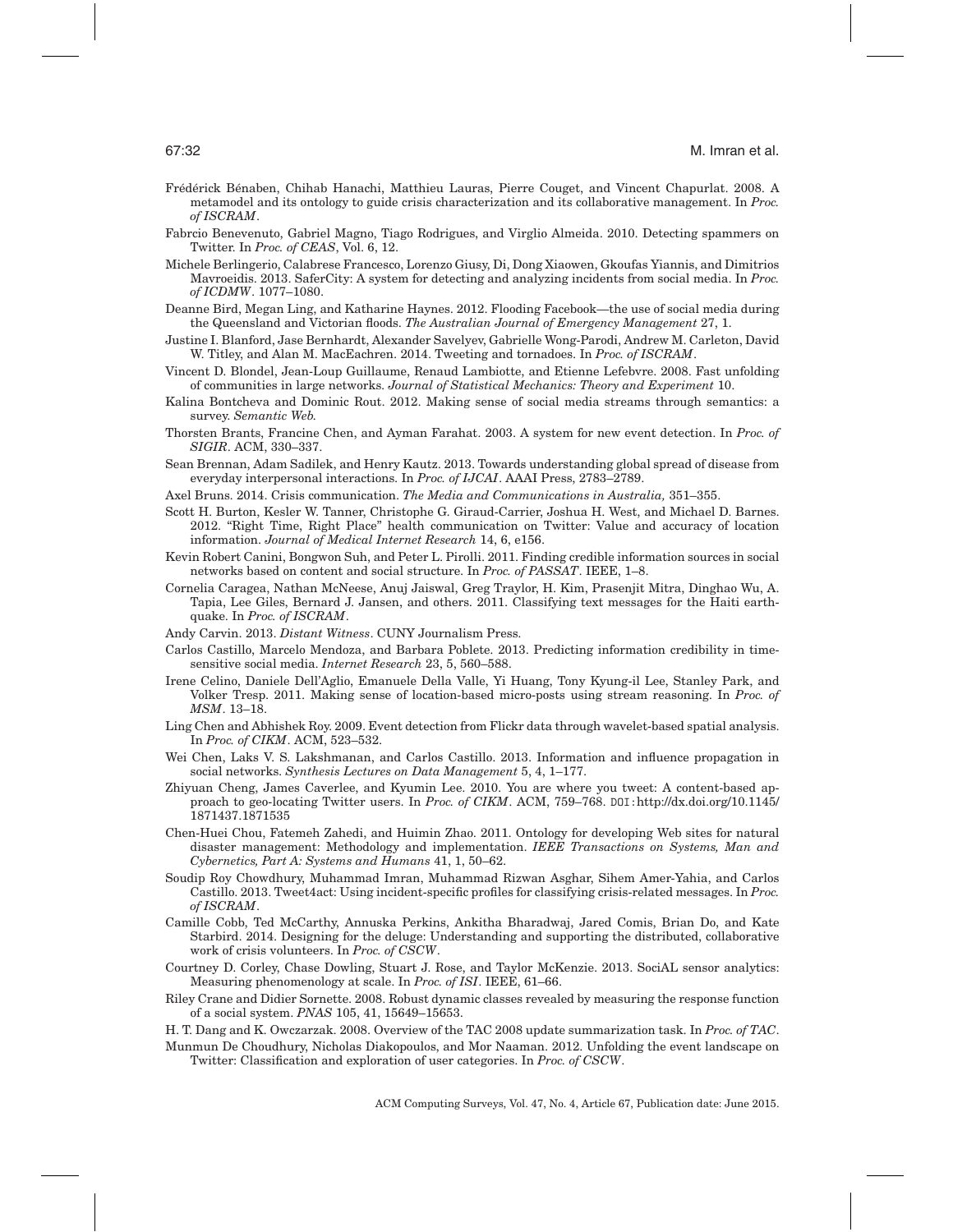#### Social Media in Mass Emergency 67:33

- <span id="page-32-25"></span>Marc de la Asunción, Luis Castillo, Juan Fdez-Olivares, Óscar García-Pérez, Antonio González, and Francisco Palao. 2005. SIADEX: An interactive knowledge-based planner for decision support in forest fire fighting. *AI Communications* 18, 4, 257–268.
- <span id="page-32-10"></span>Bertrand De Longueville, Robin S. Smith, and Gianluca Luraschi. 2009. OMG, from here, I can see the flames!: A use case of mining location based social networks to acquire spatio-temporal data on forest fires. In *Proc. of LBSN*. ACM, 73–80.
- <span id="page-32-21"></span>Nicholas Diakopoulos, Munmun De Choudhury, and Mor Naaman. 2012. Finding and assessing social media information sources in the context of journalism. In *Proc. of CHI*.
- <span id="page-32-17"></span>Wenwen Dou, Xiaoyu Wang, Drew Skau, William Ribarsky, and Michelle X. Zhou. 2012. Leadline: Interactive visual analysis of text data through event identification and exploration. In *Proc. of VAST*. IEEE, 93–102.

<span id="page-32-3"></span>Russell R. Dynes. 1970. *Organized Behavior in Disaster*. Heath LexingtonBooks.

- <span id="page-32-4"></span>Russell R. Dynes. 1994. Community emergency planning: False assumptions and inappropriate analogies. *International Journal of Mass Emergencies and Disasters* 12, 2, 141–158.
- <span id="page-32-18"></span>Paul S. Earle, Daniel C. Bowden, and Michelle Guy. 2012. Twitter earthquake detection: Earthquake monitoring in a social world. *Annals of Geophysics* 54, 6.
- <span id="page-32-6"></span>Mica R. Endsley. 1995. Toward a theory of situation awareness in dynamic systems. *Human Factors: The Journal of the Human Factors and Ergonomics Society* 37, 1, 32–64.
- <span id="page-32-24"></span>Ao Feng and James Allan. 2009. Incident threading for news passages. In *Proc. of CIKM*. ACM, 1307–1316.
- <span id="page-32-9"></span>Julia D. Fraustino, Brooke Liu, and Yan Jin. 2012. *Social Media Use during Disasters: A Review of the Knowledge Base and Gaps (Final Report, START)*. Technical Report. Human Factors/Behavioral Sciences Division, Science and Technology Directorate, U.S. Department of Homeland Security.
- <span id="page-32-15"></span>Therese Friberg, Stephan Prödel, and Rainer Koch. 2011. Information quality criteria and their importance for experts in crisis situations. In *Proc. of ISCRAM*. 145–149.
- <span id="page-32-8"></span>Liang Gao, Chaoming Song, Ziyou Gao, Albert-Laszlo Barabasi, James P. Bagrow, and Dashun Wang. 2014. Quantifying information flow during emergencies. *Scientific Reports,* 4.
- <span id="page-32-13"></span>Judith Gelernter and Nikolai Mushegian. 2011. Geo-parsing messages from microtext. *Transactions in GIS* 15, 6, 753–773.
- <span id="page-32-16"></span>Daniel Gilman and Leith Baker. 2011. *Humanitarianism in the Age of Cyber-warfare: Towards the Principled and Secure Use of Information in Humanitarian Emergencies*. Technical Report. United Nations Office for the Coordination of Humanitarian Affairs.
- <span id="page-32-7"></span>GlobalWebIndex. 2013. Stream Social Survey 2013 Q2. Retrieved May 11, 2015 from [https://www.global](https://www.globalwebindex.net/blog/stream-social-q2-2013) [webindex.net/blog/stream-social-q2-2013.](https://www.globalwebindex.net/blog/stream-social-q2-2013)
- <span id="page-32-12"></span>Mark Graham, Scott A. Hale, and Devin Gaffney. 2014. Where in the world are you? Geolocation and language identification in Twitter. *The Professional Geographer* 66, 4, 568–578.
- <span id="page-32-14"></span>Qi Guo, Fernando Diaz, and Elad Yom-Tov. 2013. Updating users about time critical events. In *Advances in Information Retrieval*. Springer, Berlin, 483–494.
- <span id="page-32-11"></span>Aditi Gupta and Ponnurangam Kumaraguru. 2012. Credibility ranking of tweets during high impact events. In *Proc. of PSOSM*. ACM, 2.
- <span id="page-32-22"></span>Aditi Gupta, Ponnurangam Kumaraguru, Carlos Castillo, and Patrick Meier. 2014. TweetCred: Real-time credibility assessment of content on Twitter. In *Proc. of SocInfo*. Springer, 228–243.
- <span id="page-32-23"></span>Aditi Gupta, Hemank Lamba, Ponnurangam Kumaraguru, and Anupam Joshi. 2013. Faking Sandy: Characterizing and identifying fake images on Twitter during Hurricane Sandy. In *Proc. of WWW (Companion)*. IW3C2, 729–736.
- <span id="page-32-20"></span>Isabelle Guyon and Andre Elisseeff. 2003. Special issue on variable and feature selection. ´ *Journal of Machine Learning Research,* 3.
- <span id="page-32-1"></span>Harvard Humanitarian Initiative. 2011. *Disaster Relief 2.0 Report: The Future of Information Sharing in Humanitarian Emergencies*. Washington, DC and Berkshire, UK.
- <span id="page-32-26"></span>Starr Roxanne Hiltz, Paloma Diaz, and Gloria Mark. 2011. Introduction: Social media and collaborative systems for crisis management. *ACM Transactions on Computer–Human Interaction (TOCHI)* 18, 4.
- <span id="page-32-2"></span>Sounman Hong and Daniel Nadler. 2011. Does the early bird move the polls?: The use of the social media tool 'Twitter' by US politicians and its impact on public opinion. In *Proc. of DGR*. ACM, 182–186.
- <span id="page-32-19"></span>Ting Hua, Feng Chen, Liang Zhao, Chang-Tien Lu, and Naren Ramakrishnan. 2013. STED: Semi-supervised targeted-interest event detection in Twitter. In *Proc. of KDD*. ACM, 1466–1469.
- <span id="page-32-0"></span>Amanda L. Hughes. 2012. *Supporting the Social Media Needs of Emergency Public Information Officers with Human-Centered Design and Development*. Ph.D. Dissertation. University of Colorado at Boulder.
- <span id="page-32-5"></span>Amanda L. Hughes. 2014. Participatory design for the social media needs of emergency public information officers. In *Proc. of ISCRAM*.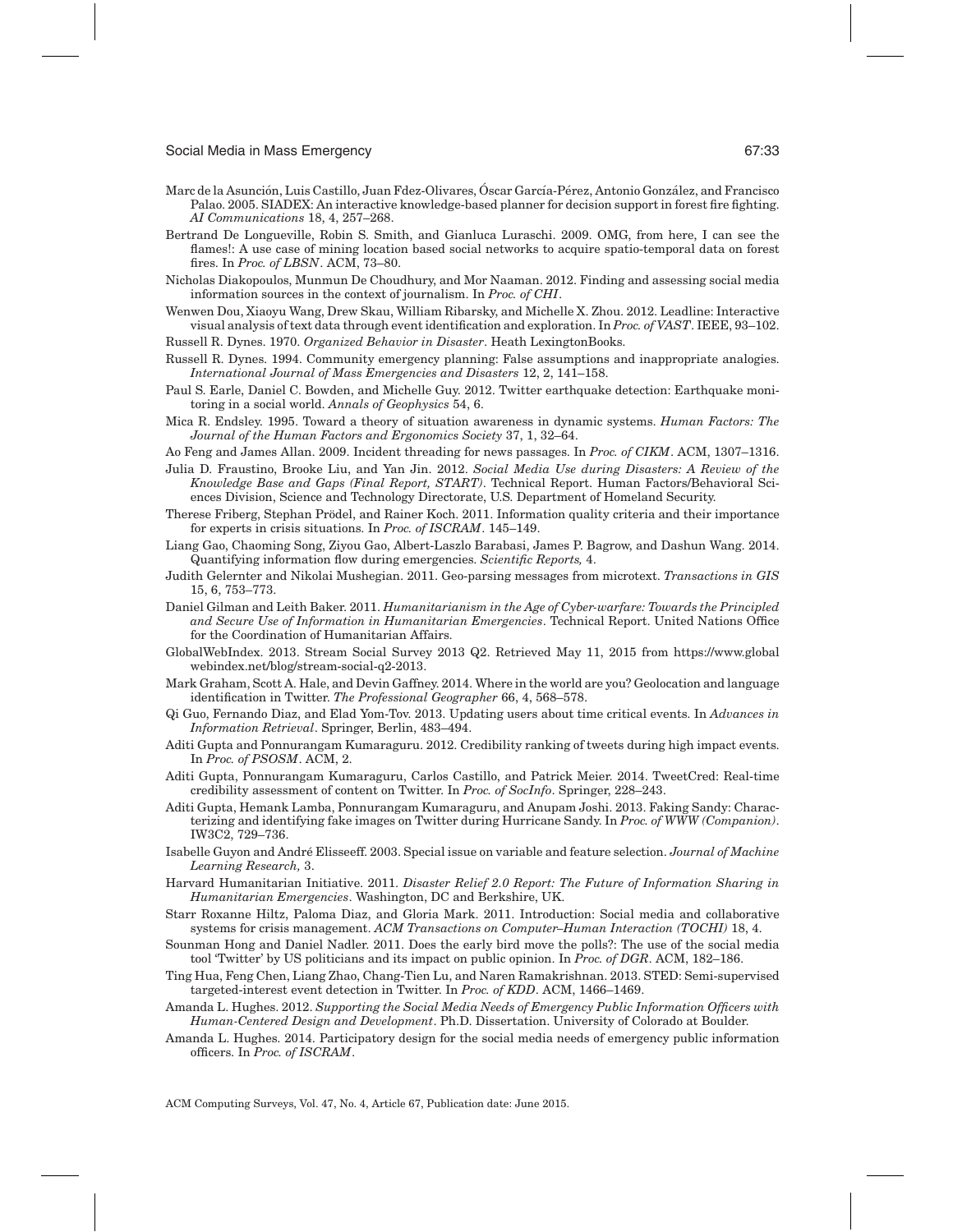- <span id="page-33-1"></span>Amanda L. Hughes and Leysia Palen. 2009. Twitter adoption and use in mass convergence and emergency events. *International Journal of Emergency Management* 6, 3, 248–260.
- <span id="page-33-3"></span>Amanda L. Hughes and Leysia Palen. 2012. The evolving role of the public information officer: An examination of social media in emergency management. *Journal of Homeland Security and Emergency Management,* 1–20.
- <span id="page-33-2"></span>Amanda L. Hughes, Steve Peterson, and Leysia Palen. 2014a. Social media in emergency management. In *Issues in Disaster Science and Management: A Critical Dialogue Between Scientists and Emergency Managers*. FEMA in Higher Education Program.
- <span id="page-33-19"></span>Amanda L. Hughes, Lise A. St. Denis, Leysia Palen, and Kenneth Anderson. 2014b. Online public communications by police & fire services during the 2012 Hurricane Sandy. In *Proc. of CHI*.
- <span id="page-33-8"></span>ICRC. 2013. *Professional Standards for Protection Work Carried out by Humanitarian and Human Rights Actors in Armed Conflict and Other Situations of Violence*. Technical Report. International Committee of the Red Cross.
- <span id="page-33-21"></span>Yohei Ikawa, Miki Enoki, and Michiaki Tatsubori. 2012. Location inference using microblog messages. In *Proc. of WWW*. ACM, 687–690.
- <span id="page-33-7"></span>Yohei Ikawa, Maja Vukovic, Jakob Rogstadius, and Akiko Murakami. 2013. Location-based insights from the social web. In *Proc. of SWDM*. IW3C2.
- <span id="page-33-0"></span>Muhammad Imran, Carlos Castillo, Ji Lucas, Patrick Meier, and Sarah Vieweg. 2014a. AIDR: Artificial intelligence for disaster response. In *Proc. of WWW (Companion)*. IW3C2, 159–162.
- <span id="page-33-17"></span>Muhammad Imran, Carlos Castillo, Ji Lucas, M. Patrick, and Jakob Rogstadius. 2014b. Coordinating human and machine intelligence to classify microblog communications in crises. *Proc. of ISCRAM.*
- <span id="page-33-5"></span>Muhammad Imran, Shady Elbassuoni, Carlos Castillo, Fernando Diaz, and Patrick Meier. 2013a. Practical extraction of disaster-relevant information from social media. In *Proc. of WWW (Companion)*. 1021–1024.
- <span id="page-33-20"></span>Muhammad Imran, Shady Mamoon Elbassuoni, Carlos Castillo, Fernando Diaz, and Patrick Meier. 2013b. Extracting information nuggets from disaster-related messages in social media. In *Proc. of ISCRAM*.
- <span id="page-33-24"></span>Muhammad Imran, Ioanna Lykourentzou, and Carlos Castillo. 2013c. Engineering crowdsourced stream processing systems. *CoRR* abs/1310.5463.
- <span id="page-33-14"></span>Akshaya Iyengar, Tim Finin, and Anupam Joshi. 2011. Content-based prediction of temporal boundaries for events in Twitter. In *Proc. of PASSAT*. IEEE, 186–191.
- <span id="page-33-25"></span>Ashutosh Jadhav, Hemant Purohit, Pavan Kapanipathi, Pramod Ananthram, Ajith Ranabahu, Vinh Nguyen, Pablo N. Mendes, Alan Gary Smith, and Amit Sheth. 2010. A.: Twitris 2.0: Semantically empowered system for understanding perceptions from social data. In *Proc. of SWC*.
- <span id="page-33-6"></span>Murray E. Jennex. 2012. Social media–truly viable for crisis response. *Proc. of ISCRAM,* 1–5.
- <span id="page-33-23"></span>Anand Karandikar. 2010. *Clustering short status messages: A topic model based approach*. Master's thesis. University of Maryland.
- <span id="page-33-15"></span>Arpit Khurdiya, Lipika Dey, Diwakar Mahajan, and Ishan Verma. 2012. Extraction and compilation of events and sub-events from Twitter. In *Proc. of WI-IAT*. IEEE Computer Society, 504–508.
- <span id="page-33-13"></span>Lewis M. Killian. 2002. Methods for disaster research: Unique or not? In *Methods of Disaster Research*, Robert A. Stallings (Ed.). Xlibris, Philadelphia, PA, 49–93.
- <span id="page-33-22"></span>Kirill Kireyev, Leysia Palen, and K. Anderson. 2009. Applications of topics models to analysis of disasterrelated Twitter data. In *NIPS Workshop on Applications for Topic Models: Text and Beyond*, Vol. 1.
- <span id="page-33-18"></span>Shamanth Kumar, Fred Morstatter, Reza Zafarani, and Huan Liu. 2013. Whom should I follow?: Identifying relevant users during crises. In *Proc. of Hypertext*.
- <span id="page-33-9"></span>Girdhar Kumaran, James Allan, and Andrew McCallum. 2004. *Classification models for new event detection*. Technical Report. University of Massachusetts Amherst.
- <span id="page-33-16"></span>John Lafferty, Andrew McCallum, and Fernando C. N. Pereira. 2001. Conditional random fields: Probabilistic models for segmenting and labeling sequence data.
- <span id="page-33-4"></span>Alex Leavitt and Joshua A. Clark. 2014. Upvoting Hurricane Sandy: Event-based news production processes on a social news site. In *Proc. of CHI*. ACM, 1495–1504.
- <span id="page-33-12"></span>Pei Lee, Laks V. S. Lakshmanan, and Evangelos E. Milios. 2013. Event evolution tracking from streaming social posts. arXiv preprint arXiv:1311.5978.
- <span id="page-33-26"></span>Kalev Leetaru and Philip A. Schrodt. 2013. GDELT: Global database of events, language, and tone. In *Proc. of ISA*.<http://gdelt.utdallas.edu/.>
- <span id="page-33-10"></span>Chenliang Li, Aixin Sun, and Anwitaman Datta. 2012b. Twevent: Segment-based event detection from tweets. In *Proc. of CIKM*. ACM, 155–164.
- <span id="page-33-11"></span>Rui Li, Kin Hou Lei, Ravi Khadiwala, and KC-C Chang. 2012a. Tedas: A Twitter-based event detection and analysis system. In *Proc. of ICDE*. IEEE, 1273–1276.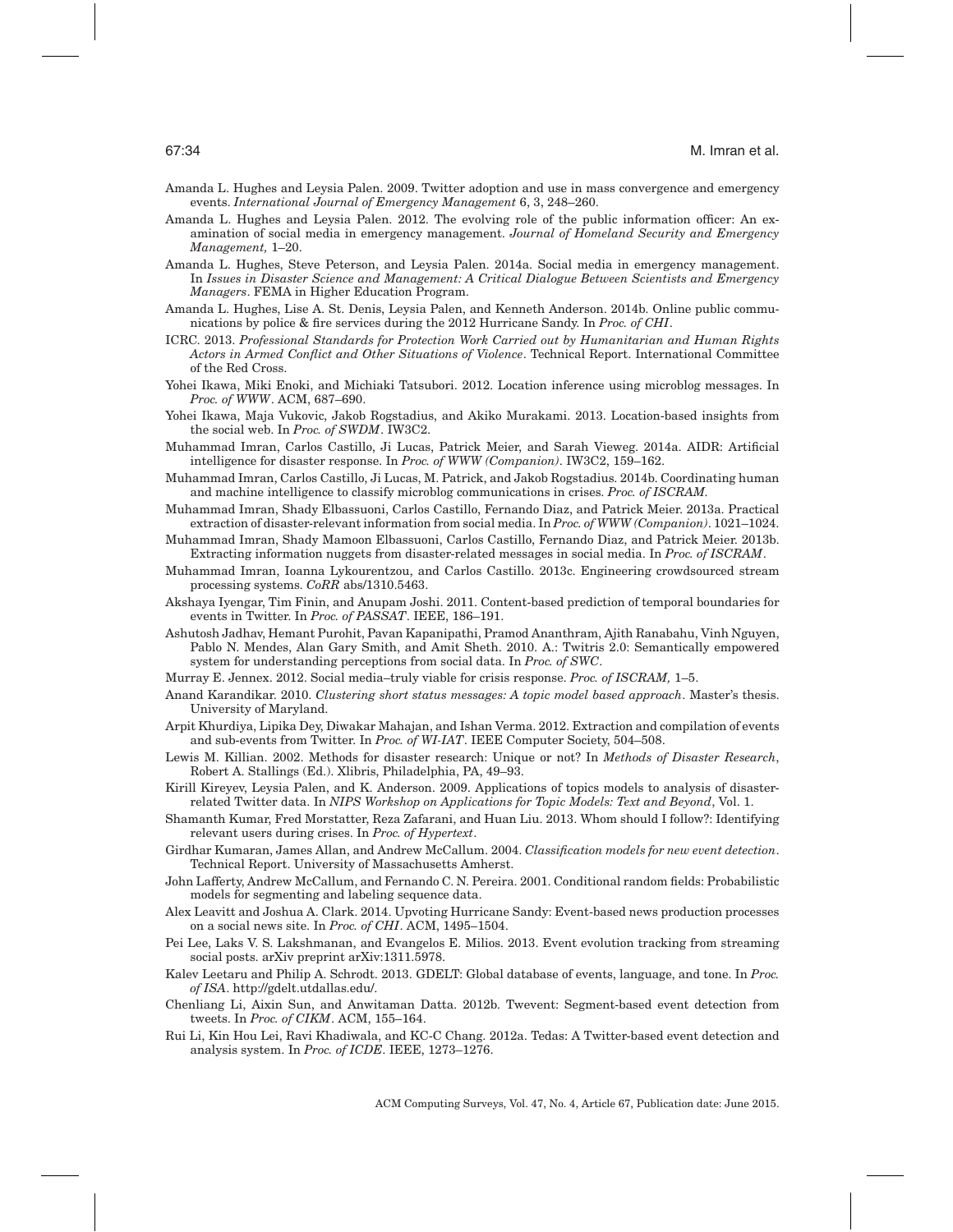- <span id="page-34-1"></span>Bruce R. Lindsay. 2011. *Social Media and Disasters: Current Uses, Future Options, and Policy Considerations*. Technical Report. US Congressional Research Service.
- <span id="page-34-11"></span>John Lingad, Sarvnaz Karimi, and Jie Yin. 2013. Location extraction from disaster-related microblogs. In *Proc. of WWW (Companion)*. IW3C2, 1017–1020.
- <span id="page-34-26"></span>Bing Liu. 2012. *Sentiment Analysis and Opinion Mining*. Morgan & Claypool.
- <span id="page-34-19"></span>Xiaohua Liu, Shaodian Zhang, Furu Wei, and Ming Zhou. 2011. Recognizing named entities in tweets. In *Proc. of ACL*. Association for Computational Linguistics, 359–367.
- <span id="page-34-10"></span>Ying Liu, Dengsheng Zhang, Guojun Lu, and Wei-Ying Ma. 2007. A survey of content-based image retrieval with high-level semantics. *Pattern Recognition* 40, 1, 262–282.
- <span id="page-34-23"></span>Bernhard Lorenz, Hans Jürgen Ohlbach, and Laibing Yang. 2005. Ontology of transportation networks.
- <span id="page-34-27"></span>Thomas Ludwig, Tim Siebigteroth, and Volkmar Pipek. 2015. CrowdMonitor: Monitoring physical and digital activities of citizens during emergencies. In *Proc. of CHI*. 421–428.
- <span id="page-34-4"></span>Alan M. MacEachren, Anuj Jaiswal, Anthony C. Robinson, Scott Pezanowski, Alexander Savelyev, Prasenjit Mitra, Xiao Zhang, and Justine Blanford. 2011. Senseplace2: Geotwitter analytics support for situational awareness. In *Proc. of VAST*. IEEE, 181–190.
- <span id="page-34-13"></span>Adam Marcus, Michael S. Bernstein, Osama Badar, David R. Karger, Samuel Madden, and Robert C. Miller. 2011. Twitinfo: Aggregating and visualizing microblogs for event exploration. In *Proc. of CHI*. 227–236.
- <span id="page-34-14"></span>Michael Mathioudakis and Nick Koudas. 2010. Twittermonitor: Trend detection over the Twitter stream. In *Proc. of SIGMOD*. ACM, 1155–1158.
- <span id="page-34-18"></span>Andrew Kachites McCallum. 2002. *Mallet: A machine learning for language toolkit*.
- <span id="page-34-22"></span>Richard McCreadie, M.-Dyaa Albakour, Stuart Mackie, Nut Limosopathan, Craig Macdonald, Iadh Ounis, and B. Taner Dincer. 2013. Experiments with terrier in contextual suggestion, temporal summarisation and web tracks. In *Proc. of TREC*.
- <span id="page-34-15"></span>Andrew J. McMinn, Yashar Moshfeghi, and Joemon M. Jose. 2013. Building a large-scale corpus for evaluating event detection on Twitter. In *Proc. of CIKM*. ACM, 409–418.
- <span id="page-34-7"></span>Patrick Meier. 2015. *Digital Humanitarians*. CRC Press.
- <span id="page-34-25"></span>Prem Melville, Vijil Chenthamarakshan, Richard D. Lawrence, James Powell, Moses Mugisha, Sharad Sapra, Rajesh Anandan, and Solomon Assefa. 2013. Amplifying the voice of youth in Africa via text analytics. In *Proc. of KDD*. ACM, 1204–1212. DOI:<http://dx.doi.org/10.1145/2487575.2488216>
- <span id="page-34-17"></span>Panagiotis Metaxas and Eni Mustafaraj. 2013. The rise and the fall of a citizen reporter. In *Proc. of WebSci*.
- <span id="page-34-12"></span>Stuart E. Middleton, Lee Middleton, and Stefano Modafferi. 2014. Real-time crisis mapping of natural disasters using social media. *Intelligent Systems, IEEE,* 9–17.
- <span id="page-34-2"></span>Dennis Mileti. 1999. *Disasters by Design: A Reassessment of Natural Hazards in the United States*. Joseph Henry Press.
- <span id="page-34-3"></span>Jeffrey T. Mitchell, Deborah S. K. Thomas, Arleen A. Hill, and Susan L. Cutter. 2000. Catastrophe in reel life versus real life: Perpetuating disaster myth through Hollywood films. *International Journal of Mass Emergencies and Disasters* 18, 3, 383–402.
- <span id="page-34-5"></span>Aibek Musaev, De Wang, and Calton Pu. 2014. LITMUS: Landslide detection by integrating multiple sources. *Proc. of ISCRAM.*
- <span id="page-34-21"></span>Ramesh Nallapati, Ao Feng, Fuchun Peng, and James Allan. 2004. Event threading within news topics. In *Proc. of CIKM*. ACM, 446–453.
- <span id="page-34-20"></span>Ani Nenkova and Kathleen McKeown. 2011. *Automatic Summarization*. Vol. 5. 103–233 pages.
- <span id="page-34-24"></span>Natalya F. Noy. 2004. Semantic integration: A survey of ontology-based approaches. *ACM Sigmod Record* 33, 4, 65–70.
- <span id="page-34-6"></span>Ory Okolloh. 2009. Ushahidi, or 'testimony': Web 2.0 tools for crowdsourcing crisis information. *Participatory Learning and Action* 59, 1, 65–70.
- <span id="page-34-8"></span>Alexandra Olteanu, Carlos Castillo, Fernando Diaz, and Sarah Vieweg. 2014. CrisisLex: A lexicon for collecting and filtering microblogged communications in crises. In *Proc. of ICWSM*.
- <span id="page-34-16"></span>Alexandra Olteanu, Sarah Vieweg, and Carlos Castillo. 2015. What to expect when the unexpected happens: Social media communications across crises. In *Proceedings of the 18th ACM Conference on Computer Supported Cooperative Work and Social Computing (CSCW'15)*. ACM, New York, NY, 994–1009. DOI:<http://dx.doi.org/10.1145/2675133.2675242>
- <span id="page-34-9"></span>Olutobi Owoputi, Brendan O'Connor, Chris Dyer, Kevin Gimpel, Nathan Schneider, and Noah A. Smith. 2013. Improved part-of-speech tagging for online conversational text with word clusters. In *Proc. of NAACL-HLT*. 380–390.
- <span id="page-34-0"></span>Leysia Palen and Sophia B. Liu. 2007. Citizen communications in crisis: Anticipating a future of ICTsupported public participation. In *Proc. of CHI*. ACM, 727–736.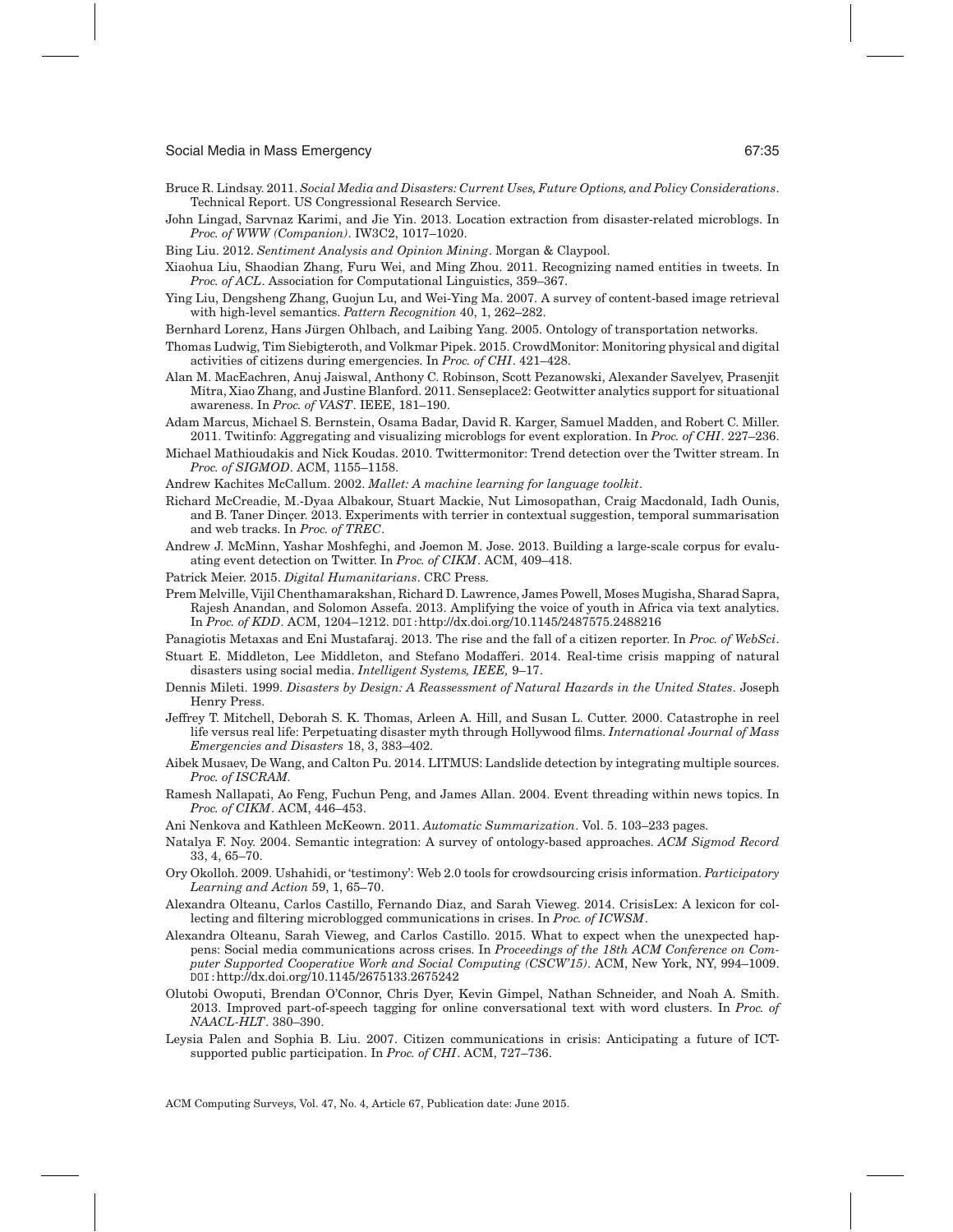- <span id="page-35-8"></span>Bo Pang and Lillian Lee. 2008. Opinion mining and sentiment analysis. *Foundations and Trends in Information Retrieval* 2, 1–2, 1–135.
- <span id="page-35-20"></span>Alexandre Passant and Philippe Laublet. 2008. Meaning of a tag: A collaborative approach to bridge the gap between tagging and linked data. In *Proc. of LDOW*.
- <span id="page-35-19"></span>William J. Petak. 1985. Emergency management: A challenge for public administration. *Public Administration Review,* 3–7.
- <span id="page-35-16"></span>Saša Petrović, Miles Osborne, and Victor Lavrenko. 2010. Streaming first story detection with application to Twitter. In *Proc. of ACL*. Association for Computational Linguistics, 181–189.
- <span id="page-35-17"></span>Swit Phuvipadawat and Tsuyoshi Murata. 2010. Breaking news detection and tracking in Twitter. In *Proc. of WI-IAT*, Vol. 3. IEEE, 120–123.
- <span id="page-35-23"></span>Volkmar Pipek, Sophia Liu, and Andruid Kerne (Eds.). 2014. *Special Issue: Crisis Informatics and Collaboration*. Computer Supported Cooperative Work, Vol. 23.
- <span id="page-35-12"></span>Daniela Pohl, Abdelhamid Bouchachia, and Hermann Hellwagner. 2012. Automatic identification of crisisrelated sub-events using clustering. In *Proc. of ICMLA*, Vol. 2. IEEE, 333–338.
- <span id="page-35-0"></span>Hilary W. Poole, Laura Lambert, Chris Woodford, and Christos J. P. Moschovitis. 2005. *The Internet: a historical encyclopedia*. Abc-Clio Inc.
- <span id="page-35-21"></span>Abdulfatai Popoola, Dmytro Krasnoshtan, Attila-Peter Toth, Victor Naroditskiy, Carlos Castillo, Patrick Meier, and Iyad Rahwan. 2013. Information verification during natural disasters. In *Proc. of WWW (Companion)*. IW3C2, 1029–1032.
- <span id="page-35-4"></span>Robert Power, Bella Robinson, John Colton, and Mark Cameron. 2014. Emergency situation awareness: Twitter case studies. In *Proc. of ISCRAM Med*. 218–231.
- <span id="page-35-6"></span>Hemant Purohit, Carlos Castillo, Fernando Diaz, Amit Sheth, and Patrick Meier. 2013. Emergency-relief coordination on social media: Automatically matching resource requests and offers. *First Monday* (2013).
- <span id="page-35-3"></span>Hemant Purohit and Amit Sheth. 2013. Twitris v3: From citizen sensing to analysis, coordination and action. In *Proc. of ICWSM*.
- <span id="page-35-9"></span>Yan Qu, Chen Huang, Pengyi Zhang, and Jun Zhang. 2011. Microblogging after a major disaster in China: A case study of the 2010 Yushu earthquake. In *Proc. of CSCW*.
- Enrico L. Quarantelli. 2002. The Disaster Research Center (DRC) field studies of organized behavior in disasters. In *Methods of Disaster Research*, Robert A. Stallings (Ed.). Xlibris, Philadelphia, USA, 94– 116.
- <span id="page-35-10"></span>Naren Ramakrishnan, Patrick Butler, Sathappan Muthiah, Nathan Self, Rupinder Khandpur, Parang Saraf, Wei Wang, Jose Cadena, Anil Vullikanti, Gizem Korkmaz, Chris Kuhlman, Achla Marathe, Liang Zhao, Ting Hua, Feng Chen, Chang-Tien Lu, Bert Huang, Aravind Srinivasan, Khoa Trinh, Lise Getoor, Graham Katz, Andy Doyle, Chris Ackermann, Ilya Zavorin, Jim Ford, Kristen Summers, Youssef Fayed, Jaime Arredondo, Dipak Gupta, and David Mares. 2014. 'Beating the News' with EMBERS: Forecasting civil unrest using open source indicators. In *Proc. of KDD*. ACM, 1799–1808.
- <span id="page-35-7"></span>Christian Reuter and Simon Scholl. 2014. Technical limitations for designing applications for social media. In *Mensch & Computer 2014–Workshopband*. Walter de Gruyter GmbH & Co KG, 131.
- <span id="page-35-14"></span>Alan Ritter, Sam Clark, Oren Etzioni, and others. 2011. Named entity recognition in tweets: An experimental study. In *Proc. of EMNLP*. Association for Computational Linguistics, 1524–1534.
- <span id="page-35-13"></span>Alan Ritter, Oren Etzioni, Sam Clark, and others. 2012. Open domain event extraction from Twitter. In *Proc. of KDD*. ACM, 1104–1112.
- <span id="page-35-22"></span>A. Robinson, Alexander Savelyev, Scott Pezanowski, and Alan M. MacEachren. 2013b. Understanding the utility of geospatial information in social media. In *Proc. ISCRAM*. 918–922.
- <span id="page-35-15"></span>Bella Robinson, Robert Power, and Mark Cameron. 2013a. A sensitive Twitter earthquake detector. In *Proc. of WWW (Companion)*. IW3C2, 999–1002.
- <span id="page-35-5"></span>Jakob Rogstadius, Maja Vukovic, Claudio Teixeira, Vassilis Kostakos, Evangelos Karapanos, and Jim Alain Laredo. 2013. CrisisTracker: Crowdsourced social media curation for disaster awareness. *IBM Journal of Research and Development* 57, 5, 4–1.
- <span id="page-35-18"></span>Takeshi Sakaki, Makoto Okazaki, and Yutaka Matsuo. 2010. Earthquake shakes Twitter users: Real-time event detection by social sensors. In *Proc. of WWW*. ACM, 851–860.
- <span id="page-35-1"></span>Aleksandra Sarcevic, Leysia Palen, Joanne White, Kate Starbird, Mossaab Bagdouri, and Kenneth Anderson. 2012. Beacons of hope in decentralized coordination: Learning from on-the-ground medical twitterers during the 2010 Haiti earthquake. In *Proc. of CSCW*. ACM, 47–56.
- <span id="page-35-11"></span>Hassan Sayyadi, Matthew Hurst, and Alexey Maykov. 2009. Event detection and tracking in social streams. In *Proc. of ICWSM*.
- <span id="page-35-2"></span>Wanita Sherchan, Surya Nepal, and Cecile Paris. 2013. A survey of trust in social networks. *ACM Comput. Surv.* 45, 4, Article 47, 33 pages. DOI:<http://dx.doi.org/10.1145/2501654.2501661>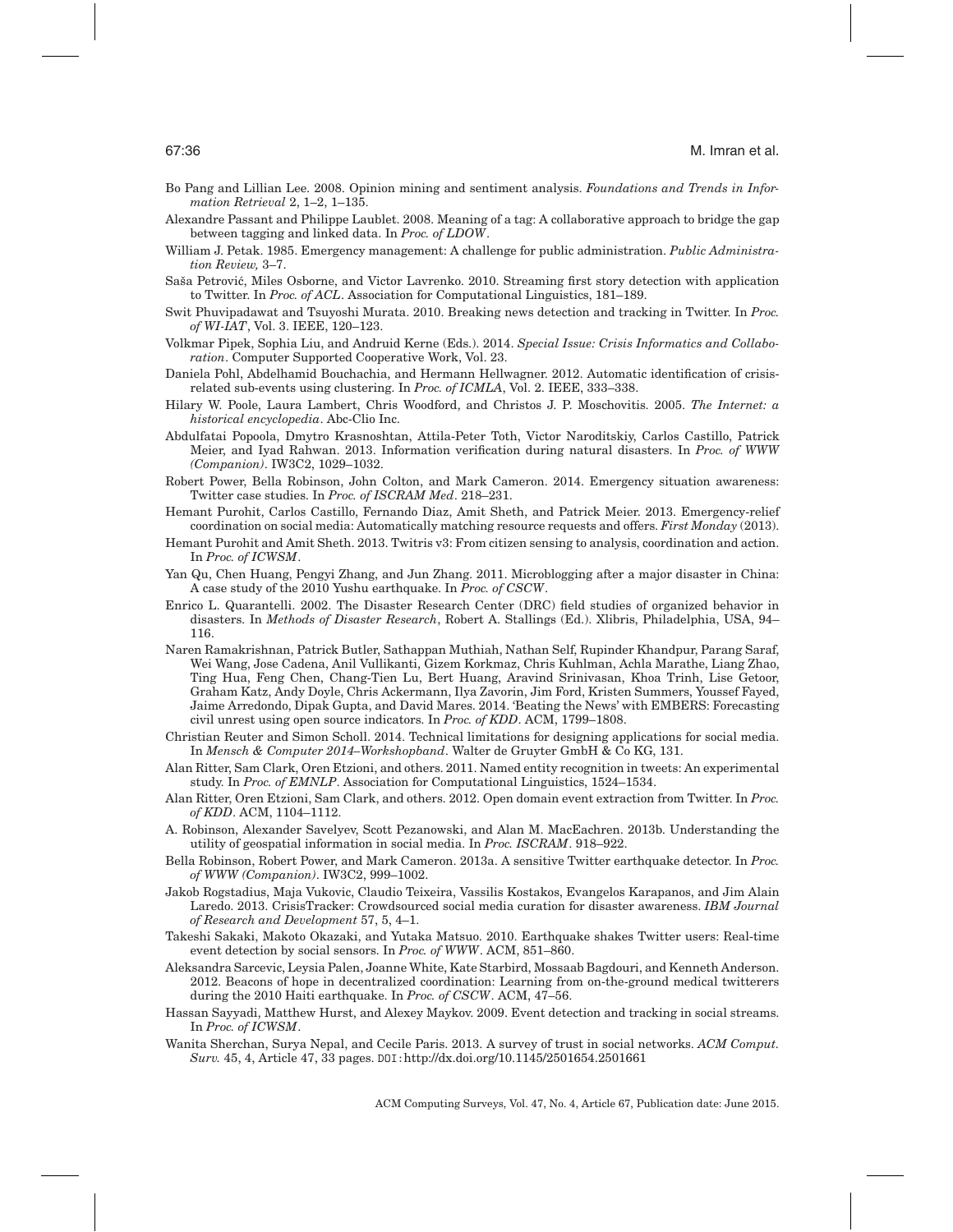#### Social Media in Mass Emergency 67:37

- <span id="page-36-7"></span>Amit Sheth, Hermant Purohit, Ashutosh Jadhav, Pavan Kapanipathi, and Lu Chen. 2010. Understanding events through analysis of social media. In *Proc. of WWW*.
- <span id="page-36-2"></span>Irina Shklovski, Moira Burke, Sara Kiesler, and Robert Kraut. 2010. Technology adoption and use in the aftermath of Hurricane Katrina in New Orleans. *American Behavioral Scientist,* 1228–1246.
- <span id="page-36-18"></span>Lidan Shou, Zhenhua Wang, Ke Chen, and Gang Chen. 2013. Sumblr: Continuous summarization of evolving tweet streams. In *Proc. of SIGIR*. ACM, 533–542.
- <span id="page-36-19"></span>Paul R. Smart, Alistair Russell, Nigel R. Shadbolt, Leslie A. Carr, and others. 2007. Aktivesa: A technical demonstrator system for enhanced situation awareness. *Comput. J.* 50, 6, 703–716.
- <span id="page-36-13"></span>Ashok Srivastava and Mehran Sahami. 2009. *Text Mining: Classification, Clustering, and Applications* (1st ed.). Chapman & Hall/CRC.
- <span id="page-36-0"></span>Robert A. Stallings. 2002. Methods for disaster research: Unique or not? In *Methods of Disaster Research*, Robert A. Stallings (Ed.). Xlibris, Philadelphia, PA, 21–44.
- <span id="page-36-5"></span>Kate Starbird. 2013. Delivering patients to Sacré Coeur: Collective intelligence in digital volunteer communities. In *Proc. of CHI*. ACM, 801–810.
- <span id="page-36-15"></span>Kate Starbird, Grace Muzny, and Leysia Palen. 2012. Learning from the crowd: Collaborative filtering techniques for identifying on-the-ground Twitterers during mass disruptions. *Proc. of ISCRAM.*
- <span id="page-36-3"></span>Kate Starbird, Leysia Palen, Amanda L. Hughes, and Sarah Vieweg. 2010. Chatter on the red: What hazards threat reveals about the social life of microblogged information. In *Proc. of CSCW*. ACM, 241–250.
- <span id="page-36-10"></span>Evan A. Sultanik and Clayton Fink. 2012. Rapid geotagging and disambiguation of social media text via an indexed gazetteer. In *Proc. of ISCRAM*, 190, 1–10.
- <span id="page-36-12"></span>Hristo Tanev, Maud Ehrmann, Jakub Piskorski, and Vanni Zavarella. 2012. Enhancing event descriptions through Twitter mining. In *Proc. of ICWSM*.
- <span id="page-36-21"></span>Jie Tang, Juanzi Li, Bangyong Liang, Xiaotong Huang, Yi Li, and Kehong Wang. 2006. Using Bayesian decision for ontology mapping. *Web Semantics: Science, Services and Agents on the World Wide Web* 4, 4, 243–262.
- <span id="page-36-14"></span>Robert Thomson, Naoya Ito, Hinako Suda, Fangyu Lin, Yafei Liu, Ryo Hayasaka, Ryuzo Isochi, and Zian Wang. 2012. Trusting tweets: The Fukushima disaster and information source credibility on Twitter. In *Proc. of ISCRAM*. 10.
- <span id="page-36-20"></span>Stefania Traverso, Valentina Cerutti, Kristin Stock, and Mike Jackson. 2014. EDIT: A methodology for the treatment of non-authoritative data in the reconstruction of disaster scenarios. In *Proc. of ISCRAM Med*. 32–45. DOI:[http://dx.doi.org/10.1007/978-3-319-11818-5\\_4](http://dx.doi.org/10.1007/978-3-319-11818-5_4)
- <span id="page-36-22"></span>S. Tucker, V. Lanfranchi, N. Ireson, A. Sosa, G. Burel, and F. Ciravegna. 2012. "Straight to the information I need": Assessing collational interfaces for emergency response. In *Proceedings of the 9th International ISCRAM Conference, Vancouver*.
- <span id="page-36-9"></span>Muhammad Moeen Uddin, Muhammad Imran, and Hassan Sajjad. 2014. Understanding types of users on Twitter. In *Proc. of SocialCom*.
- <span id="page-36-23"></span>UN OCHA. 2014. *Hashtag Standards For Emergencies*. Technical Report. United Nations Office for the Coordination of Humanitarian Affairs.
- <span id="page-36-8"></span>Jose van Dijck. 2013. *The Culture of Connectivity: A Critical History of Social Media*. Oxford University Press.
- <span id="page-36-17"></span>Istvan Varga, Motoki Sano, Kentaro Torisawa, Chikara Hashimoto, Kiyonori Ohtake, Takao Kawai, Jong- ´ Hoon Oh, and Stijn De Saeger. 2013. Aid is out there: Looking for help from tweets during a large scale disaster. In *Proc. of ACL*. 1619–1629.
- <span id="page-36-24"></span>Shari R. Veil, Tara Buehner, and Michael J. Palenchar. 2011. A work-in-process literature review: Incorporating social media in risk and crisis communication. *Journal of Contingencies and Crisis Management* 19, 2, 110–122.
- <span id="page-36-16"></span>Sudha Verma, Sarah Vieweg, William J. Corvey, Leysia Palen, James H. Martin, Martha Palmer, Aaron Schram, and Kenneth Mark Anderson. 2011. Natural language processing to the rescue? Extracting "Situational Awareness" tweets during mass emergency. In *Proc. of ICWSM*.
- <span id="page-36-1"></span>Sarah Vieweg. 2012. *Situational Awareness in Mass Emergency: A Behavioral and Linguistic Analysis of Microblogged Communications*. Ph.D. Dissertation. University of Colorado at Boulder.
- <span id="page-36-6"></span>Sarah Vieweg, Carlos Castillo, and Muhammad Imran. 2014. Integrating social media communications into the rapid assessment of sudden onset disasters. In *Proc. of SocInfo*. 444–461.
- <span id="page-36-11"></span>Sarah Vieweg and Adam Hodges. 2014. Rethinking context: Leveraging human and machine computation in disaster response. *Computer* 47, 4, 22–27. DOI:<http://dx.doi.org/10.1109/mc.2014.97>
- <span id="page-36-4"></span>Sarah Vieweg, Amanda L. Hughes, Kate Starbird, and Leysia Palen. 2010. Microblogging during two natural hazards events: What Twitter may contribute to situational awareness. In *Proc. of CHI*.